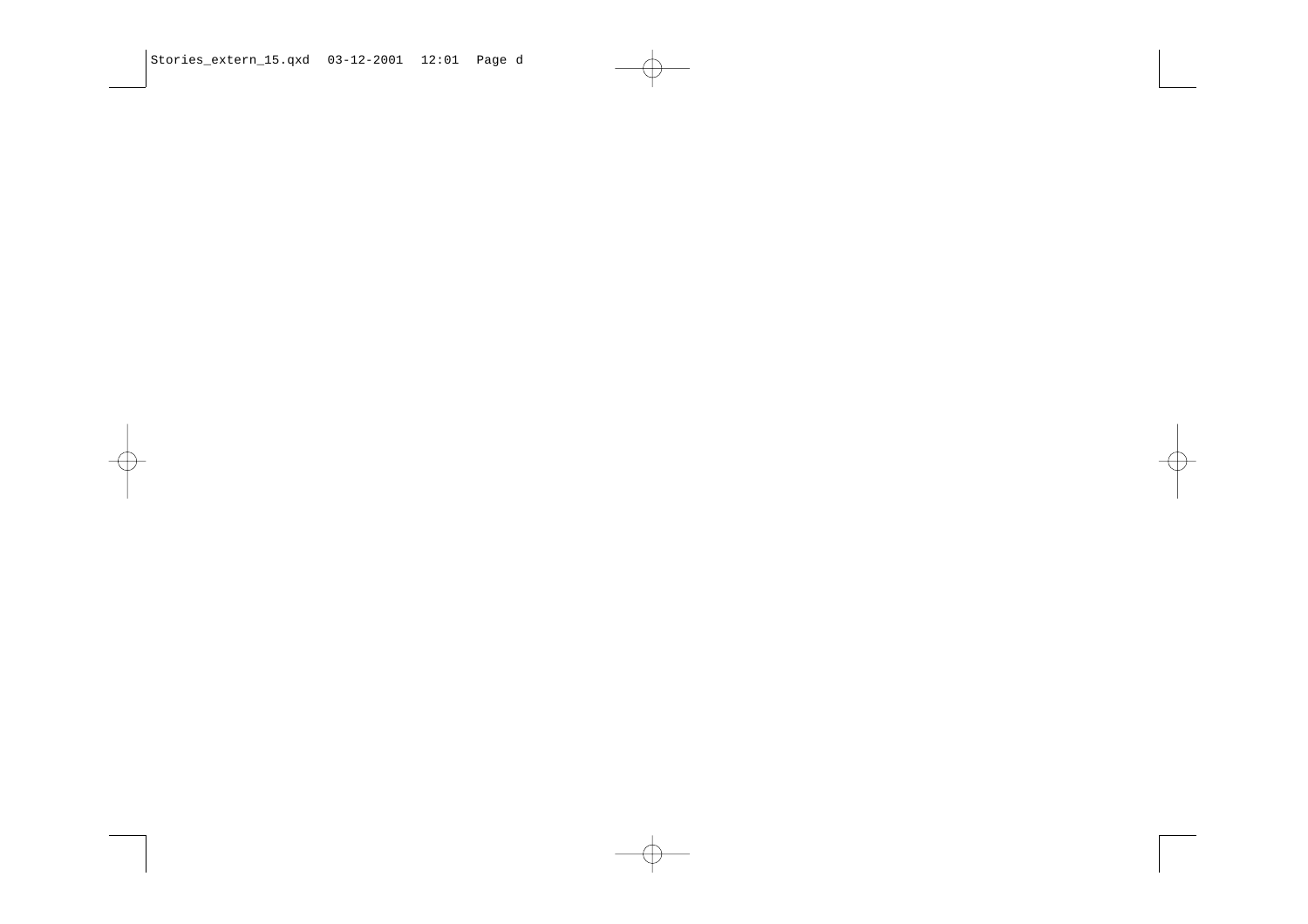# **STORIES FROM THE EDGE**

**Managing Knowledge through New Ways of Working within Shell's Exploration and Production Business**

**Shell International Exploration and Production**

Organisational Performance and Learning

Published November 2001

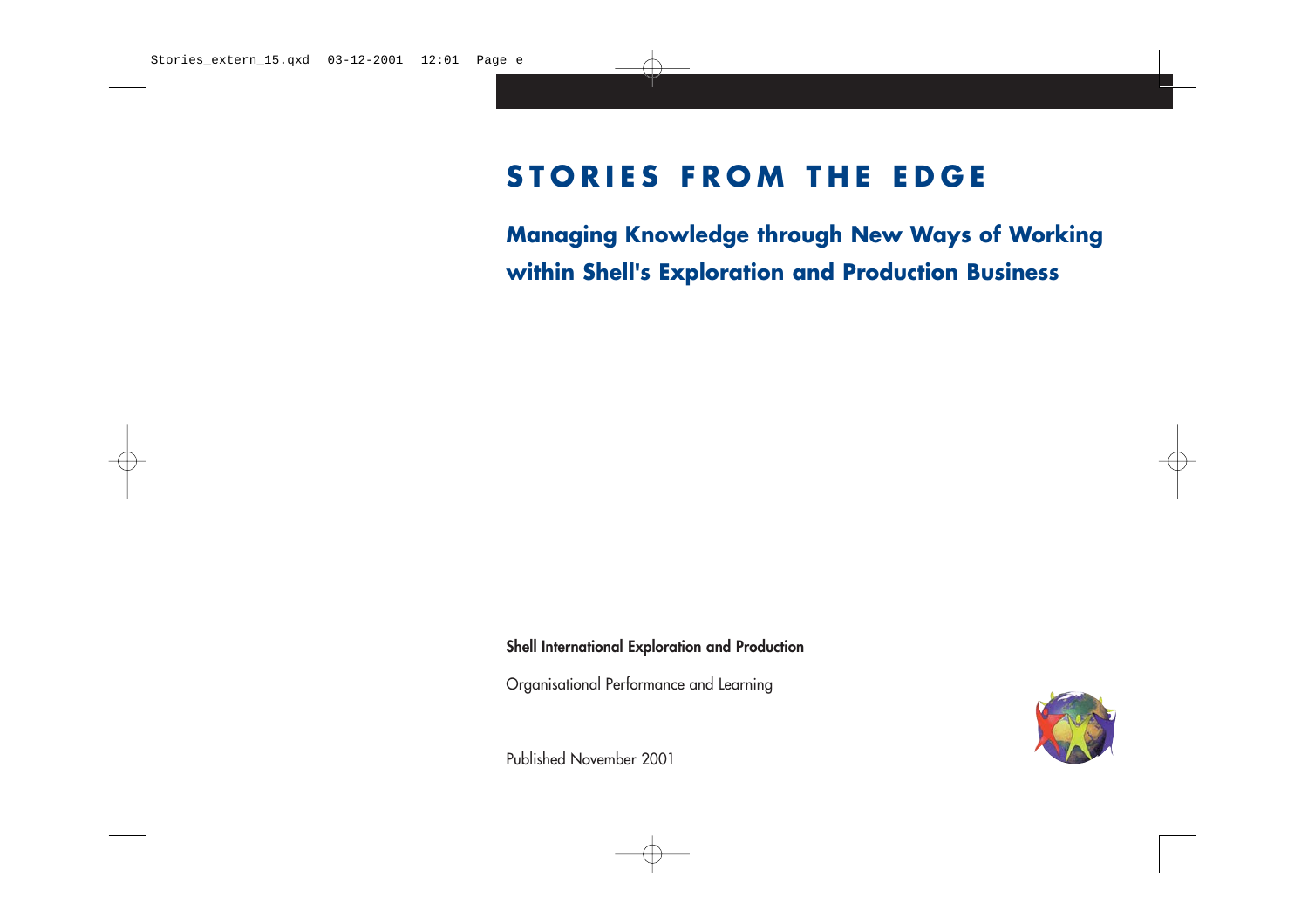# **FOREWORD**

# STORY-TELLING ANDS ITS ROLE IN MANAGING SHELL'S KNOWLEDGE

#### **WHO WROTE THIS BOOKLET?**

*This booklet has been compiled by Shell International Exploration and Production's Organisational Performance and Learning (OPAL) team in Rijswijk, The Netherlands.* 

*However its contributors come from Shell EP's network of operating units around the world – the people who make our business work.* 

*Engineering professionals, scientists and managers working for Shell EP in many countries have written their own highly personal stories about managing knowledge in the oil and gas industry.* 

*They speak about how they have been able to use information systems and organisational structures created by the company to capture and share knowledge and expertise.*

*Their stories deal with the practical implications of new ways of working, thinking and teaming across organisational, language and cultural boundaries in the Information Age.* 

#### **WHY USE STORY-TELLING TO HELP MANAGE KNOWLEDGE?**

*Story-telling is gaining increasing acceptance as a means of communicating about business. The tradition of an oral narrative history that records and hands down learning, insight or collective revelation still thrives in social communities and Shell has found it particularly effective in helping change our business mindset and improve our knowledge practice.*

*The power of a good story well told can inspire innovation, personal challenge and professional breakthrough. Stories can encourage us to change, to think 'out of our boxes', to seek the aid of others in leveraging our own efforts.*

*For these reasons we have embraced story-telling within Shell Exploration and Production as a means of helping shape our knowledge-sharing culture.*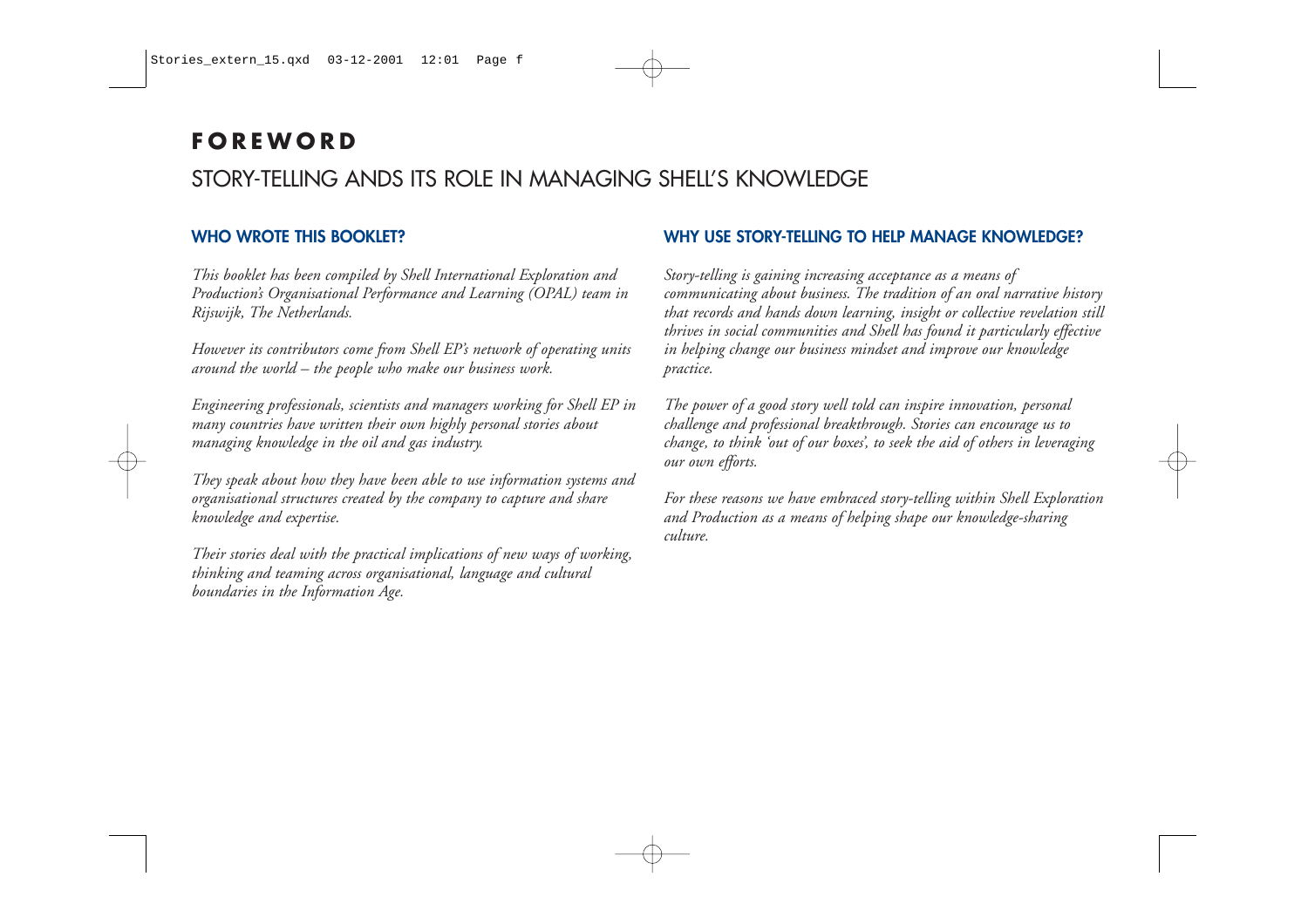#### **WHAT'S IN THIS BOOKLET?**

*This is a booklet about one company's efforts to make knowledge and the people who possess it flow more easily around a global enterprise.*

*You can read about Shell EP's efforts to establish widespread computerenabled global knowledge networks among its professional disciplines.* 

*You can find out about how we have created an internal marketplace for what we call global consultancy, recognising the importance of peoplebased knowledge.* 

*You can hear our centres of excellence describe their purpose, practices and successes in exploiting technical competences or regional specialities.* 

*You can share Shell EP's journey as it seeks the prize of distributed teamworking by linking people with technology – to help eradicate the distance and time barriers inherent within a global company.*

#### **WHO IS THIS BOOKLET INTENDED FOR?**

*The Organisational Performance and Learning team prepared this booklet because we have found the story-telling approach increasingly useful and influential in helping us solve problems. We want to help others benefit from our experience with the technique.*

*The booklet has many possible audiences and it is hoped each can get something from it. We want graduates to view Shell as an exciting, vibrant and forward-thinking company for which to work. We want new recruits to learn about our efforts to keep them on the leading edge of exploration and production knowledge. We hope that stakeholders will value our efforts in maintaining our competitive edge through the deployment and distribution of our expertise.*

*Most of all we want our own staff to become aware of and grasp the means available to them for solving problems or realising opportunities within their company.* 

*Shell believes that knowing who can be as good as knowing how.*

*From Cameroon, the UK, Gabon and Oman to Brunei, the USA, Brazil and the Netherlands, our staff are rapidly learning how to tap into the enormous knowledgebase Shell fosters, as it reaches for performance improvement in a fiercely competitive global business.*

*In their own words, these are some of their stories...*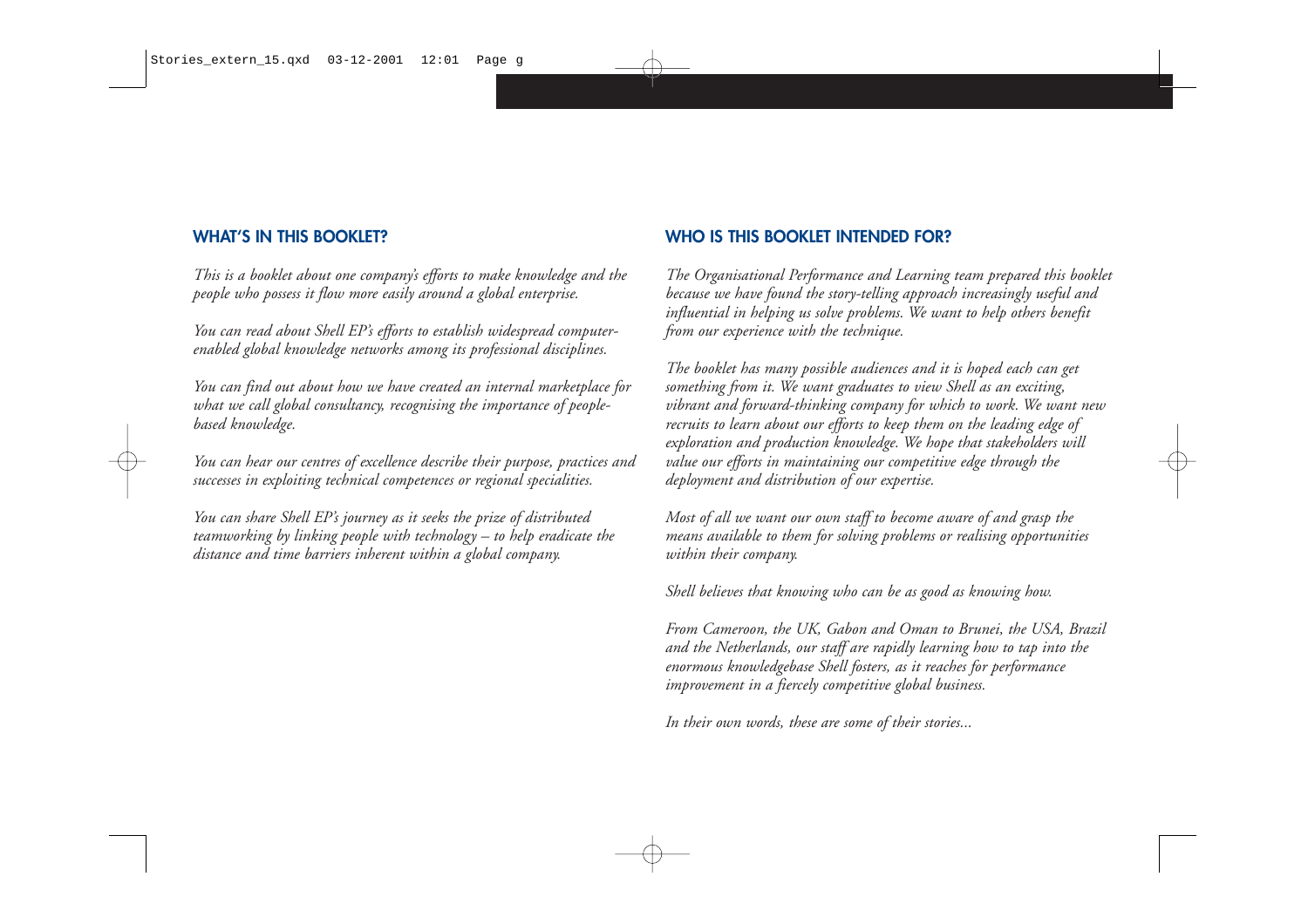*The Shell International Exploration and Production Organisationa<sup>l</sup> Performance and Learning team is grateful for the use of quotations taken from a 1999 paper prepared by Dave Snowden\*, Director of the Institute of Knowledge Management (Europe, Middle East and Africa), reproduced in this booklet with the author's kind permission.*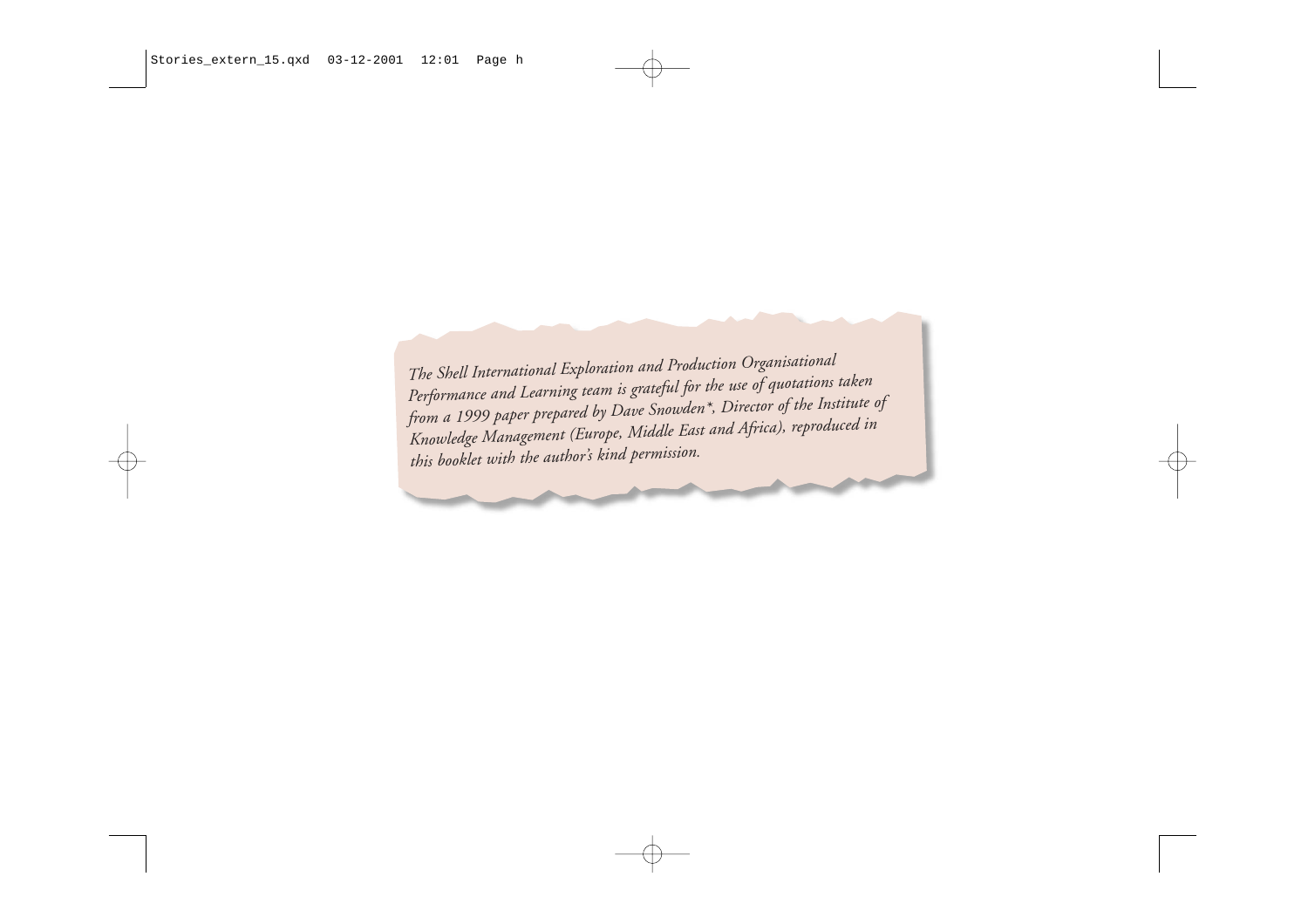## **CONTENTS**



| 1. Global Networks       | 5  |
|--------------------------|----|
| 2. Global Consultancy    | 29 |
| 3. Centres of Excellence | 45 |
| 4. Distributed Teams     | 73 |
| Acknowledgements         |    |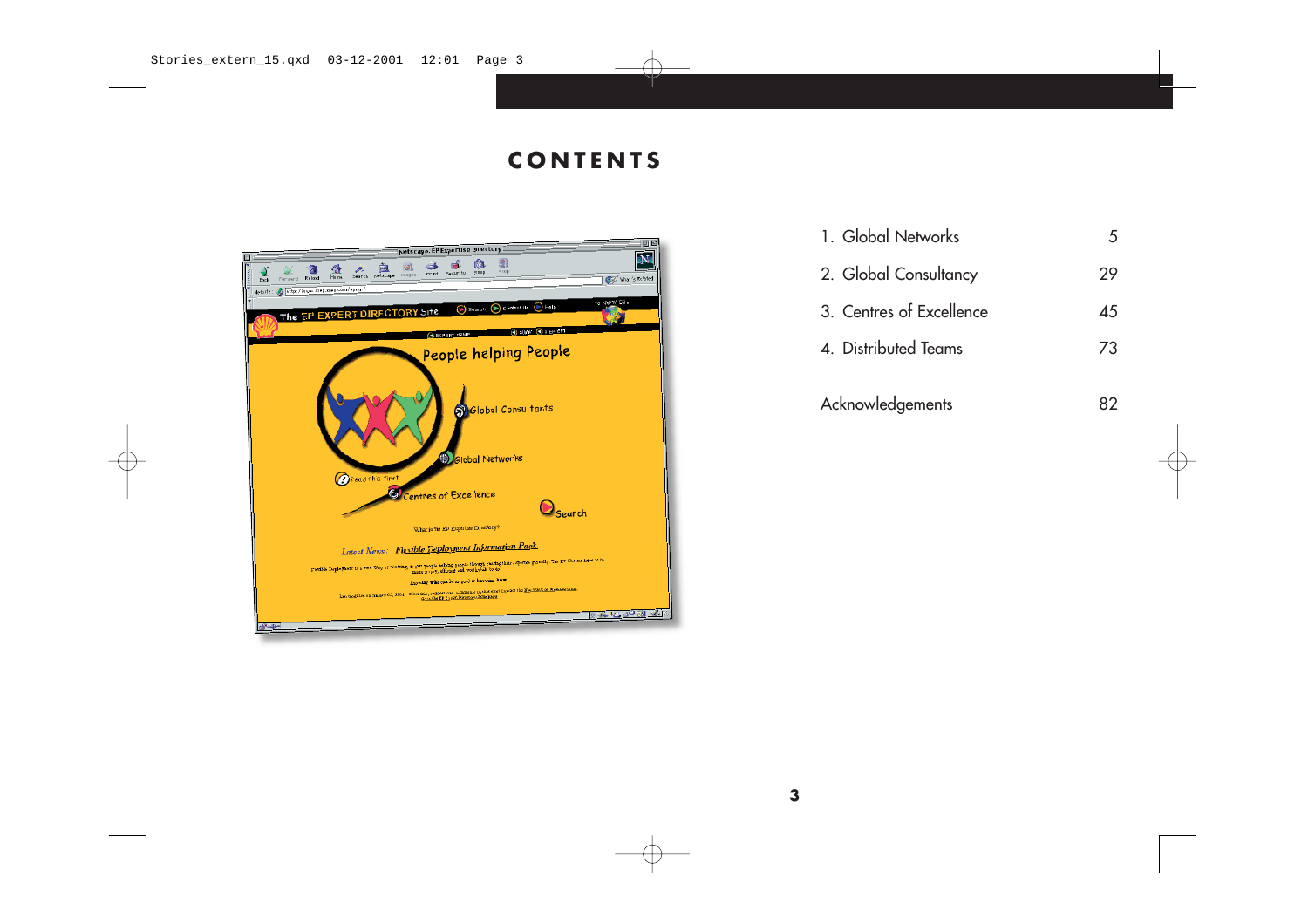

*Story n., pl. –ries A narration of a chain of events told or written in prose or verse*

*Story telling is not an optional extra but an old skill in a new context. The new context is the emerging discipline of Knowledge Management that has arisen in response to the growing understanding that Intellectual Capital is the core asset of organisations and of society itself.* 

*The old skill is the human capability to tell stories. Story telling has many purposes, entertainment, teaching, understanding and cultural bonding to name a few. Stories can also convey complex meanings across culture and language barriers, in a way that linguistic statements cannot.* 

*It is early days in understanding the use of stories in a modern business; however the results are sufficiently good that we now know that there are major benefits to be achieved from the use of stories, and the development of story telling skills.* 

*Moreover, organisations are beginning to understand that story telling is not an optional extra. It is something that already exists as an integral part of defining what that organisation is….. \**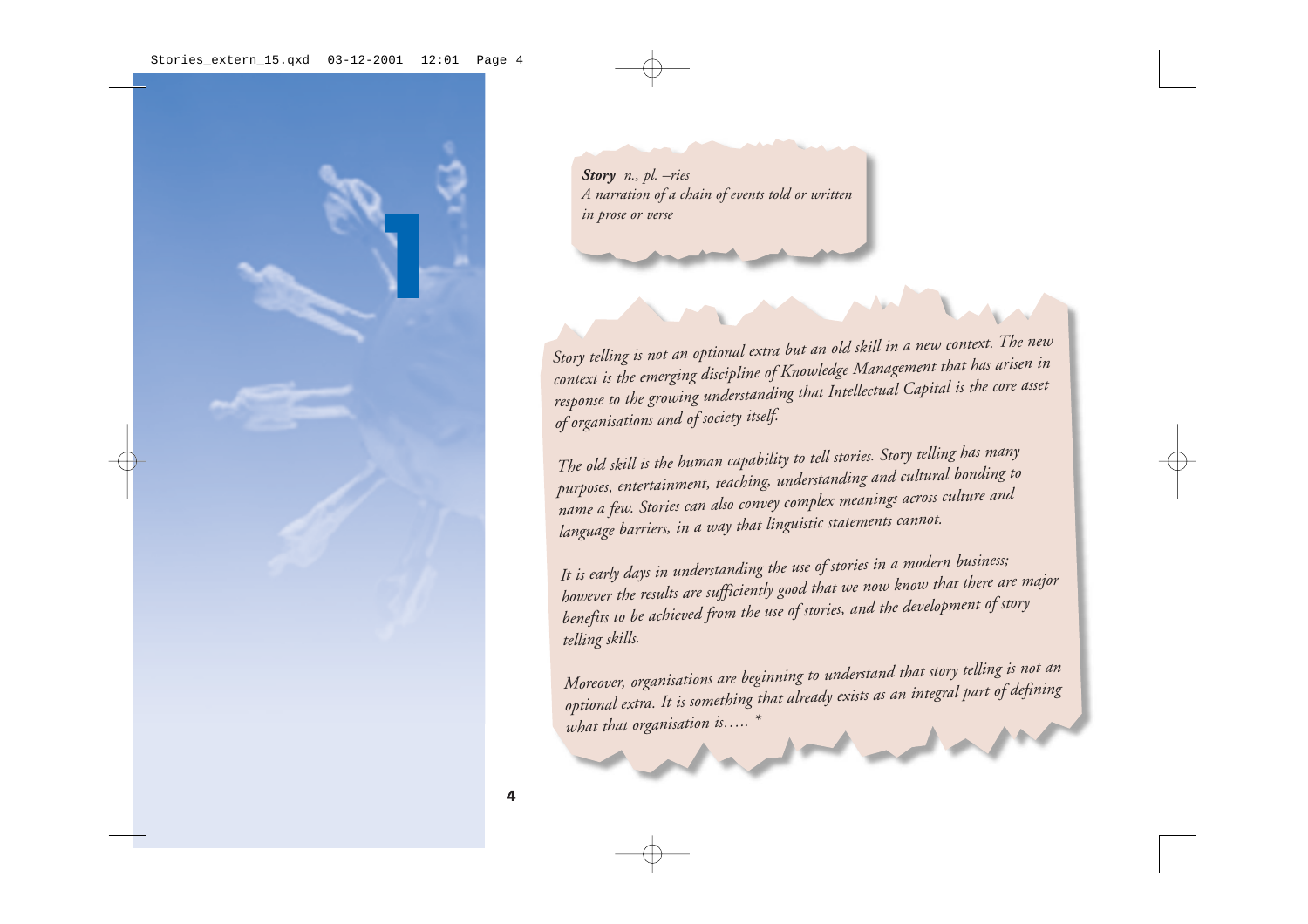### **GLOBAL NETWORKS**

*During the late 1990s, Shell's global exploration and production business saw a spontaneous explosion of computer-based knowledge networks, made possible by improving information technology and communications infrastructure.* 

*But walking the fine line between exponential knowledge growth and the chaos of information overload requires some experienced people, a robust process and enabling technology that truly delivers. Working closely with facilitators and local network co-ordinators, the Organisational Performance and Learning team has been helping restructure, reinvigorate and expand our computer-based global networks.*

*Spawned by the Well Delivery Value Creation team with its highly successful network, our exploration and production professional communities are rapidly joining facilitated global networks covering the wells, surface and subsurface areas of our business.* 

*In addition to these core technical networks more communities have sprung up in the past two years, such as commercial practice, procurement, benchmarking, competitive intelligence and knowledge-sharing.*

*The stories from our now-indispensable value-multiplying global networks are many and varied....*

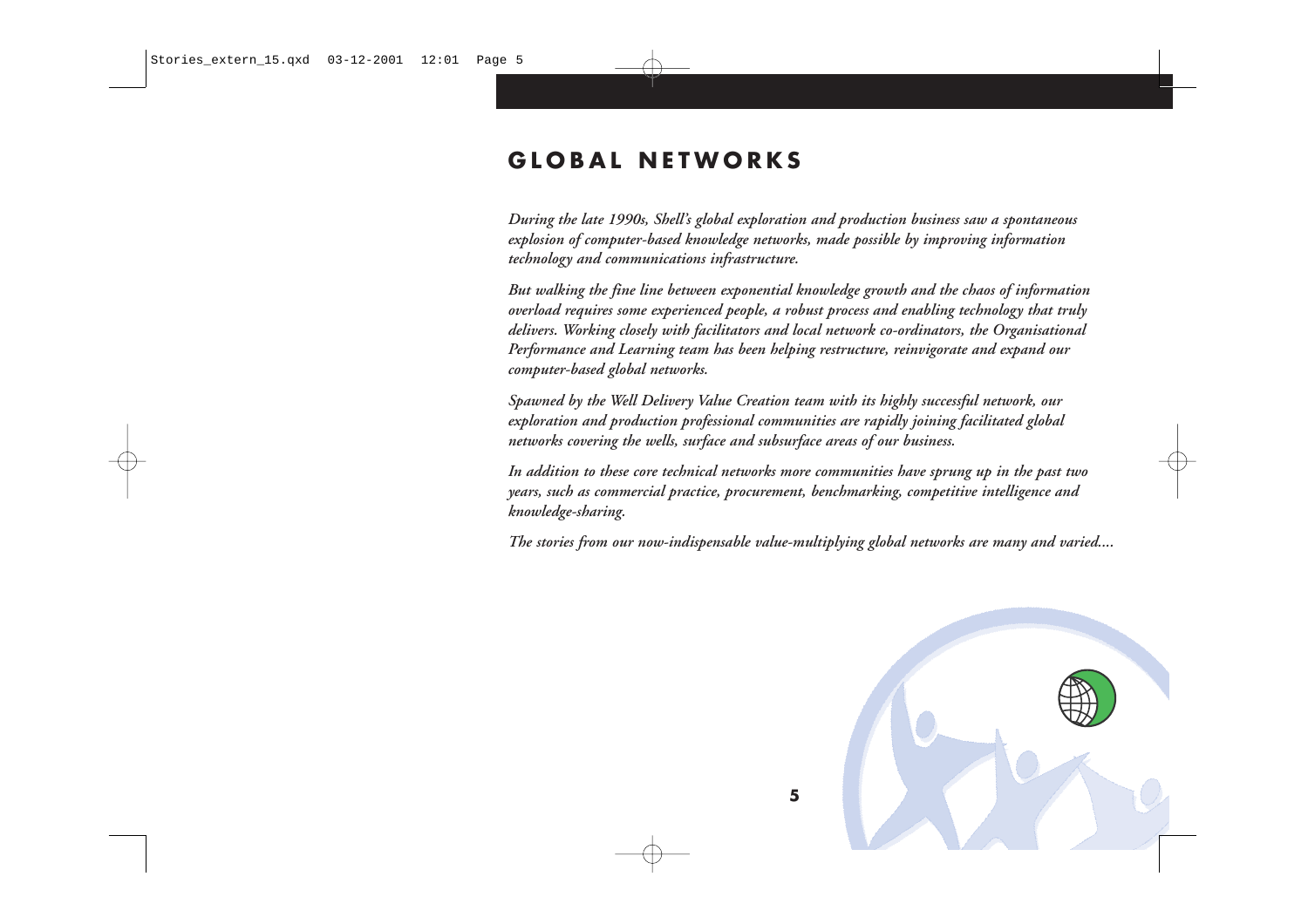Pecten Cameroon's research revealed that other operators had achieved production gains by injecting demulsifier downhole in gas lifted wells, reducing viscosity in the production string and thereby increasing production. After a trial evaluation of their own, the company obtained a gain of 500 barrels per day or \$5 million per annum. The approach is being extended to 17 other wells with prospective gains of \$9 million per year.

Part of this success is due to global working through the Production Engineering Chemistry Network. A question was posed by Pecten Cameroon about the additional benefit of adding demulsifier to the gas lift gas manifold. Colin Davidson, a production chemist with Shell Malaysia at the time, shared his experience from Shell Gabon where the distributed approach had not been optimal. He recommended the use of individual injection points on the relevant wells. Further screening work has found that the technique is most effective in the 20-70% water cut range.

 *David Mason Pecten Cameroon Company, Doula*

Shell Brasil sought assistance regarding fishing challenges (retrieving stuck or broken tools from a borehole) through the Wells Global Network. Best practices from Shell, notably Brunei Shell Petroleum and Petroleum

Development Oman, were presented to Petrobas as a potential partner. The information gained substantial credibility that will save in the order of \$1 million per well or \$7 million in total.

 *Peter Carson Shell Brasil, Rio de Janeiro*

Brunei Shell Petroleum chose aluminiumsheathed 316L tubing over duplex or incoloy 825 for air cooler service, leading to savings of \$500,000 through shared knowledge from the experiences of NAM, WEL and Shell Expro.

**CASE STUDIES** 

**6**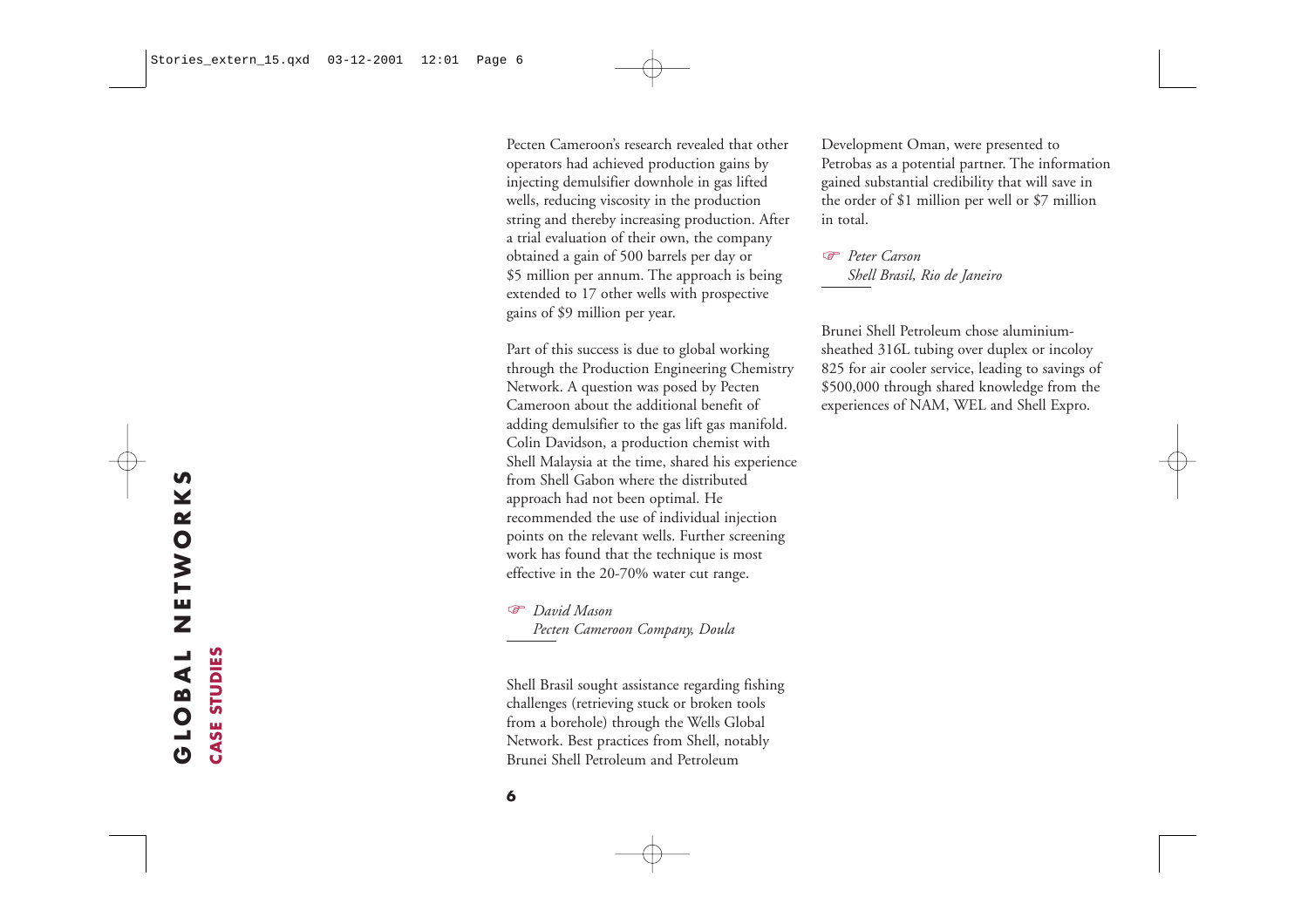Major repairs worth \$1.5 million, on well casings and electrical submersible pumps, were avoided by Petroleum Development Oman through knowledge-sharing from Shell Oil which confirmed that stray current corrosion can occur if the cathodic protection system was used.

 $\mathbb{Q}$  *Anton Sluijterman Petroleum Development Oman, Muscat* 

In the electrical engineering field, one Shell operating unit shared methods and results of their electrical cost savings efforts, worth \$400,000 per year, with the local utility company in negotiating rates for electrical peak avoidance. This practice was taken up at several locations with similar savings expected. An electrical systems idea from the same operating unit has reaped benefits of over \$30,000 per year at several other field units. Another idea for lightening protection is saving approximately \$100,000 per year by reducing lost production caused by electrical damage from storms.

In maintenance, the use of V-belt tension gauges and sheave guidelines was implemented at over 10 locations. A cost saving of \$140,000 per year resulted from sharing this maintenance practice.

**An estimated total of \$35 million was saved by question and answer focus alone in 1999 across the three major technical networks.**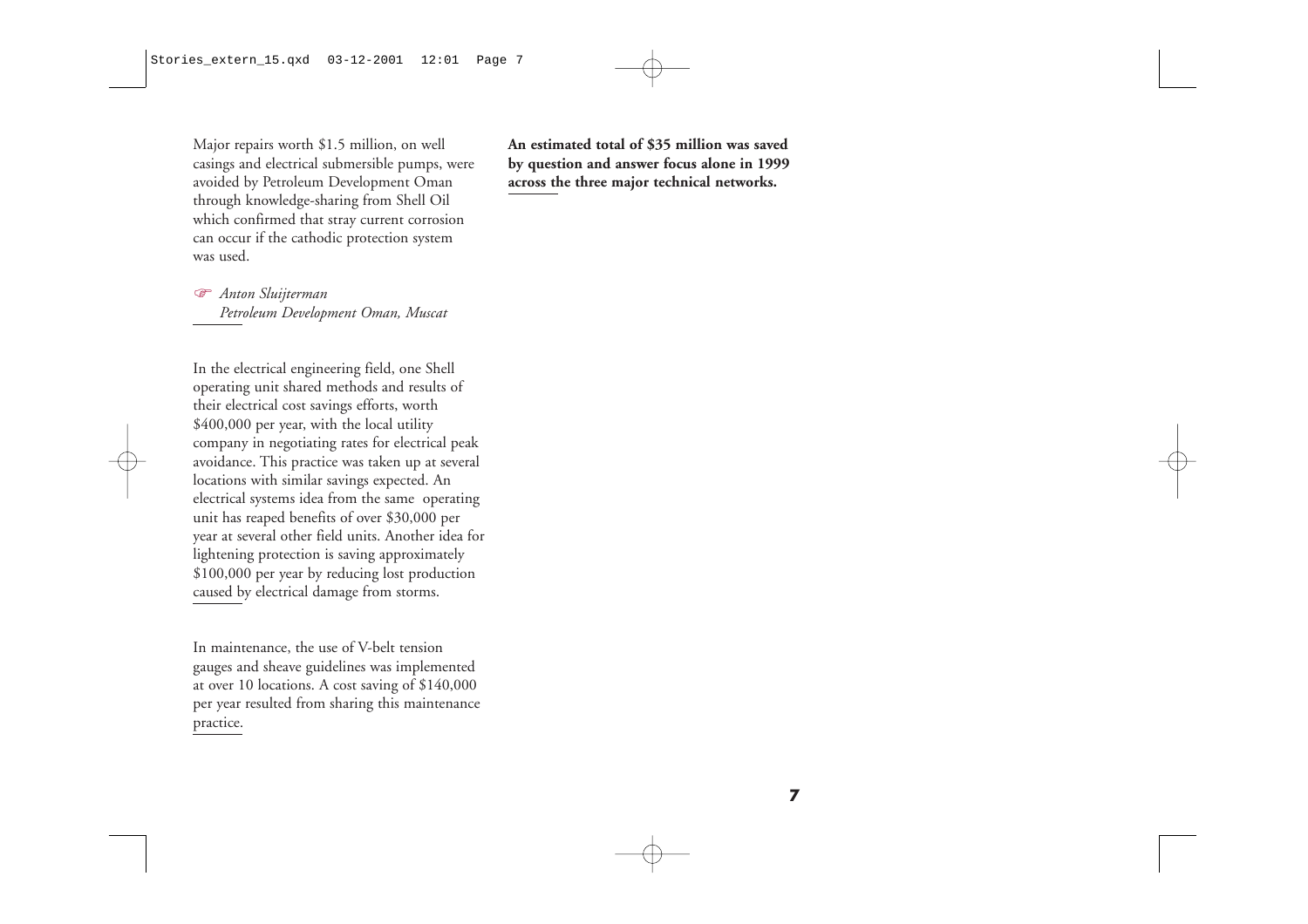*What is a Story? It is important to remember that, like many aspects of our growing understanding of the role of knowledge in an organisation, the use of stories is a rediscovery of an important natural skill that has bound societies for centuries. Some cultures have never lost the skill. Teaching masters of the Dervishes use the stories of Mulla Nasrudin as a means for their pupils to gain wisdom. These Mulla Nasrudin stories can be traced throughout the Middle East from the early Middle Ages to the present day. \**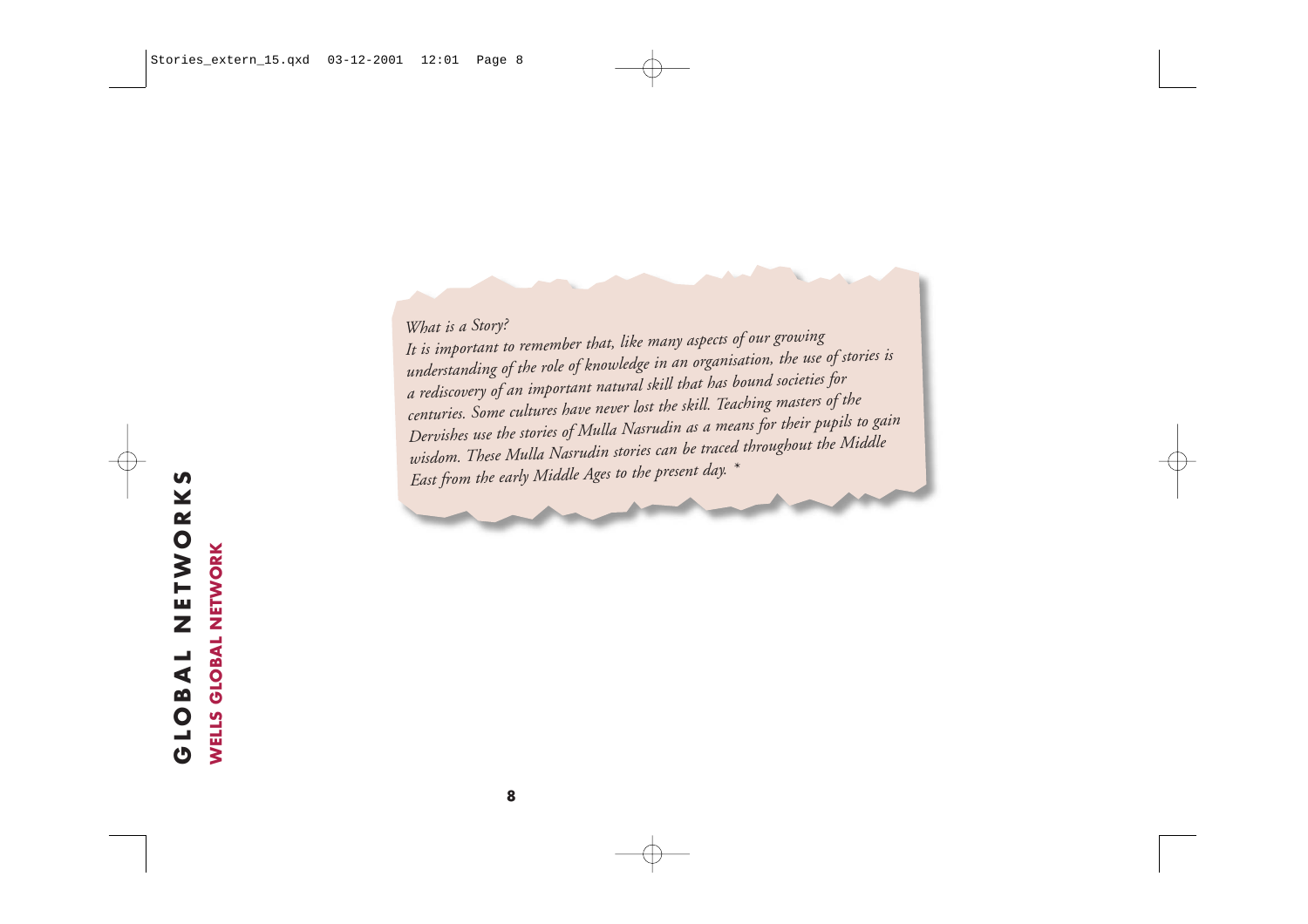#### **WELLS GLOBAL NETWORK**

Shell Offshore Inc's Deep Bo High Pressure High Temperature (HPHT) drilling team sought assistance when faced with a significant lost circulation challenge related to low pressure margins and higher pressures due to penetration of a high energy fault zone. A search of the Wells Global Network and LiveLink for best practices amongst Shell communities produced a potential solution. By applying a DiaSseal-M and Cement Squeeze technology which had previously proven to be successful in South Texas HPHT wells, a tremendous cost saving of \$1.5 million was made whilst still meeting well objectives.

☞ *Kazem Javanmardi Shell Exploration and Production Co., New Orleans*

#### **Question**

#### **from the Philippines**

Any suggestion how to properly remove swarf and fines from our (Shell Philippines) well (we are milling up one 6-1/4"DC which was/is stuck at liner hanger). The well will be completed using horizontal Cameron tree in the first half of 2001.

- Any suggestion what to do with regards to clean up:
- NOW, before we take the Blow Out Preventer off.(Wednesday 6/9/2000...)
- or LATER when tree is installed (danger of scoring seal areas when pulling tree bore protection sleeve

Joan Horbeek, Shell Philippines

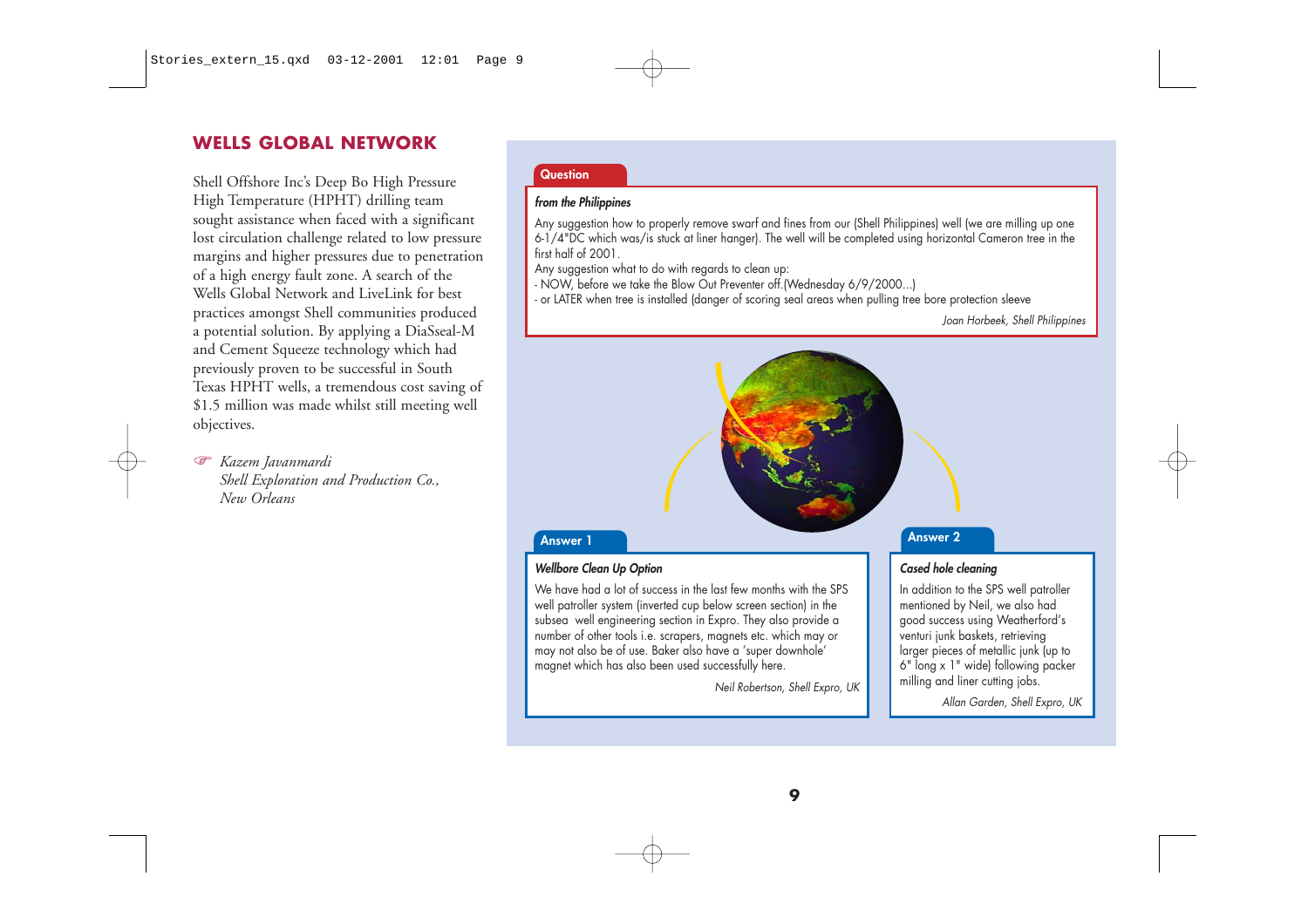#### **SUCCESS STORIES ABOUT USING THE WELLS GLOBAL NETWORK**

*Identifying and sharing success stories emerged while networking outside workshop sessions, therefore a specific session was run to capture some of them at a recent Shell EP event.*

- *Money saved by running a whipstock rather than section milling*. Rohöl-Aufsuchung Aktien Gesellschaft (RAG) was planning to perform a section mill operation when a query with many replies on section milling vs. setting a whipstock was noticed in the Wells Global Network (WGN). Most of the answers recommended setting a whipstock. RAG didn't run whipstocks to sidetrack because of a bad experience with this five years ago. Armed with the WGN information, the plan was changed and not only was the paradigm broken, but it produced an estimated saving of 5% of the well cost.
- *Ran two shorter logging strings instead of one long one to prevent becoming stuck*. We had always run the platform express and sonic as a dual 30 metre long logging tool. These kept getting stuck in hole. Thanks to a detailed Brunei Shell Petroleum example in the WGN showing how it was preferable to run them as two separate strings, RAG has since changed their practice to running them separately and have not had a stuck tool for the last 12months.
- *Facilitated fishing job*. Having got two packers stuck in hole, the best practice and reference material was downloaded from the WGN. The packers were successfully removed from the hole. **WELLS CONSUMER AND AN ANDERED SERVE AND SERVE AND SERVE AND SERVE AND SERVED SERVED AND SERVED SERVED AND SERVED SERVED SERVED SERVED SERVED SERVED SERVED SERVED TO THE PACKETS SURFACT THE PACKETS SURFACT THE PACKETS WERE** 
	- *Adrian Chesters*

# **GLOBAL NETWORKS**  NETWORKS **LOBAL**  $\ddot{\mathbf{C}}$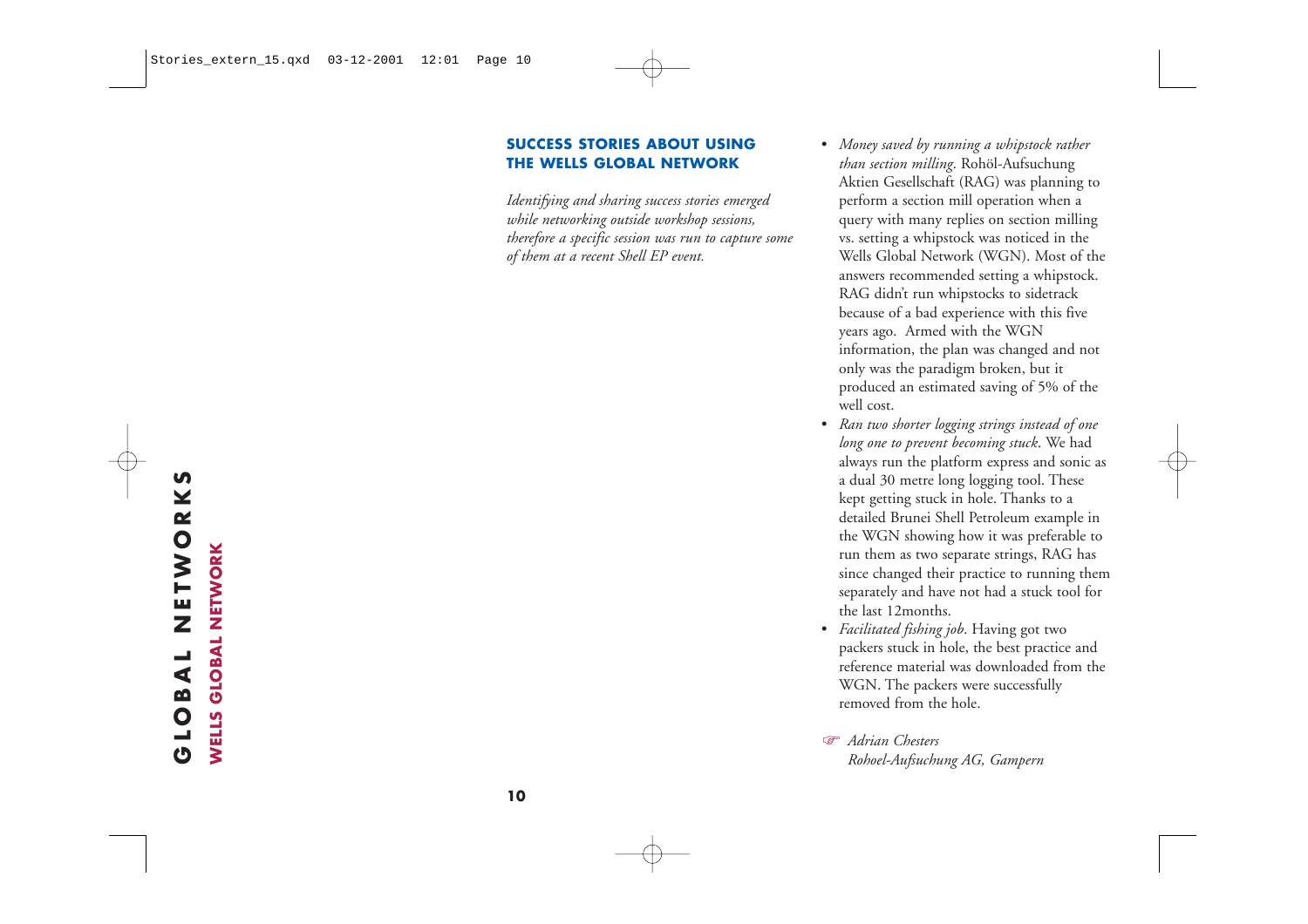*Contributed to a successful jarring operation to remove a pipe conveyed logging tool stuck near surface*. The cable parted while pulling out of hole in a \$3 million horizontal well. The cable was snaked around the top of the tool string, thus blocking the string so it could not be moved up or down. Over the Christmas holiday after receiving an urgent e-mail, Wells Global Network resources contacted Kees Wijsman now in Bangladesh - who was the jarring focal point at Rijswijk. By running jarring simulations and advising on the use of the equipment available, Kees was a key component in the successful operation to free the string. This was an example where the necessary resources were not available in the operating unit or even the country. Involving the Wells Global Network to make the link between technology and field operations helped salvage a well that was being considered for abandonment.

#### *Paul Dumont*

*Al Furat Petroleum Company, Damascus*

*Drilling in Depleted Reservoirs - Lateral Learning From Shell Oil*. For Shell Expro to date, the challenge of drilling High Pressure High Temperature wells in depleted reservoirs has been considered a bridge too far. However, Expro recognise the huge potential value (estimated at over £100 million in next five years) that could be realised if such wells are made technically achievable.

The crux of the problem of drilling depleted reservoirs is that the producing formations are overlain by, and inter-bedded with, layers of shale. Shale, by definition has a very low porosity and permeability. In a virgin reservoir, the pressure in the shale layers ramps up to the same pressure as the sands that they are located within. However, in a depleted reservoir the pressure in the sand has dropped yet the shale retains its pressure due to its very low permeability.

As part of Shell Expro's investigation into ways of solving the depleted reservoir problem, a query was posted on the Wells Global Network. Later, a lateral learning 'scouting' mission was sent from Shell Expro to Houston. This trip was very successful, tapping in to the expertise and experience that decades of drilling depleted reservoirs in South Texas has generated. As a result of lateral learning from the operations guys in Houston as well as Shell Exploration and Production Technology Applications and

Research, Shell Expro has kicked off some studies that could potentially unlock the drilling in depleted reservoir problem and realise some of the huge savings that are to be made.

 *Christian George Shell Expro, UK*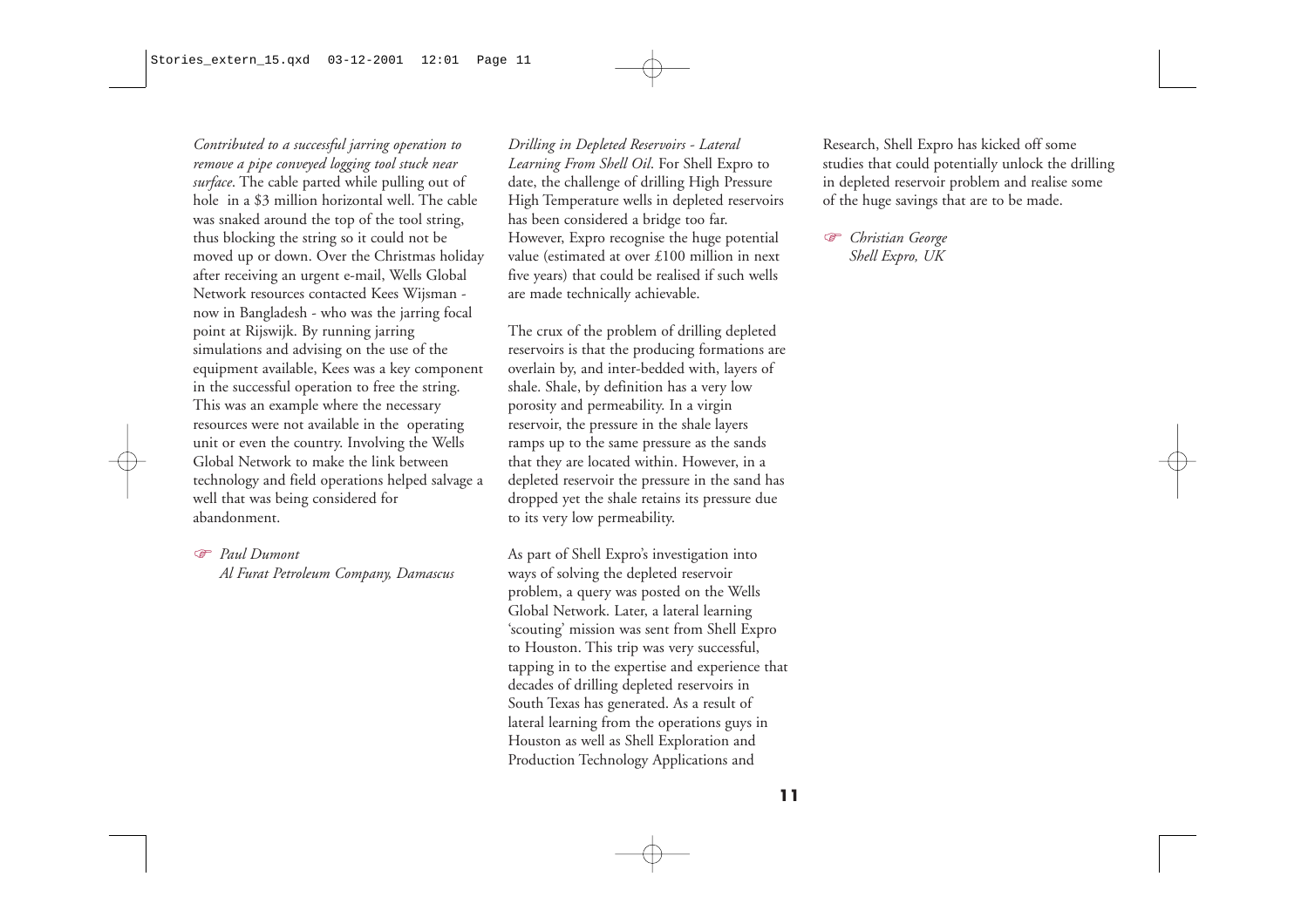#### **SUBSURFACE GLOBAL NETWORK**

*The Subsurface Knowledge Sharing Global Network (SKS) was formed to facilitate open discussions between subsurface people working in the different Shell locations. It provides an open discussion area where questions and answers can be posted. The SKS facilitates the exchange of knowledge including geophysics, geology, petrophysics, reservoir engineering and integration.*

# **GLOBAL NETWORKS**  NETWORKS GLOBAL

**SUBSURFACE GLOBAL NETWORK SUBSURFACE GLOBAL NETWORK**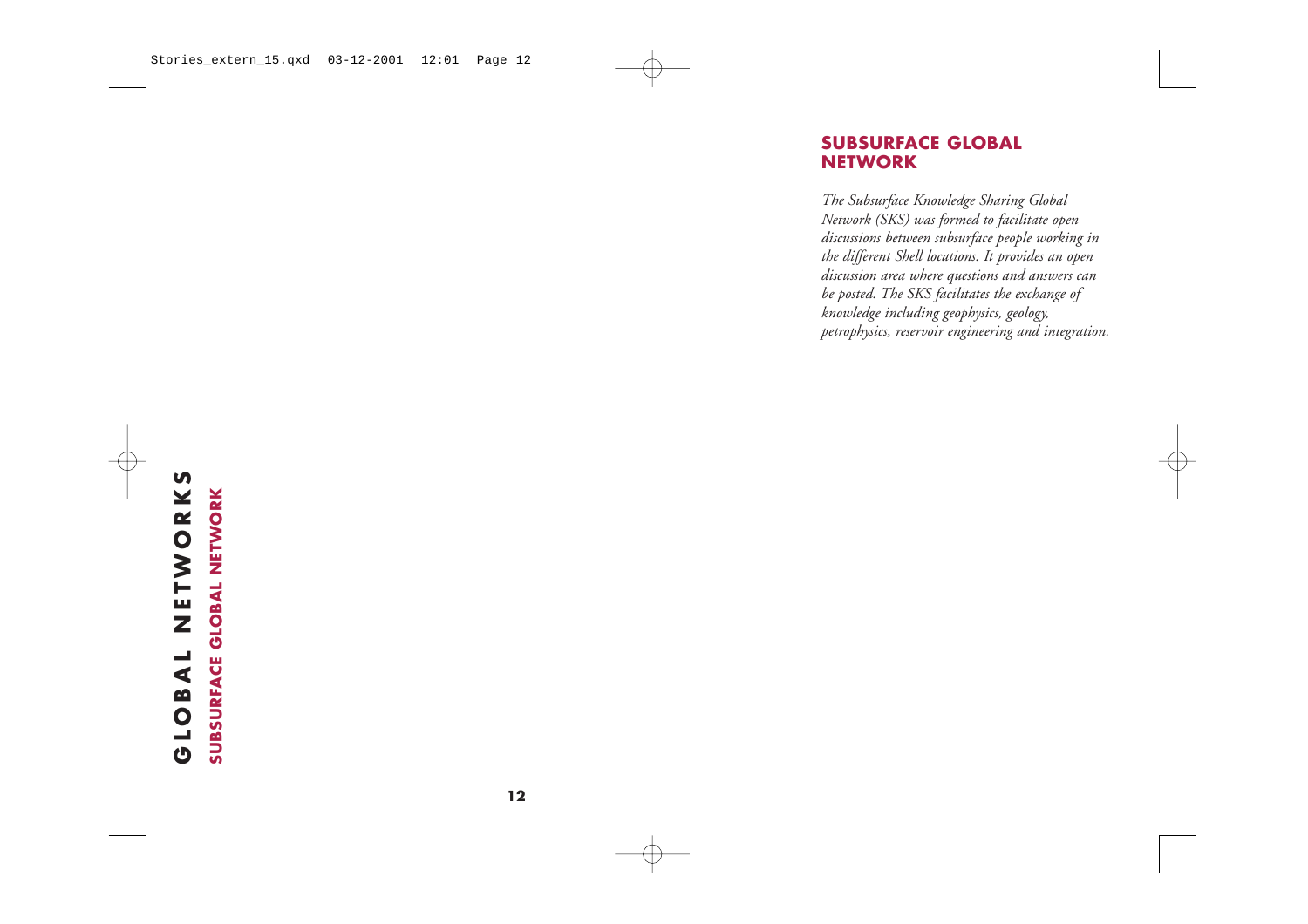In 1999 the DnA team began to notice a drop in the number of Landmark licences maintained by operating units under the World Wide Master Agreement. The agreement included a clause which allowed for the transfer of the software between Shell Affiliates, incurring only a small administration fee. It was clear that operating units were unaware of this clause or did not see the possible benefits. In response, a software 'swap shop' was set up on the Subsurface Global Network to put people in touch with each other and stimulate interest through the existing network of users.

The software swap shop continues to prove highly successful. Operating units have swapped licences for Landmark and Schlumberger software resulting in savings of almost \$3 million since inception. The process is making Shell's use of existing licences much more effective whilst making additional licences available to operating units at a reasonable cost.

During 2001 the team plans to take advantage of the Global Contracting initiative and make use of the eSurplus website for software swaps. In addition, the formation of a Software Portfolio Management group within DnA, responsible for handling global exploration and production software contracts, means the team can ensure continued savings from their contracting strategy.

 *Bryn Hird Shell International E&P, Rijswijk* With the development of horizontal drilling, the next challenge to face was to install horizontal sand control completion where needed. Encouraged by the success of openhole horizontal gravel packs by Shell Offshore in the Gulf of Mexico, Brunei Shell Petroleum (BSP) has worked with Shell Exploration and Production Technology Applications and Research since (SEPTAR) early 1998 to refine this Shell-in-house technology for application in BSP's reservoirs.

Horizontal gravel packing requires the deposition of several alpha sand waves from the heel to the toe of the horizontal openhole to fill the annulus between the wire-wrapped screen and the openhole. This is followed by a beta sand wave which propagates from the toe to the heel of the openhole. Crucial to the design is the prediction of the alpha wave height and increase in fluid pressure as a function of the gravel size, gravel density, brine density, pump-in and return rates.

BSP contracted SEPTAR to run BSP-specific laboratory experiments to determine these relationships. As a result, a mathematical simulator was developed for the design and online monitoring of horizontal gravel packs. To date BSP holds the record of having the longest horizontal gravel pack in the Group. Due to their shallowness and low frac gradients, BSP horizontal gravel packs are especially challenging.

The benefits of this transfer of knowledge exceeded all expectations. To date, BSP has installed 17 horizontal gravel packs, the majority of which are in the very shallow southeast area of the Champion field. Of these, 12 had 100% hole coverage, four had partial coverage (30-60%) and one had placement failure due to a tool problem. All the horizontal gravel packs have produced at or above expectations, almost sand-free. By comparison, one horizontal openhole with screen-only completion and without gravel pack has already sanded up and shut in.

With the wide application of horizontal wells and the need for sand control, horizontal gravel packing will be a key technology for BSP. The implementation of this Gulf of Mexico technology is an example of the power of global networks in promoting best practices across the Shell Group, as several other operating units are now also evaluating the BSP results for application in similar environments.

- *Oddbjorn Skilbrei Brunei Shell Petroleum Co, Seria or*
- *Lau Hon Chung Brunei Shell Petroleum Co, Seria*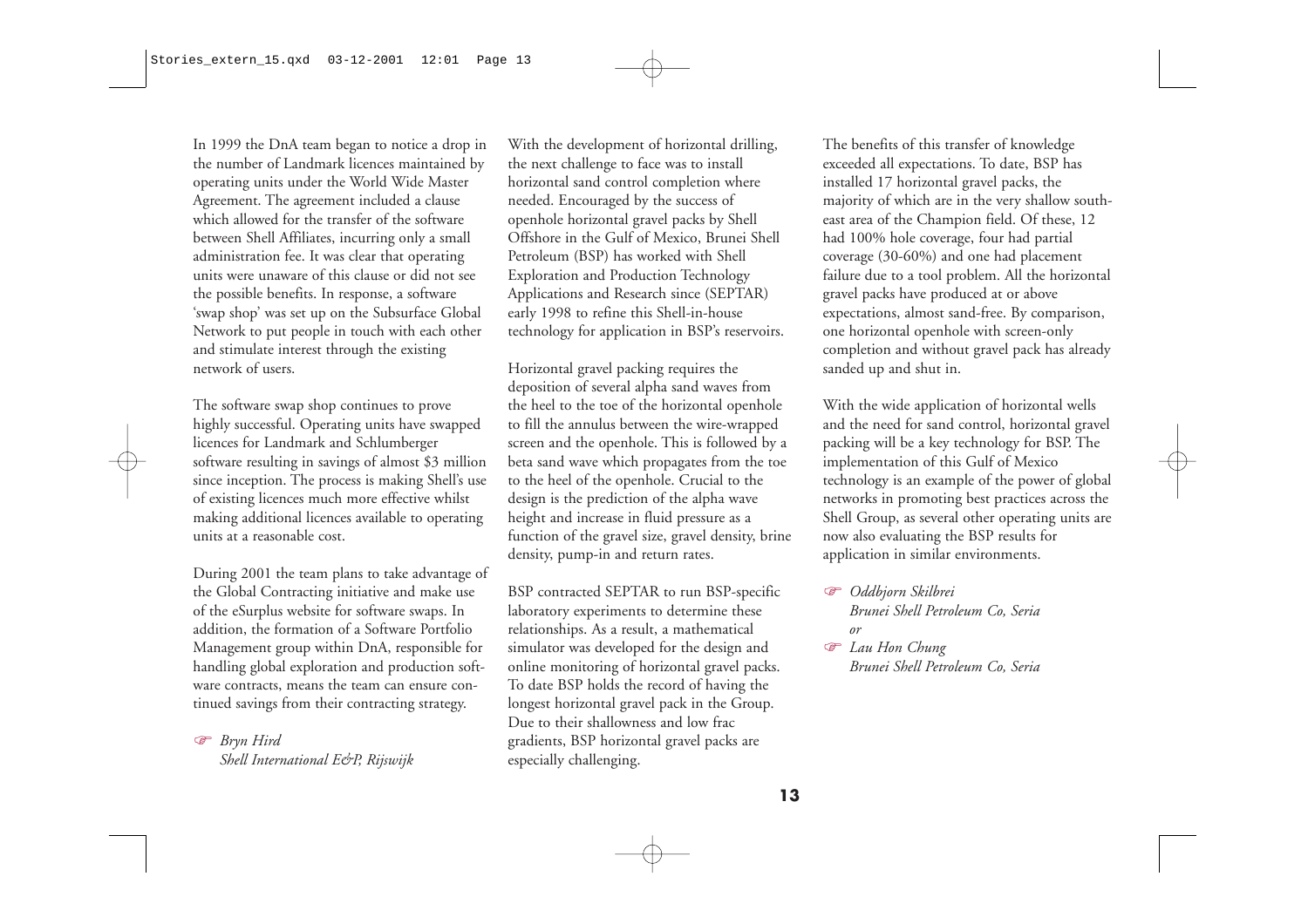*As a key part of the Subsurface Global Network, the Opportunity Evaluation Consistency (OEC) network celebrated its first birthday at the end of 2000 with a review meeting of hub co-ordinators in Houston. One of Shell's first non-technical on-line communities, the OEC was created to provide a level playing field for judging risky and uncertain investment decisions, a pre-requisite for allocating exploration capital objectively that was felt to be missing.*

*Here is the story of one network's progress in leveraging others' efforts …*

#### **A YEAR IN THE LIFE OF ….**

A desire by a group of disgruntled explorers to 'deliver' might well sum up the key motivation behind the Opportunity Evaluation Consistency network's establishment in October 1999. A number of reviews and workshops confirmed for many that a better, more consistent decision-making process, coupled with an appreciation of the need to change global behaviours, was required with some urgency. Debate ensued among a small group of interested exploration and production professionals.

The sub-surface bias gave rise to the OEC team in the Subsurface Knowledge Sharing (SKS)

<sup>g</sup>lobal network and the beginning of a busy year for all concerned. Virtual meetings involving hub-coordinators in the eastern and western hemispheres (usually teleconferences) are held every two-three weeks. These focal points have been instrumental in rallying their local peers to wholehearted participation.

No 'people' network can be effective without face-to-face contact on occasion, notwithstanding the technology interventions we have available to us. In April 2000 in New Orleans we reviewed the OEC progress thus far. Peer reviewers – the most respected knowledgeable members – had been accredited in advance and they were tasked with critically reviewing the ways in which subsurface risks and uncertainties were quantified ahead of the exploration capital allocation workshop. They also had the brief to judge how volume estimates were translated into value promises.

The consensus was that up to 70% of aspirations had been achieved by the OEC: the <sup>p</sup>laying field was created and levelled to a degree but more work is needed in the field of estimating project value and the related commercial metrics. Also, drawing on the Shell Exploration and Production Co., an OEC 'cookbook' framework was created for capturing all the good peer review practices and learning in this community of practice.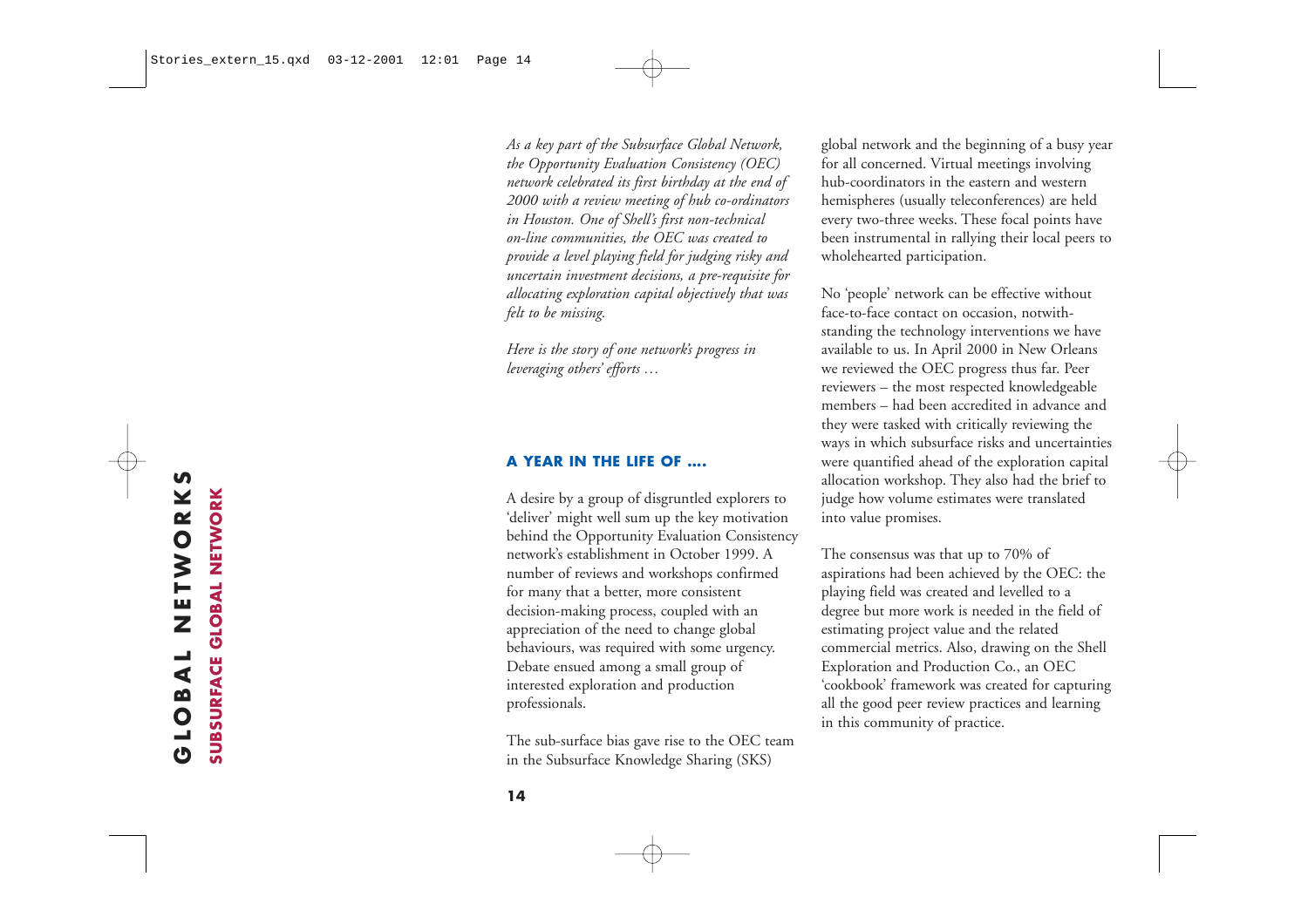In October in Houston at our first anniversary gathering, we reviewed our progress in penetrating organisational culture and practice with the consistent opportunity evaluation approach. Specific cross-learning examples include:

- Petroleum Development Oman's prospect risking matrix which was used in the Philippines
- Petroleum Development Oman built on Expro's experiences with the quantification of the undefined exploration potential
- Australia's confidence index is now routinely used by most and will in fact be a prerequisite in the next exploration capital allocation round

What has made the OEC special is the people, relentlessly pushing for the need to share knowledge and nurturing an environment where it is acceptable to abandon local beliefs, ask questions and provoke debate. There is also a clear connection between pride in technical excellence and an ability to secure capital from the global allocation process.

The establishment of the OEC network is a 'bottom-up' initiative that has now been complemented with the implementation of the 'Exploration in the Millennium' Focused Results Delivery (FRD) recommendations. In fact, the OEC community provided the FRD team with key data and continuous support.

Our true community spirit is primarily built on personal friendships and a genuine desire to help each other, sharing a sense of pride in our work and having fun! This community sense should lead to a situation where we always have the right people working on the right projects at the right time for the right reasons.

 *Laurens Gaarenstroom Shell E&P Int. Ventures, The Hague*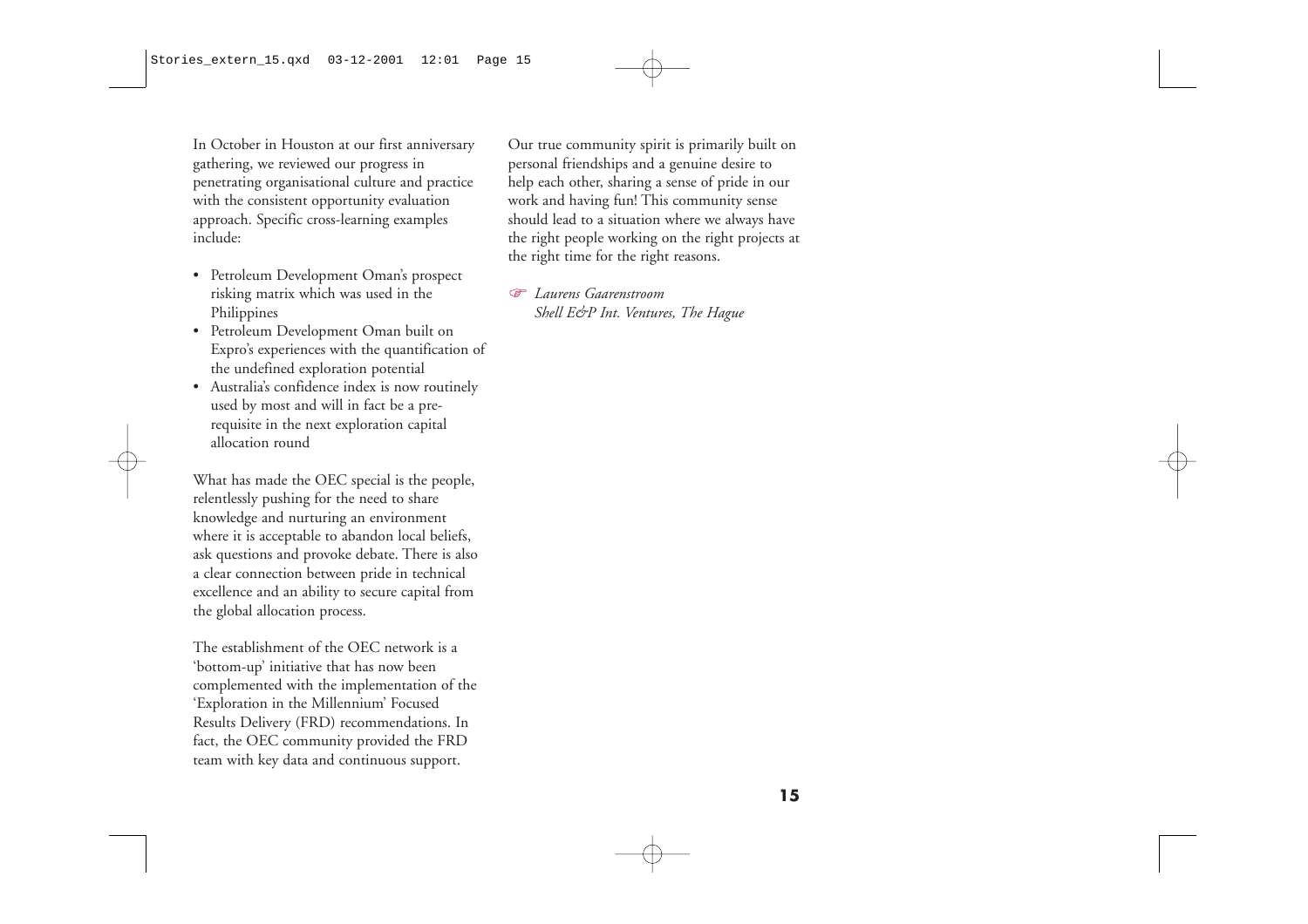#### **SURFACE GLOBAL NETWORK**

*The Surface Global Network (SGN) provides members with an opportunity to tap into the enormous resources of the Shell "Surface" community both within the exploration and production sector and from Shell Global Solutions worldwide perspective. Currently over 2,800 Shell staff are registered. The SGN provides access to a wide range of common interest networks covering engineering, production and areas of special interest as well as the latest information on the technology development programme.*

Wong Chee Yong of Shell Malaysia found information he had picked up on the SGN invaluable when confronted with a rotor lockup during an M3 turbine change out. Chee Yong had previously read a number of entries on the SGN about lock-ups occurring during start-up attempts when the engine is still hot. Teams in Australia and the States who had experienced the same problems had posted possible solutions on the Network. When faced with the same situation during the M3 job, Chee Yong was fully prepared and knew how to react to resolve the problem.

"If I hadn't seen the previous entries on the SGN I would have taken a lot longer to resolve the problems and we might have needed to carry out a full inspection of the rotor system – a time consuming task requiring at least four technicians. Instead, I just kept calm and let the engine cool down further before restarting it."

 *Wong Chee Yong Sarawak Shell Berhad, Lutong*

*"Mainly I log on to learn and get exposure to what other people are doing and how they solve their problems. It's also a good way of working out who's who in the global community."*

*"You need to take a more active interest in the world around you…not just sit there with blinkers!"*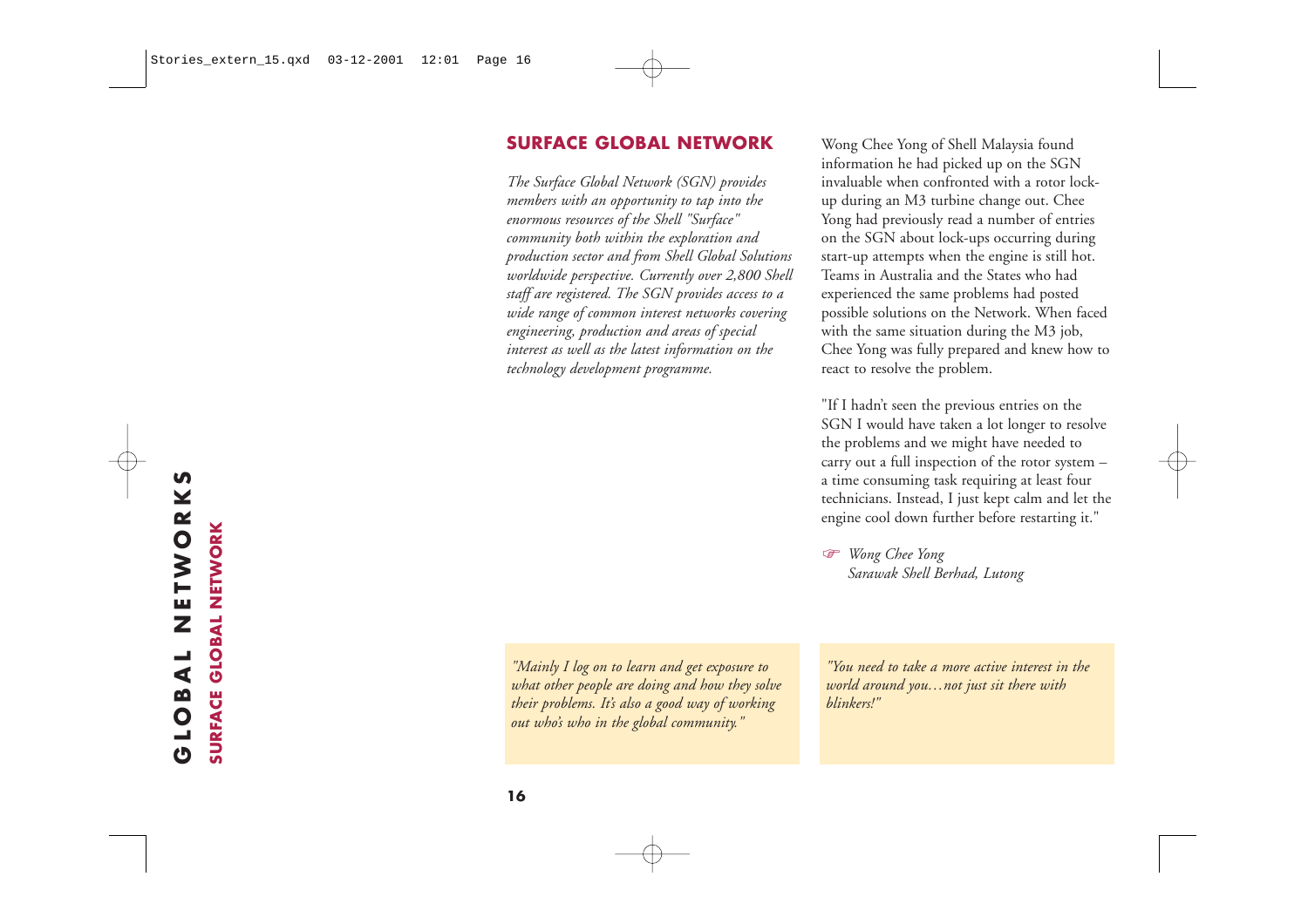#### **SOME QUESTIONS POSTED BY PETROLEUM DEVELOPMENT OMAN IN 2000**

#### **Question 1**

The Al Huwaisah production facilities export all the gross liquids. With the increase in water cut and depletion of the reservoir, local water injection is probably required. The costs of a local injection scheme would be minimal if the existing surge tanks could be converted to free water knockout service. No experience exists in PDO with three-phase separation, without a gasboot or concentric tank design. Experience in Saudi Arabia (via Nederlandse Aardolie Maatschappij (NAM)) indicated that such conversions were carried out successfully.

Source of Information Obtained through SGN

Saudi Arabia (via NAM).

Impact this info had on PDO business

The development costs of the local water injection scheme were reduced by \$1 million.

What would have happened without this form of knowledge sharing

The development would be \$1 million more expensive.

#### **Question 2**

PDO has been asked to pre-qualify PPSC, Kuantan for the application of three-layer polyethylene and an internal flow coat for a potential 24 inch gas transmission pipeline in Oman.

PPSC claims it is familiar with Shell requirements for both of the above coating types and that it is in a position to provide them without any major qualifications. Prior to discussing the issue with PPSC I'd be grateful for feedback on any actual experience with this yard for these coating types during the past three years.

Source of Information Obtained through SGN

Shell US. Advised of coating specialist who had recently visited coating plant.

Impact this info had on PDO business

Enabled verification of satisfactory condition of the plant thus supporting PDO approval.

What would have happened without this form of knowledge sharing

The approval process would have been longer and costs would have increased.

*"In our discipline, we are exposed to many new products and technologies, where our operating unit does not have experience. Other operating units do, and feedback and experience can be shared rapidly."*

*"SGN has opened up a whole new circle of contacts in the Shell network which I can now use to help solve my problems and also help with my suggestions and information."*

*"Used effectively with active participation and high level of interest, it becomes a very powerful tool."*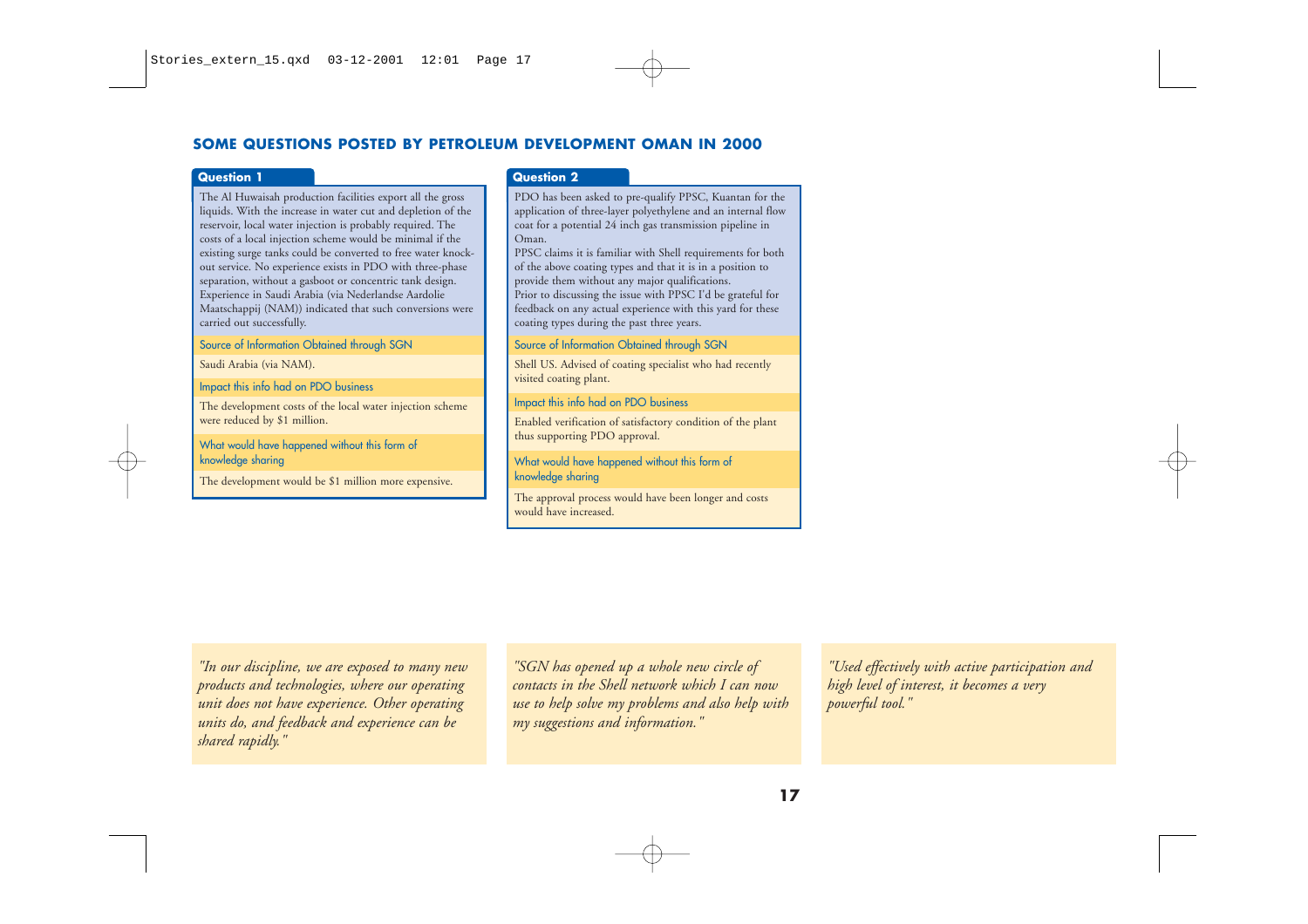#### **EXPLORATION & PRODUCTION COMMERCIAL NETWORK**

*The Exploration and Production Commercial Network (ECN) was set up in February 2000 for the 'commercial' communities within the exploration and production companies and Shell Gas and Power.* 

*The key areas covered by the Network include finance, planning and economics, tax, treasury and strategic cost leadership. With a steady increase in its membership, the ECN is proving a highly successful medium for allowing members to connect globally, profit locally and develop personally.* 

*A few active ECN members share some of the benefits that have resulted from their use of the Network in recent months...*

*"When I was a member of the exploration and production Capital Allocation and Planning team I used the ECN as an integral communications medium. All guidelines, spreadsheet tools and macros were published and version-managed in the ECN. Our website also linked to those same documents in the ECN as the single point reference to the latest official version. This saved us answering a lot of individual support questions and resulted in reduced e-mail charges as we didn't need to e-mail large files around the world. I hope that more staff will pose their questions via the ECN rather than via e-mail so that the whole community can learn from the answers.* 

*The ECN is a very powerful medium to reach a global audience. I consistently use it to manage key reference documents and disseminate these to a global audience, often in combination with traditional websites.*

*Recently the EP Planning, Portfolio and Economics team upgraded the Economics Workbench (EWB) software and manual and made them available via the ECN. In less than three months more than 150 staff have visited the webpage and many of them have downloaded the upgrades. It is no longer necessary to produce CD-ROMs or diskettes and distribute them to all the EWB users in the world."*

*Sven Kramer, EP Planning, Portfolio and Economics*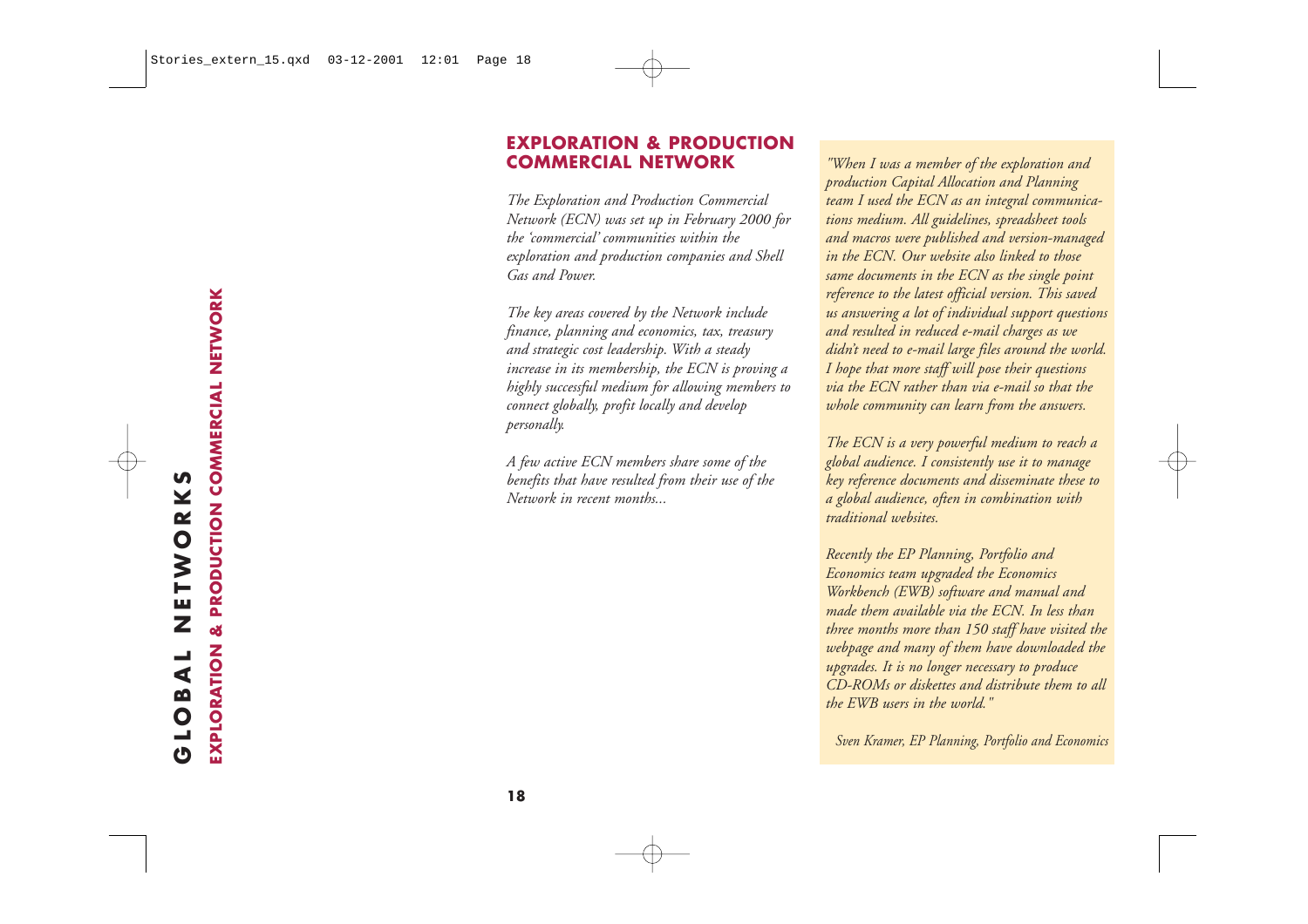*"Being relatively new to the Shell economists' community I find the exploration and production Commercial Network very useful, mainly for orientation purposes. I believe that the value of networking is always a long term investment – one day the story you read or the person you have heard about via a network might save you a lot of time, trouble and money."* 

#### *Monika Hausenblas, Shell International Exploration and Production*

*"Thanks to the knowledge sharing networks (mainly Competitive Intelligence, but also ECN and Subsurface Network) we have been able to conclude Shell International Exploration and Production-wide corporate deals for Wood Mackenzie and IHSE Energy data at prices that properly reflect the value to Shell. Being able to communicate directly with the relevant community has prevented us from having to pay prices primarily reflecting the vendors' aspirations."*

> *Con Goedman, CIAD & head EPB Data Management*

*"I think it is a useful tool to keep abreast of developments in the centre. I regularly distribute information from ECN to my staff and others here in the company. I find that very useful."* 

*Peter Verschuren, Shell Venezuela*

*"Last year when I was Finance Manager of Shell Egypt, I posted a query on the ECN regarding Recovery of Evolutionary Technology from a competitor. The responses through the ECN were very quick and it was certainly a very efficient way of finding out what other operating units were doing."*

> *Simon Smith, Shell International Finance and Resourcing*

For the Shell Group as a whole, the Exploration and Production Commercial Network

- Allows more optimum allocation of resources *without* physical relocation
- Supports a learning organisation by practically developing staff competencies

For the operating units, the ECN

- Permits quicker resolution of operating unit problems by preventing "re-invention of the wheel"
- Provides access to expertise beyond current establishment

For the finance and business development units in The Hague, the ECN

- Enables access to know-how and experience in the operating units
- Allows better focusing of systems development

For the individuals, the ECN

- Enables personal development
- Provides an enhanced network
- Gains recognition from peers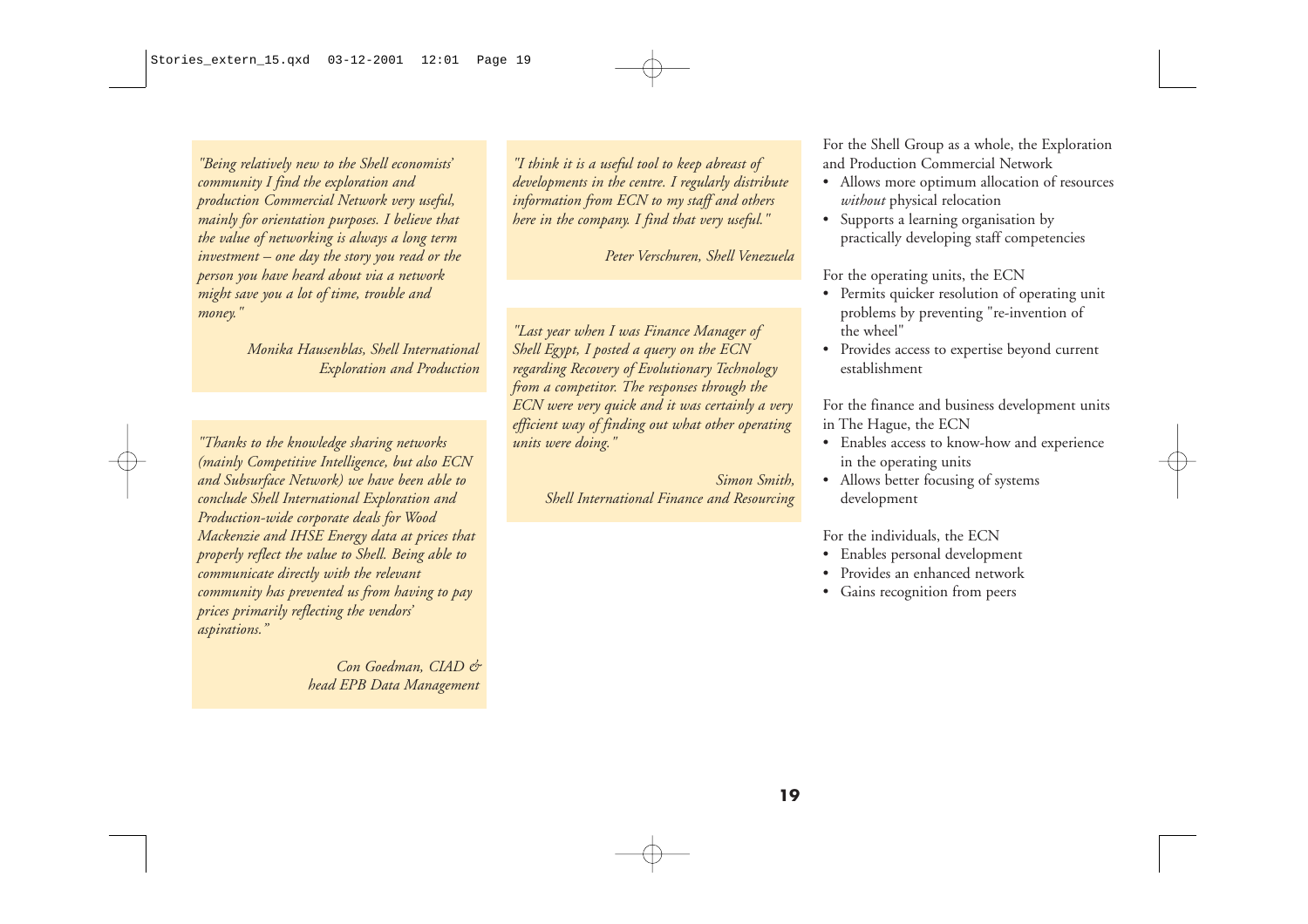#### **PROCUREMENT GLOBAL NETWORK**

*The Procurement Global Network (PGN) is the first stop for all procurement professionals and those interested in procurement issues. It enables members to ask questions, find answers, share information and save time and money through leveraging the combined procurement experience in Shell EP.*

Shell recently increased its shareholding in Sakhalin Energy Investment Company Ltd. (SEIC) from 25% to 55% and Shell now provides most of the seconded staff. As part of the process, the separate contracts and procurement groups were combined. In an effort not to re-invent the wheel, advice was sought from the Procurement Global Network on a range of subjects: setting up remote location tender boards, balancing local content, availability of 30 inch casing and building contracts control courses for contract holders.

In each case the responses received from around the Shell Group were quick, informative and contained clear practical advice and experience <sup>g</sup>leaned by individuals who had faced similar issues around the world. Whilst it is hard to quantify the benefits in financial terms, the advice prevented re-invention, offered some differing solutions and enabled a much quicker turnaround and production of guidelines and advice to SEIC.

One additional spin-off of asking the questions was to prompt other contracting and procurement staff in the Group to consider the issues and we have opened a dialogue with other close-by operating units in the areas of possible shared training provision.

 *Nick Binks Sakhalin Energy*

# **GLOBAL NETWORKS GLOBAL NETWORKS**<br>PROCUREMENT GLOBAL NETWORK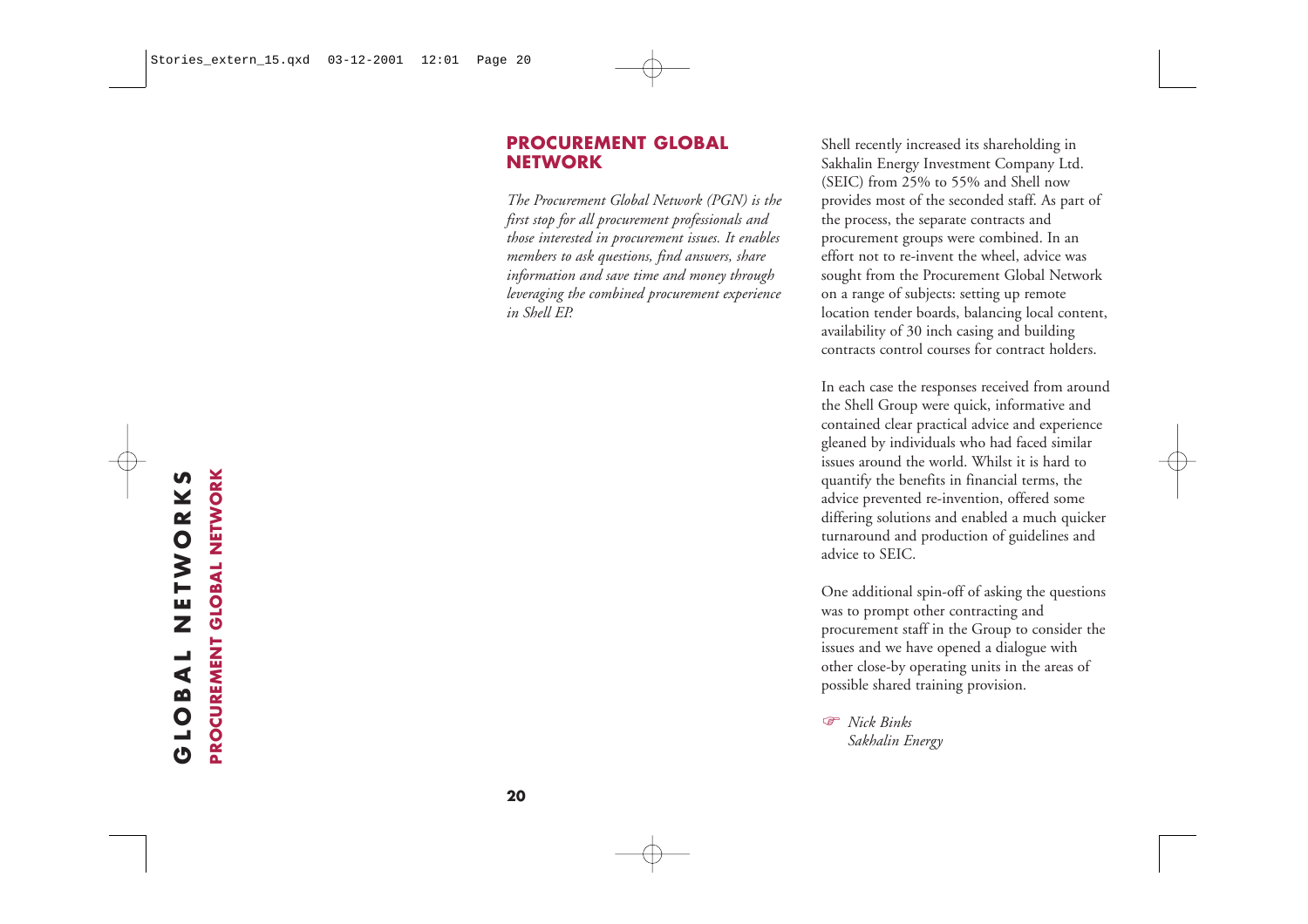#### **Question**

#### **from Rijswijk**

We have a Russian content requirement in our Production Sharing Agreement (PSA). Does anyone have a similar requirement to capture local content (contracts awarded to local companies, locally procured materials, locals employed etc) and if so how is it done? Nick Binks, Sakhalin Energy

#### **Answer 2**

#### **from the Hague**

Try the system called Omnicom. I recently reviewed this package in Norway. Whilst it is not quite finished, it looked like a very polished package and extremely flexible. Fields such as local content could be added to the base set-up in less than a minute.

Geoff Bird, Shell Int. E&P, The Hague

# **Answer 1**

#### **SPDC experience from Houston**

SPDC (Shell Nigeria) have a system for capturing local content that requires mandatory completion of a section on the tender board submission. SPDC also have a detailed policy and department which deals with Community issues including local content.

Campbell Wyper, Shell Deepwater Services, Houston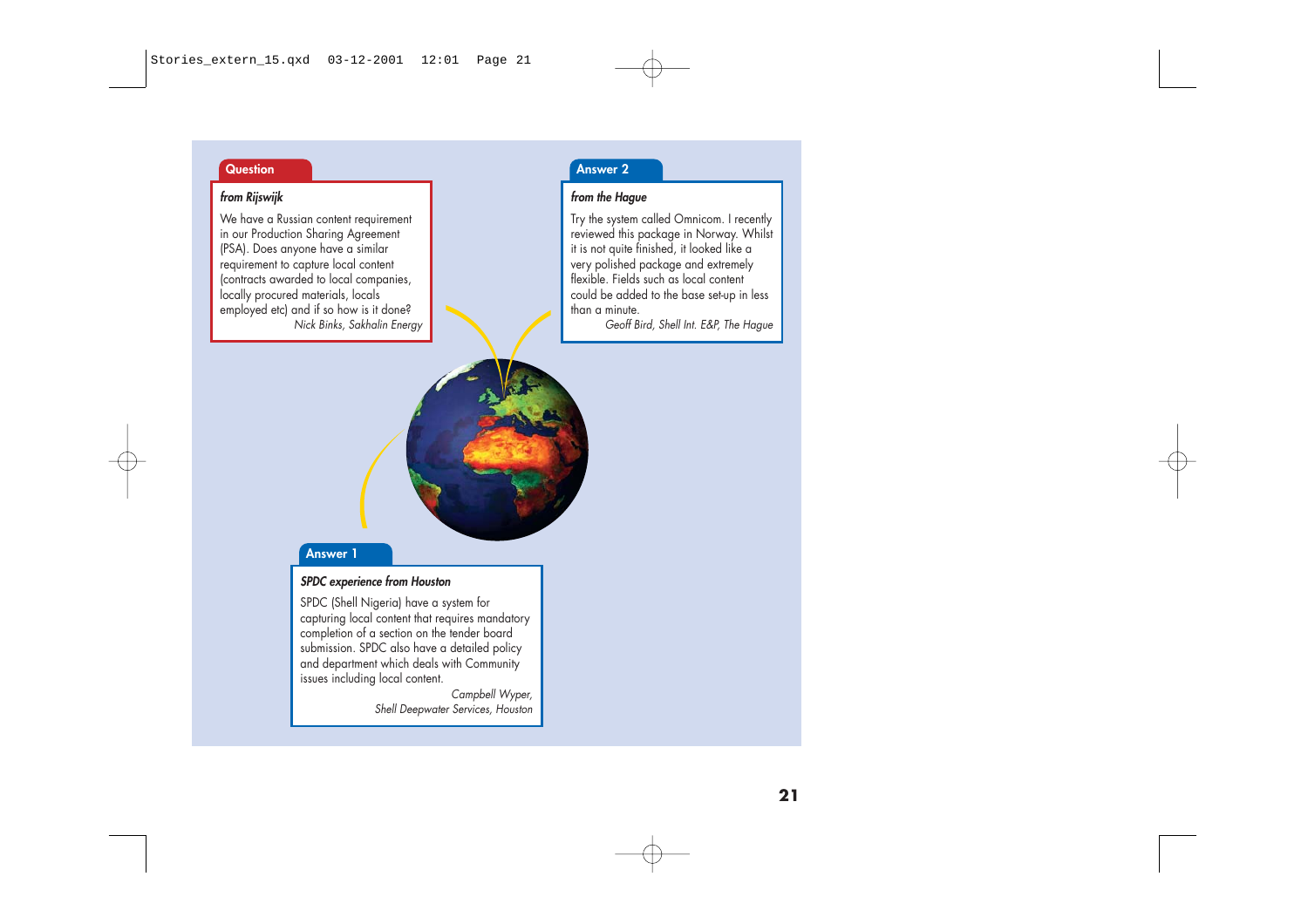#### **BENCHMARKING GLOBAL NETWORK**

The Benchmarking Global Network (BGN) was formally launched in July 2000. In January 2001, approximately six months later, some 170 members representing 30 operating units had joined the Network. Benchmarking is not a discipline as such and, as a result, the size of its community is not expected to reach into the thousands as seen in other discipline networks. However, practitioners and focal points in operating units have become aware that benchmarking is one of the key enablers of Strategic Cost Leadership (SCL) and, in response to this, the BGN offers a platform on which benchmarking approaches, planning, experience and results can be shared.

One of the key outcomes of the BGN is the assembling of the global exploration and production benchmarking activity inventory for 1999 and 2000. The created matrix provides answers to questions on benchmarking such as:

- who does what, where and how?
- which benchmark partners do we compare ourselves with and which consultancy firms are used?
- what are the results, opportunity gaps in financial terms, learnings and successful practices?
- who can I contact to find out more about a particular benchmark study, etc?

The Benchmarking Global Network assists in the transfer of experience from advanced to other less advanced operating units. The results of the recent Business Plan indicate that a potential performance gap of some \$340 million has been identified from our EP <sup>g</sup>lobal benchmark studies completed in 2000; some \$200 million of the 340 are reported as being closed with the implementation of some reported 60 better business practices. The story does not stop here: the remaining \$140 million provide the additional challenge and also a strong focus for additional and realisable performance improvement.

 *Jacques Ortet EP Global Benchmarking Coordinator*

*Some operating unit representatives offer feedback on how their use of the Benchmarking Network has benefited their performance...*

*"The participation of operating units in the Andersen Benchmark General and Administration (G&A) study (overhead cost benchmark that highlighted sizeable opportunity gaps) was greatly facilitated by the presence of the BGN - not the electronic network, but the people network built up around it."*

*Steve Kaiser, Shell E&P Co.*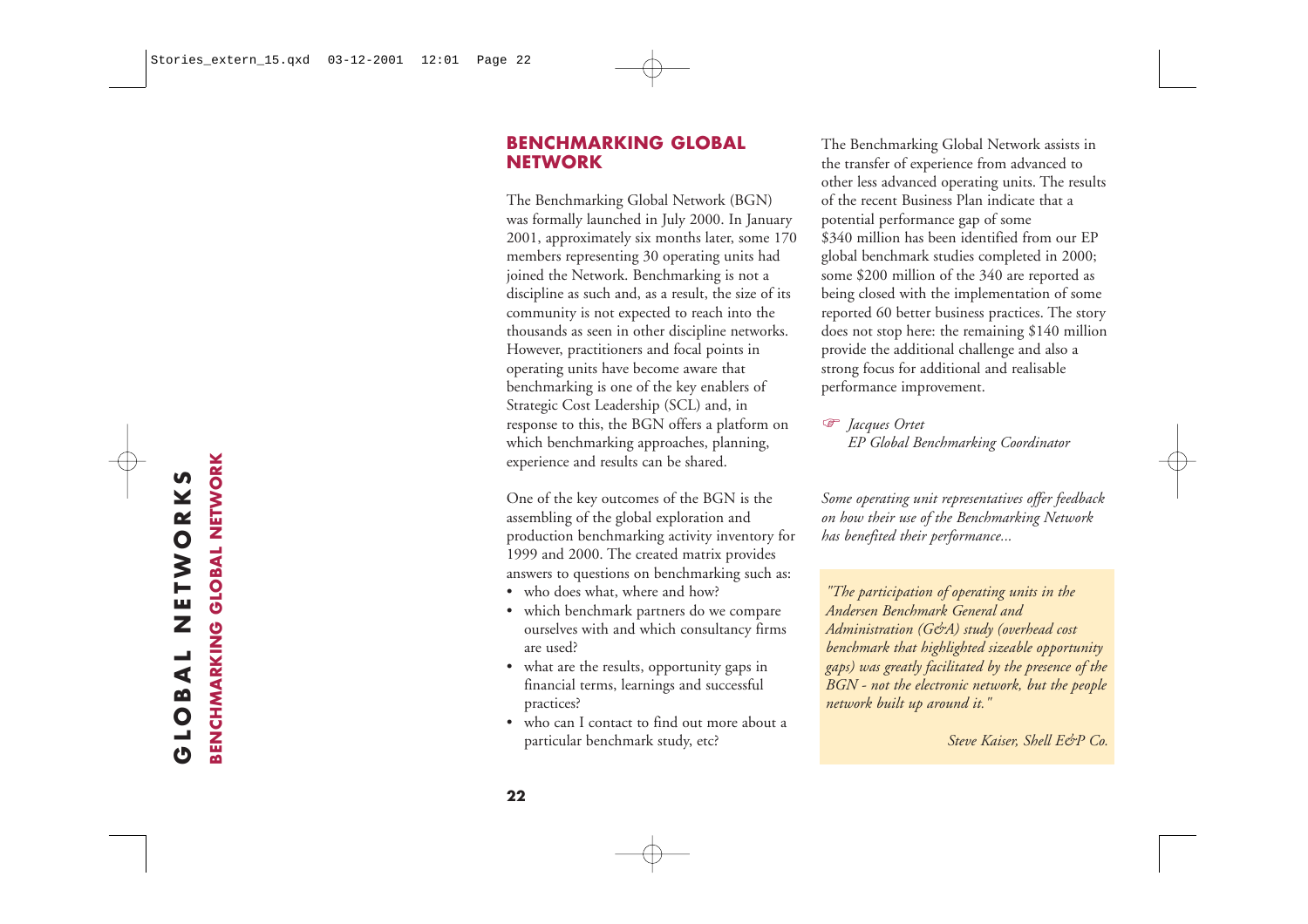*"The BGN gets me connected with fellow Shell staff in the same discipline doing similar jobs. It facilitates the sharing of lessons learnt, and helps avoid repeating the same mistakes or re-inventing the wheel. Having said that, I would like to see more completed benchmarking projects with the implementation of follow-up plans which yield tangible gains to be shared on the BGN."*

*Yu Teck Chuong, Shell Deepwater Services*

*"Whilst still at embryonic stage, the global benchmarking initiative we have been working on, would not have come this far without the BGN and the networks I have been able to build as a result. It is a prime example of the potential power of the BGN."*

*Peter Orbell, Shell Expro*

#### **Post**

#### **from New Orleans**

We have just completed a benchmarking study on deepwater projects. The analysis compares the key parameters of Shell deepwater projects with that of over companies in IPA database.

The key projects metrics are: - total project cost vs sanctioning year

- schedule durations - schedule vs design throughput
- cost per recoverable reserves
- cost per design throughput

Please email me if you are interested in the results. Yu Teck Chuong, Shell E&P Co., USA

#### **from Aberdeen**

Yes, we would be interested in sharing your results into our subsea facilities. Guus Driessen, Shell Expro, UK

#### **Answer 2**

#### **from Warri**

Can I have a copy of your deepwater benchmarking results (the subject of discussion item no. 108 of the BGN). I'd like to use it to leverage project level benchmarking for SPDC's projects. I'm aware that the results per se are relevant for deepwater projects only but I'd like to use the results to illustrate the power of benchmarking process.

> Gopal Papchan, Shell Petroleum Development, Nigeria

#### **Answer 3**

#### **from Calgary**

I have just started in the benchmarking role and and would appreciate a copy of your results

Noreen Conway, Shell Canada Limited

#### **Answer 8**

#### **from Rijswijk**

Just got it in the email today, many thanks for that. The format used by IPA is clear, quite simple to follow and above all the results of SDS are of most interest.

I would like to suggest that all those involved or about to get involved in deep water, producing yet or not, have a look at this report...

Hope the other parties who ask for this report received it too. Jacques Ortet, Shell E&P, The Netherlands

#### **Answer 7 Answer 1**

#### **from Muscat**

We will be very much interested in the results, as we have got a deep water concession.

> Mahmoud El Khamissy, Petroleum Development Oman

#### **Answer 6**

#### **from Lutong**

Since we are going to deep water, yes we are interested in the results. Mohd Shah Rahani, Sarawak Shell Berhad

#### **Answer 5**

#### **from Perth**

Received copy of your IPA report in the mail today. Consider information very pertinent to some of our projects in assess and select phases now. Information on schedule durations most useful. Thanks for the opportunity to share in your work.

Gary Keenan, Woodside Energy Limited

Gary Keenan, Woodside Energy Limited

Yes we would be interested in sharing your results given our potential expansion into deepwater facilities. Please refer to my separate response via the email

**Answer 4**

**from Perth**

address option.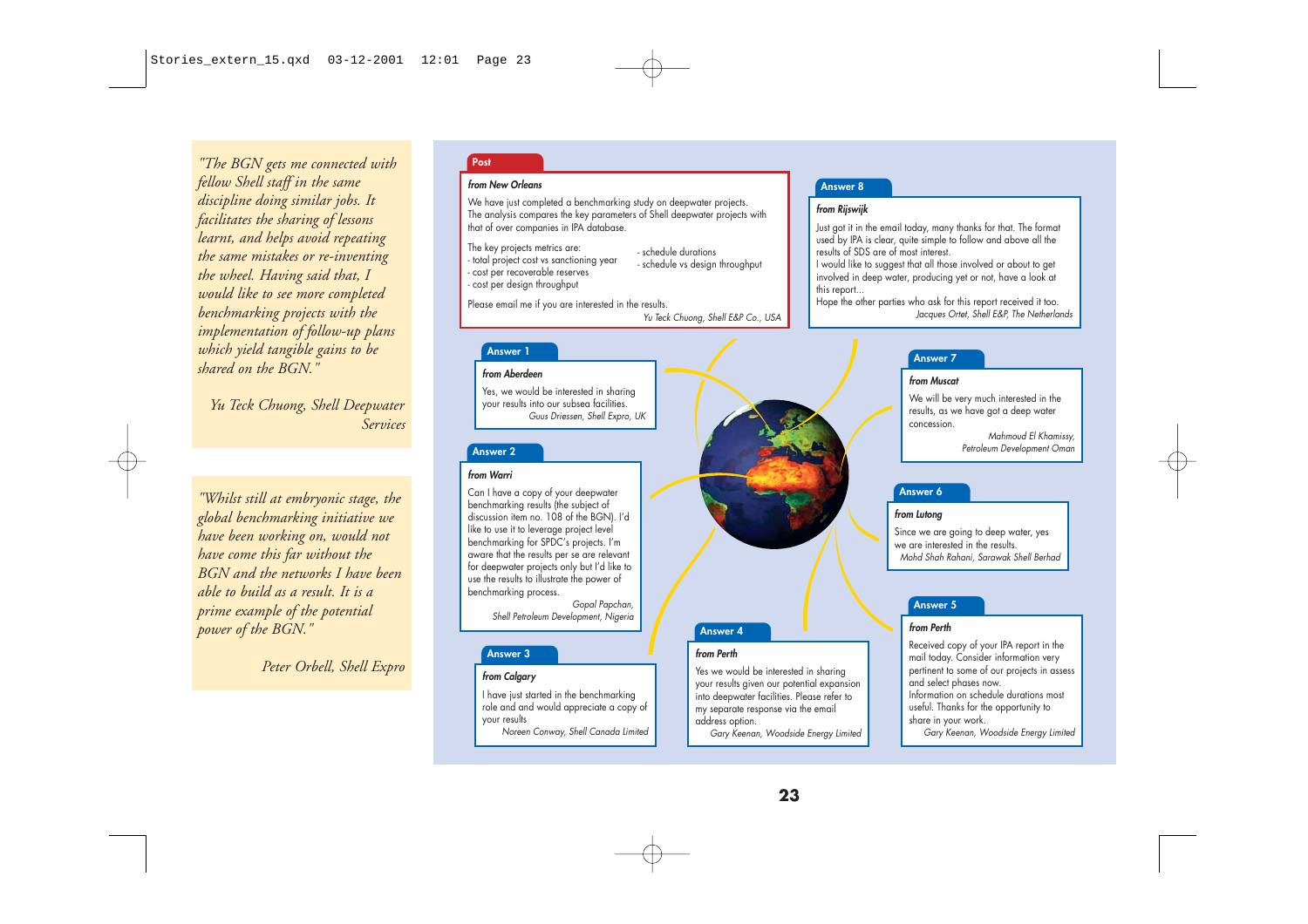#### **COMPETITIVE INTELLIGENCE GLOBAL NETWORK**

*Industry experience indicates that 80% of the information needed to create intelligence is already present somewhere in an organisation. If the information is out there then it only needs the formation of a well-disciplined network to gather it in.* 

*In order to share competitive intelligence effectively across the Group and exchange best practices, a Competitive Intelligence Global Network (CIGN) was set up early last year. The Network now has over 1,100 members throughout Shell.*

*The vision of an active CI community in Shell Technology Exploration and Production and EP consists of CI professionals and other interested parties actively seeking out and creating actionable intelligence. The CIGN supports this process by providing a forum where information can be exchanged and discussed. Over time, sub-networks have developed and become a forum for competitive technical intelligence. These subnetworks help us deal with specific intelligence topics.*

# **GLOBAL NETWORKS**  NETWORKS **COMPETITIVE INTELLIGENCE COMPETITIVE INTELLIGENCE IOBAL**  $\ddot{\mathbf{C}}$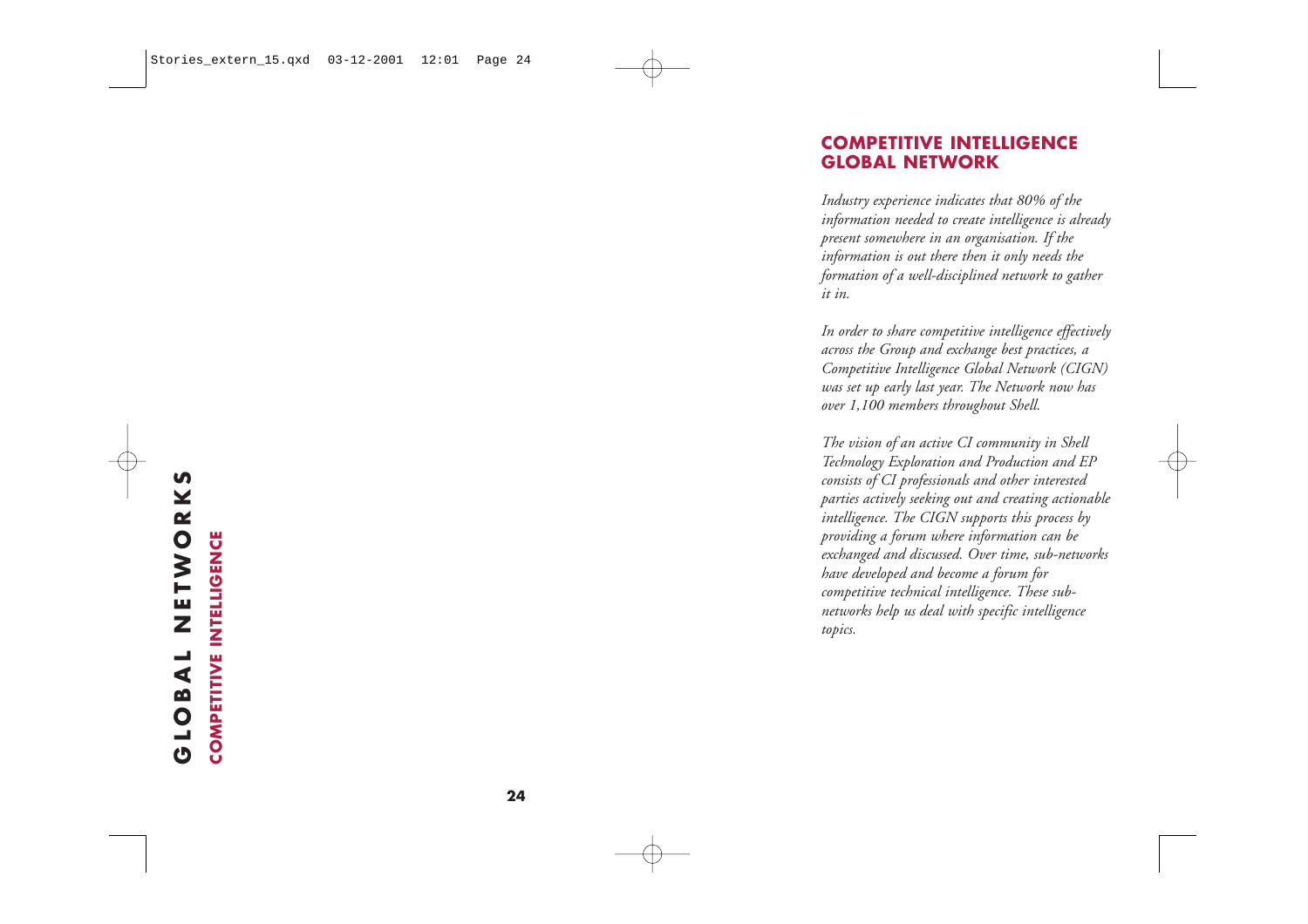Some of the members of the CIGN share their experiences of the Network since its inception. *"I was looking for information about a*

*"I put a question into the network to find out who in Shell was negotiating deals with TotalFinaElf. I received approx. 30 replies of which seven were filed in CIGN (the rest by email and phone). 30% of the replies helped me answer the task at hand and the other answers helped me build up a better understanding of the contacts between the two companies. The CIGN proved to be an extremely efficient way to get hold of the information needed."* 

*Jan Manohoran, Shell Int. E&P* 

*"I posted a question about a competitor development in Egypt in CIGN. Receiving information from other CIGN members saved me a great deal of time: an initial investment of 15 minutes turned into time savings of at least five hours. I also established valuable contacts through the query and hope to be able to explore these in the future."* 

*Hans Nijkamp, Shell Expro*

*particular Gas Journal and decided to post a query on the CIGN. The responses I received helped me tremendously with phone calls and emails coming from various sources. I would estimate that the additional information I gained through the responses saved me at least three working days."* 

*Rosemary Cooper-Clark, Shell Financial Services*

*"When I used the CIGN to source information about the potential Amerada Hess - Lasmo take over, a response from Ceri Powell, Shell International Exploration and Production, saved two days of my working time. This time would otherwise have been spent on gathering information and the related analysis."* 

*Shaun McCarthy, Shell Corporate Centre*

*"The benefit of using the CIGN in this case was spotting people who know something about the subject that you wouldn't have asked normally. It adds another channel to the 'normal' way of asking regional business advisors about what is happening in their country. To be honest, I was quite surprised by the multitude and diversity of replies. Very insightful and useful for making connections."* 

*Elke Meuller, Shell Int. E&P* 

*"I am a business analyst working for Shell Hydrogen. Today's industrial gas companies considered to have the best capabilities in manufacturing, transporting, and delivering merchant hydrogen are Air Products, L'Air Liquide, Praxair, Linde. I was assigned a research project where I needed to find out quite quickly what the Group's strategic relationships with these companies were. I posted the question on the CIGN and got a number of leads. The question was further posted by the forum moderator on the Global Procurement Network which again generated a huge response which helped a lot in building the complete picture and assessing the potential implications of partnering with one company as opposed to the others."*

*Ioana Chiru, Shell Oil Products Company LLC*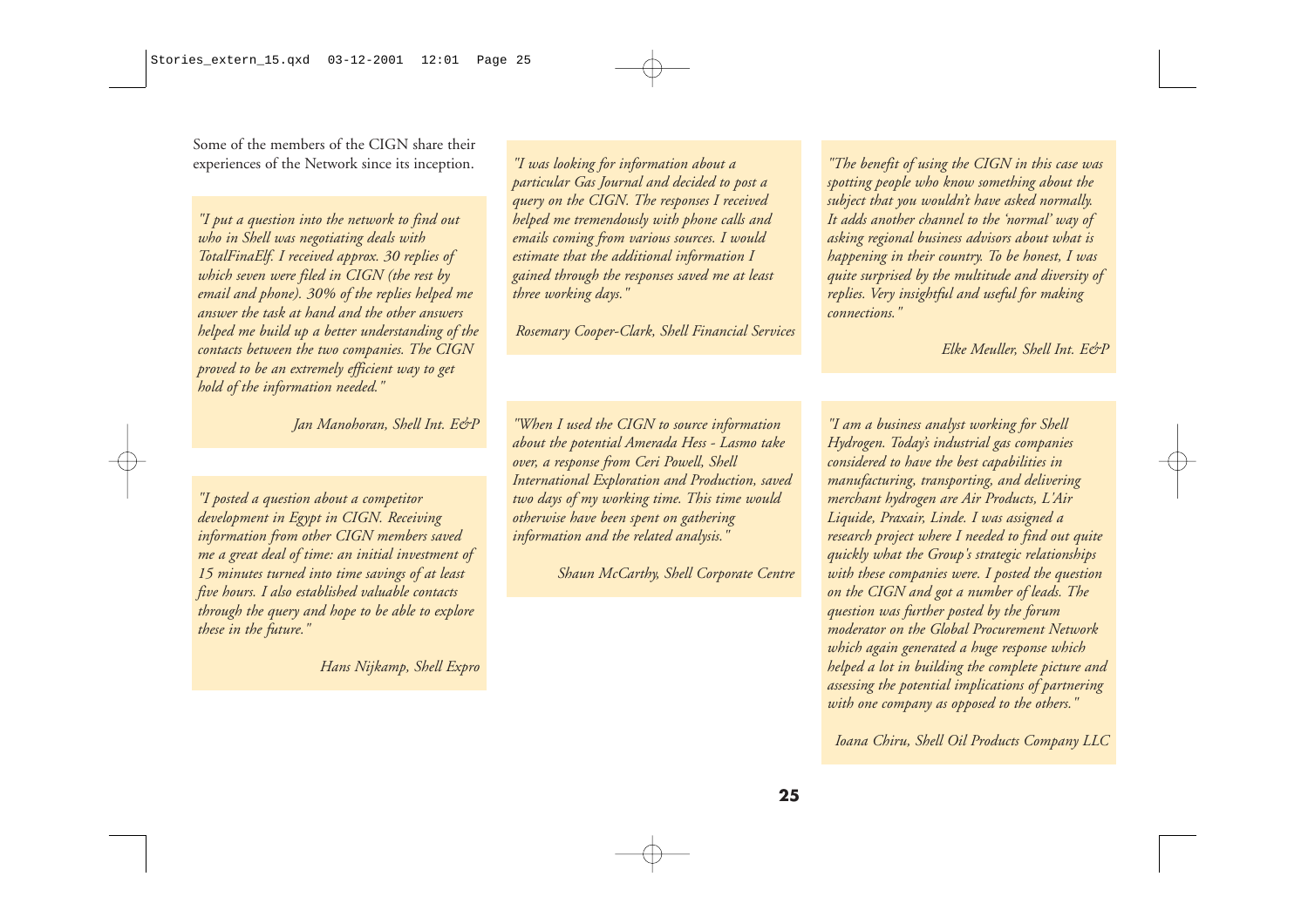#### **KNOWLEDGE SHARING NETWORK**

*The Knowledge-Sharing Network (KSN) is about how we globally network and its growth serves the call for sharing our best practices. Like our other global networks it serves many people outside the exploration and production sector, keen to learn how EP has become so highly regarded in the outside world for the quality and value generation of its knowledge sharing. Using the KSN we aim to share our improvements with each other to generate more value and cement our reputation in this area.*

**KNOWLEDGE SHARING NETWORK** *"From a personal perspective I have found the Knowledge Sharing Network to be very helpful with lots of relevant and timely material and some good contacts. It would be difficult to put a savings value on this information but I can confidently say it has saved me a significant amount of work and provided a lot of very useful and relevant background information."* 

*Paul O'Neill, Business Analyst, Shell Todd Oil Services*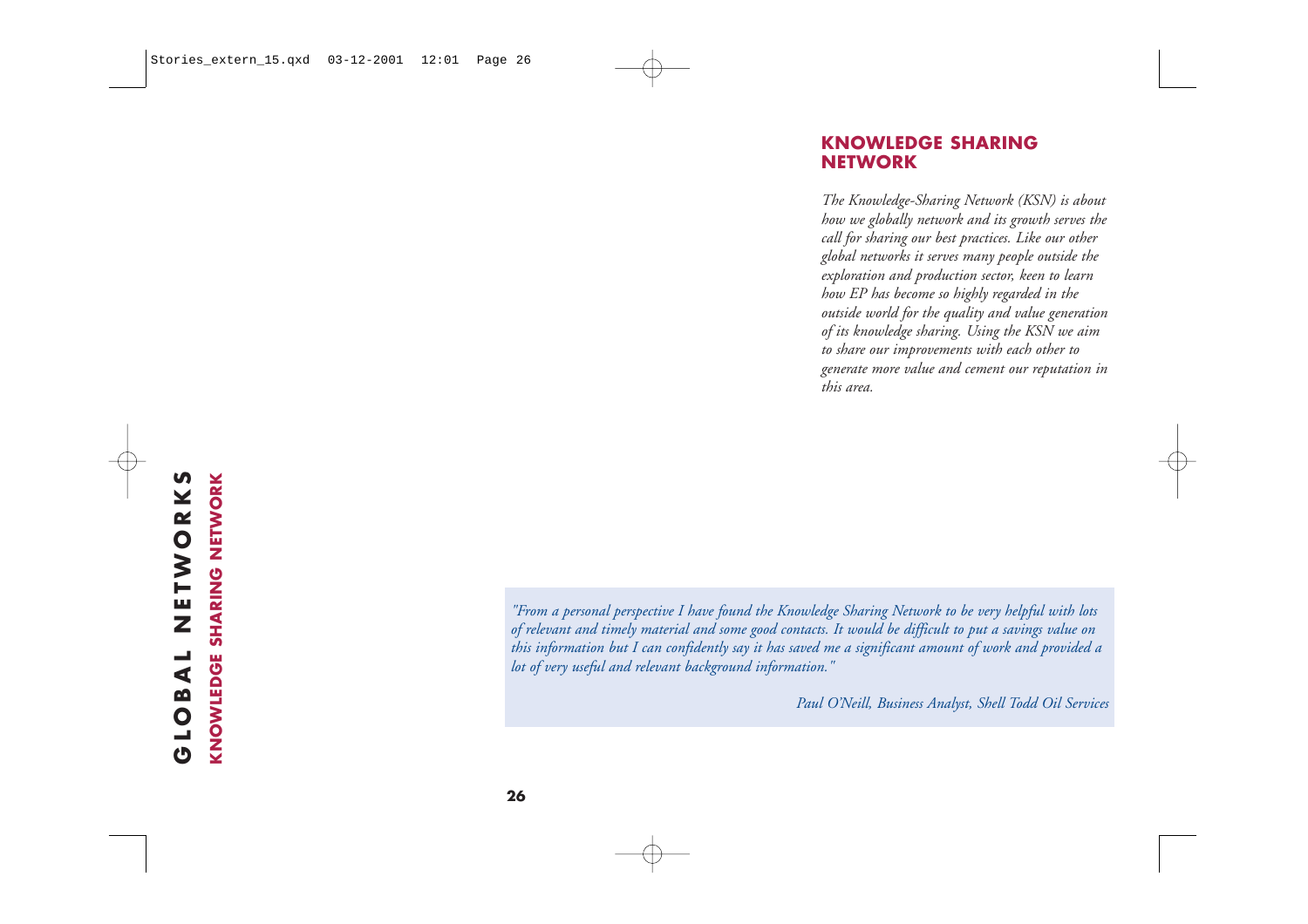Brunei Shell Petroleum was exploring the feasibility of implementing a corporate wide storage solution for data. After having done some initial work in house, they requested further information and confirmation of their approach by posting a query on the KSN (entitled "Urgent request for Info – Corporate storage options"). This resulted amongst others in a reply from Petroleum Development Oman, containing a report with the outcome of the work they had done in the same field.

*"The technical direction taken by BSP was confirmed by the several responses received and of course, it greatly helped to reassure and strengthen the decision made. The additional perspective it added was the global operating unit's experience and this completes the total analysis picture.*

*If we had to do a comprehensive analysis like some operating units have done, we would have to spend at least one manmonth of effort. We are extremely glad that we can save this effort."*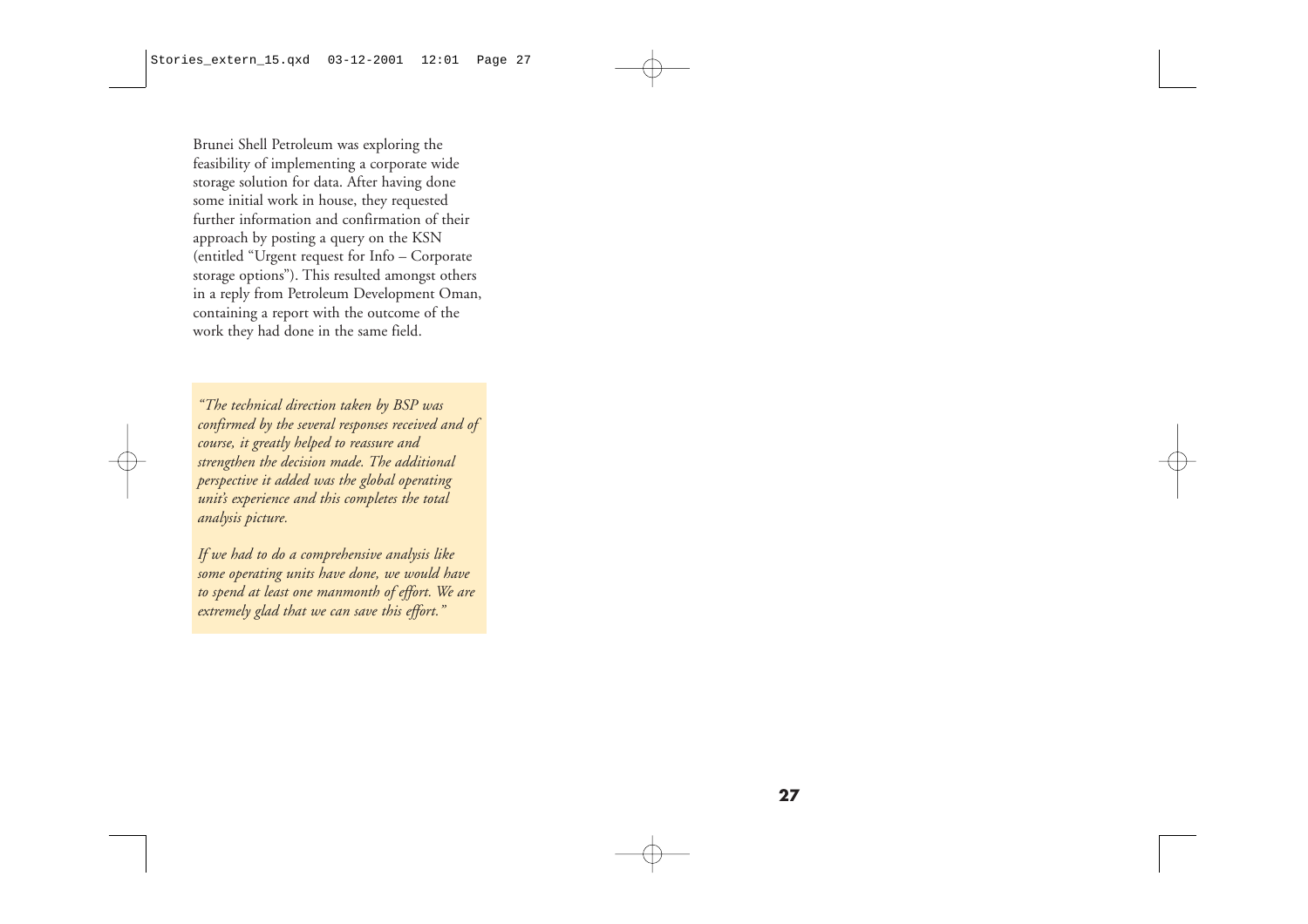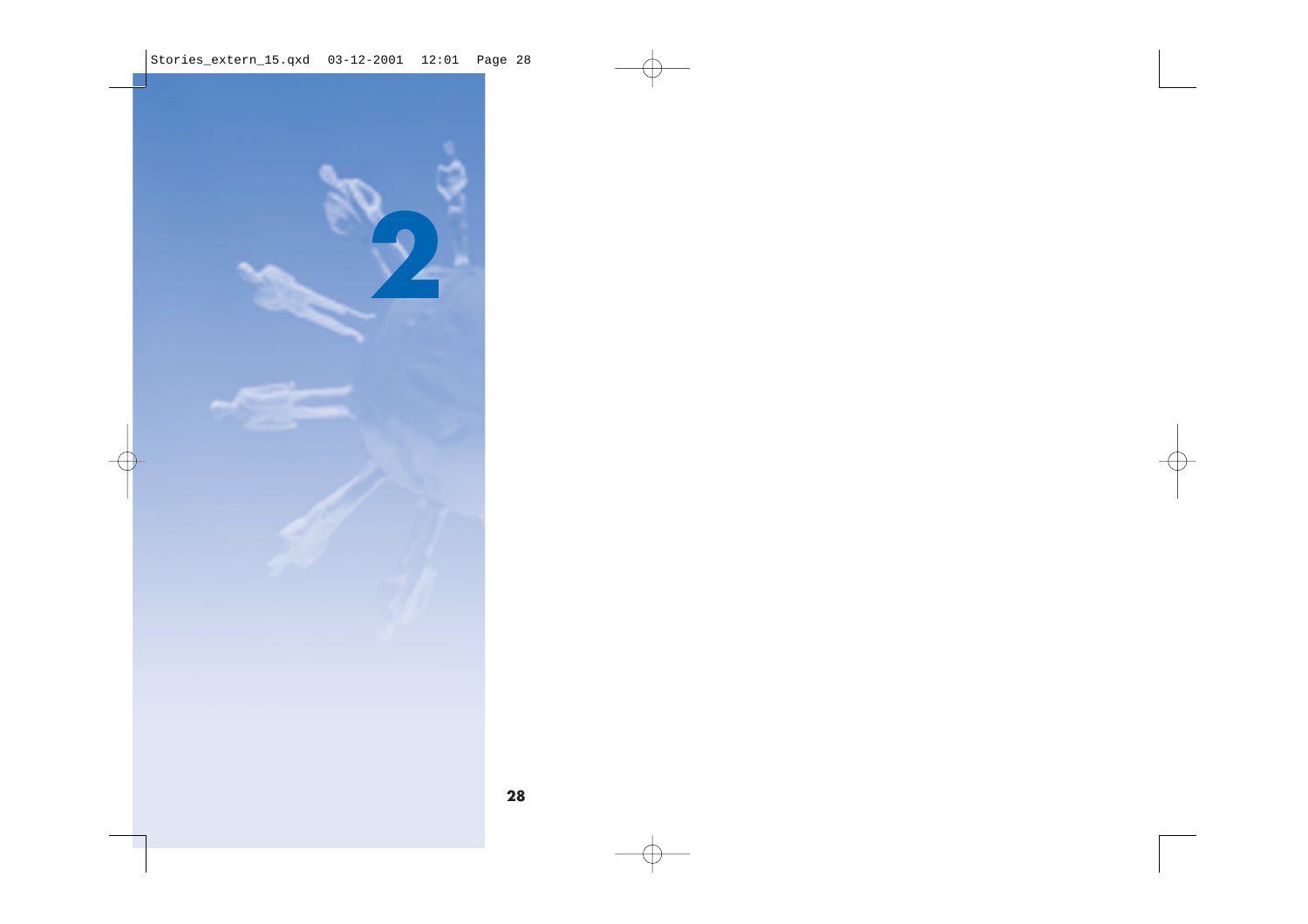## **GLOBAL CONSULTANCY**

*While much can be done in the field of knowledge management through the systematic capture of corporate wisdom in online systems, expertise is often inherently resident in the individual. Recognising this, Shell EP has set about creating an internal market place for its best practitioners in the disciplines required for day-to-day operations.*

*Over the past two years many individuals from our 220-strong pool of Global Consultants have provided expertise beyond their operating units, delivering their professional time on an as-needed basis. They are sourced by a prospective customer through a specially-created knowledge 'portal' called the Expertise Directory.* 

*Originally devised as a means of providing specialist inter-operating unit services of short duration by individuals or teams, global consultancy has proved an effective, personal and therefore highly tangible area of Shell's new ways of working.*

*The immense wealth of expertise resident in our best people, coupled with the means of sharing, has opened up a world of opportunities to raise standards and operational performance of the businesses.* 

*As the following stories demonstrate, Shell EP global consultants can get as much from the experience as they give...*

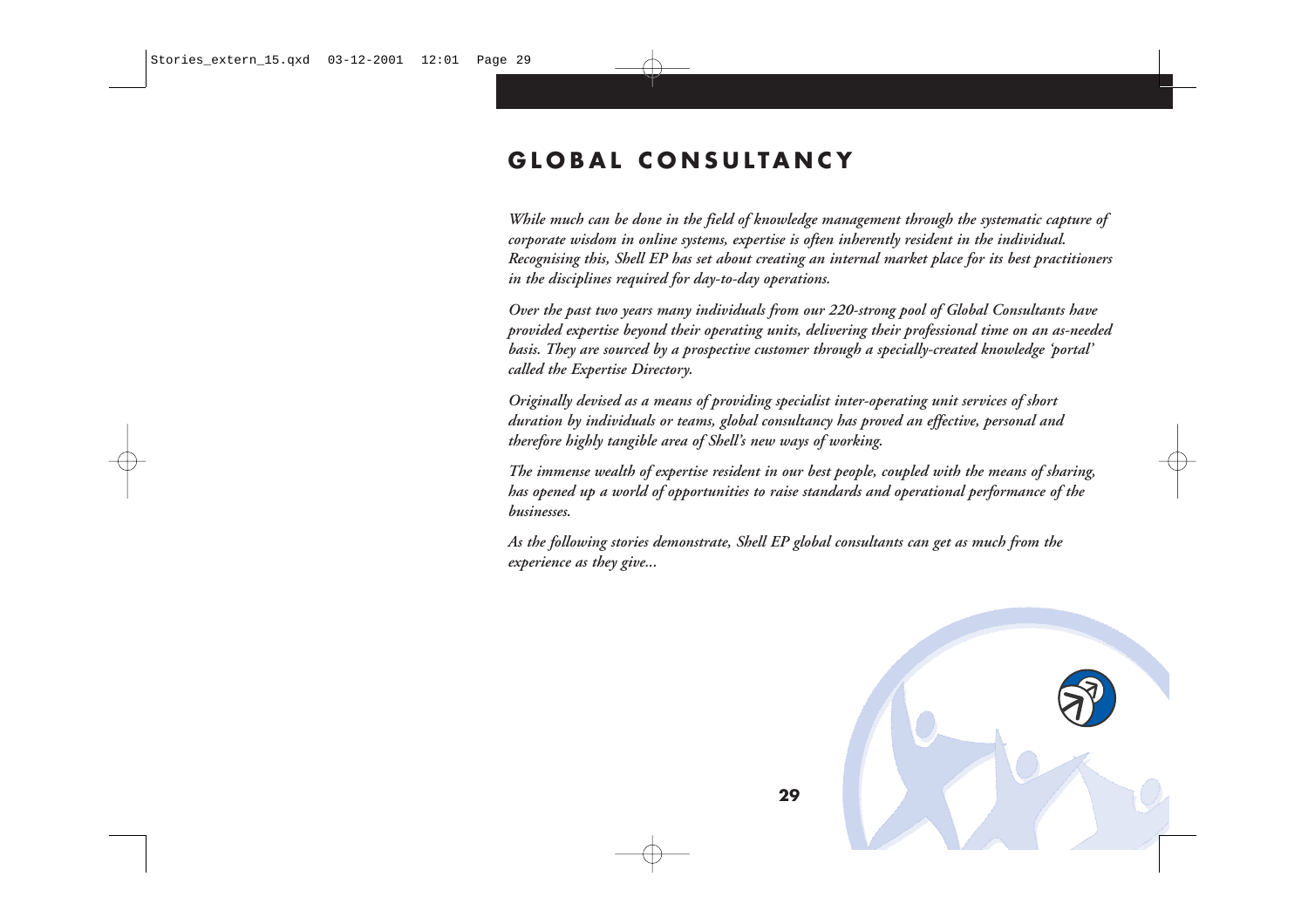*"Over the past six months I have made contributions to the Iran project, undertaken work for Argentina and carried out email correspondence with Pakistan, Gabon and New Zealand. I cannot claim that it all originated from the Global Consultants' forum. It does, however, demonstrate the requirement (especially for the New Business Development projects) for specific expertise.* 

*The global networking approach through e-mail has, in my case, been successful - although it is through personal contacts. Previously I have assisted with problems in China, Australia, Russia and in the Caspian Sea and was heavily involved in the drilling planning for the Peru project*

*Here in Petroleum Development Oman we presently have a centre of expertise in drilling fluids, cementing, and stimulation that could be exploited more effectively under a different organisational structure. The Shell Group is deficient in this expertise - hence the involvement in the projects listed above."* 

> *Eddie Stevenson Petroleum Development Oman*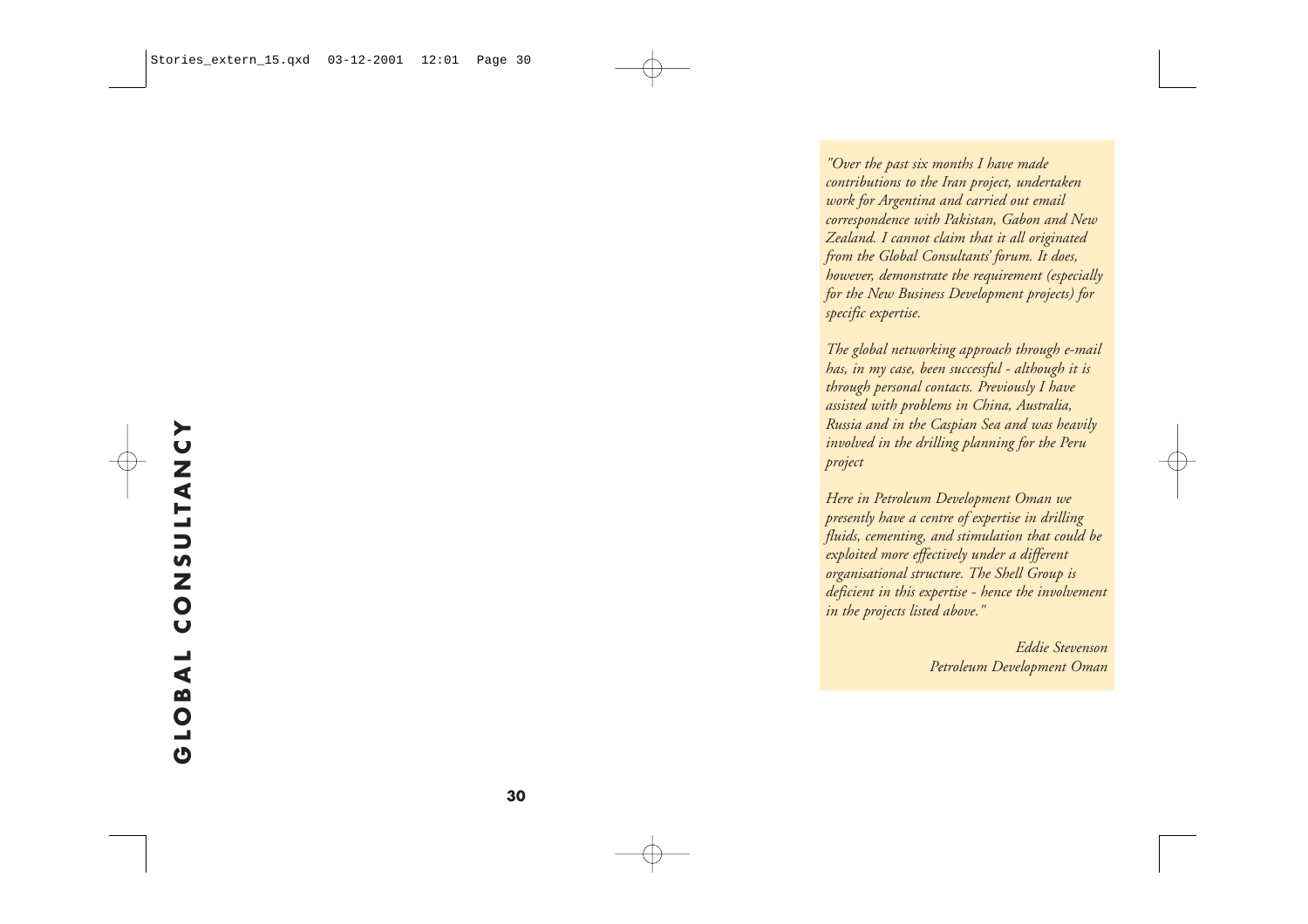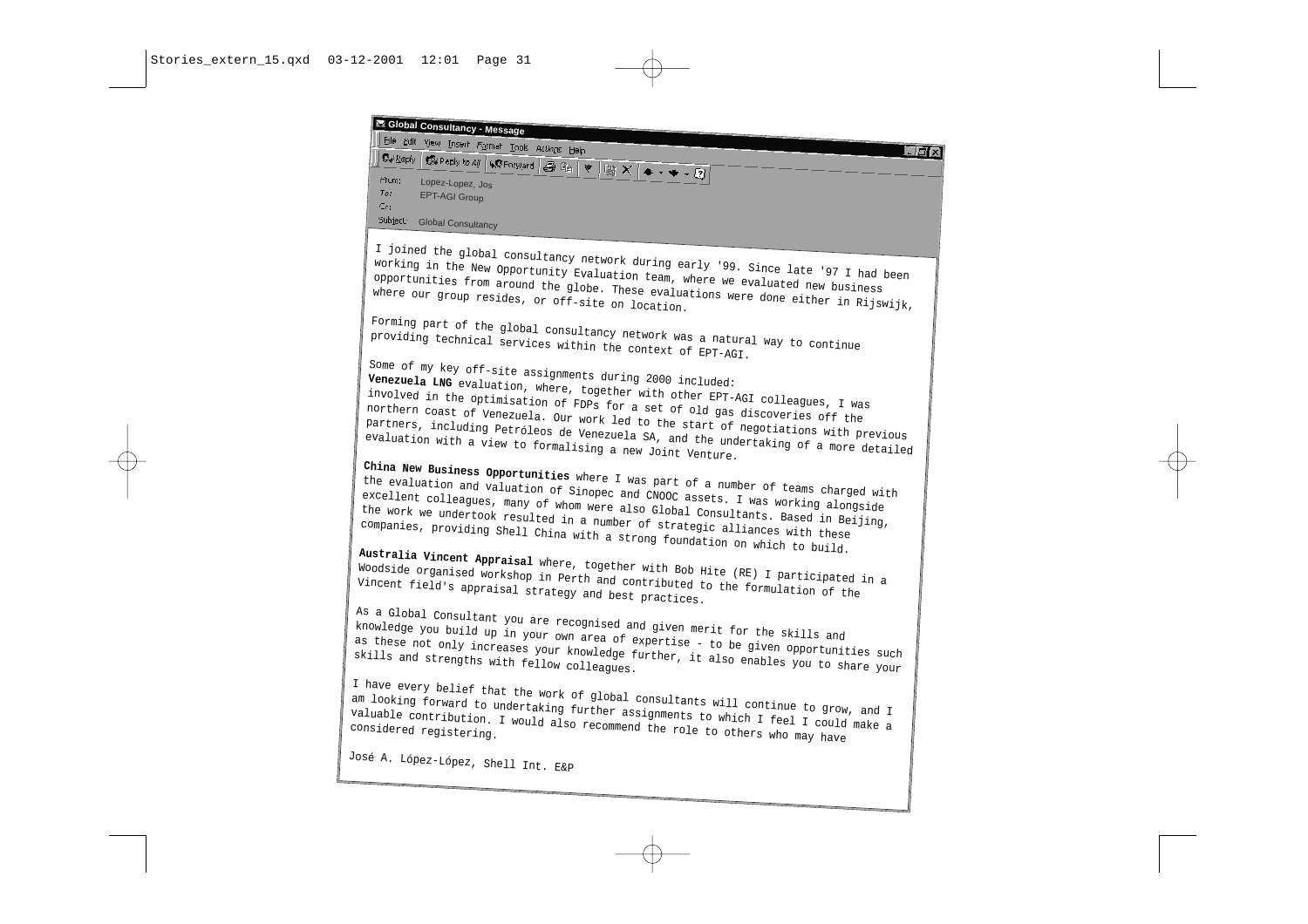*"I think global consulting is a great concept. It adds a new dimension to the job. It is worth noting though that with the temporary drop in experience levels in a number of operating units, the remaining experts get more and more stretched if they want to support other operating units as well. Although a commitment is being made by the line to set aside time for global consulting, this work is often done in the global consultant's private time. This aspect should be considered in the development of an otherwise very good concept."* 

> *Klaus K Mueller Petroleum Development Oman*

*"I have been contacted on several occasions since being listed in the Expertise Directory. Requests came from far afield including; Turkmenistan, where I was involved in a well performance and integrity review; Oman where I participated in an electrical submersible pump implementation audit and Argentina, where I took part in a peer review of a non-operated asset. I also received a request from Iran for general production engineering advice. The directory is clearly a good way of formalising what was previously an old boys' network."* 

> *John Rusz Shell Exploration (China) Ltd*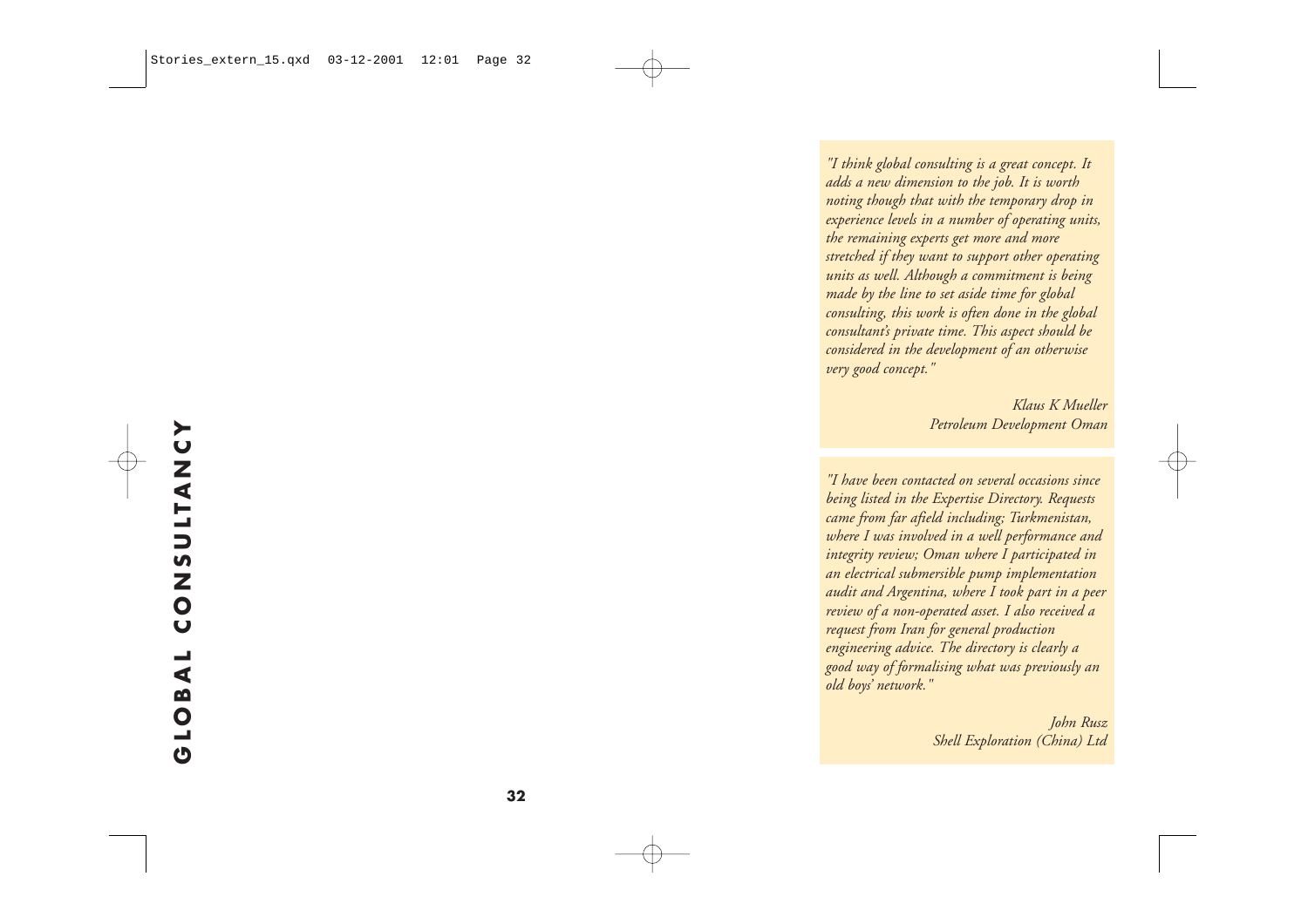

A chance for change<br>In April 2000, in my role as a global consultant, I led a team to Brunei Shell Petroleum (BSP) for five days to review proposals for the upgrade and modification of<br>two compression facilities as part of the Ampa Fairley Phase II Project. The review<br>team was pulled in to make a recommendation on the c

Our initial review recommended the installation of new compression modules on Ampa 9 (which is 10 years older than Fairley 4) and an upgrade of the units on Fairley 4.<br>This was also the BSP project team's recommendation b

Time to rethink<br>Following the review, the BSP Project team approached BSP management and advised a re-evaluation of the project scope and parameters. The advantages of installing new<br>compressors, including long-term flexibility and the ability to meet operational<br>objectives, were realised and as a result of this rethink

Without the efforts of the review team, BSP management may not have approved this<br>change to the project which, despite increasing the capital budget for the new<br>equipment, will most likely reduce the life-cycle cost over t

Peter Fowler, Woodside Energy Ltd (Australia)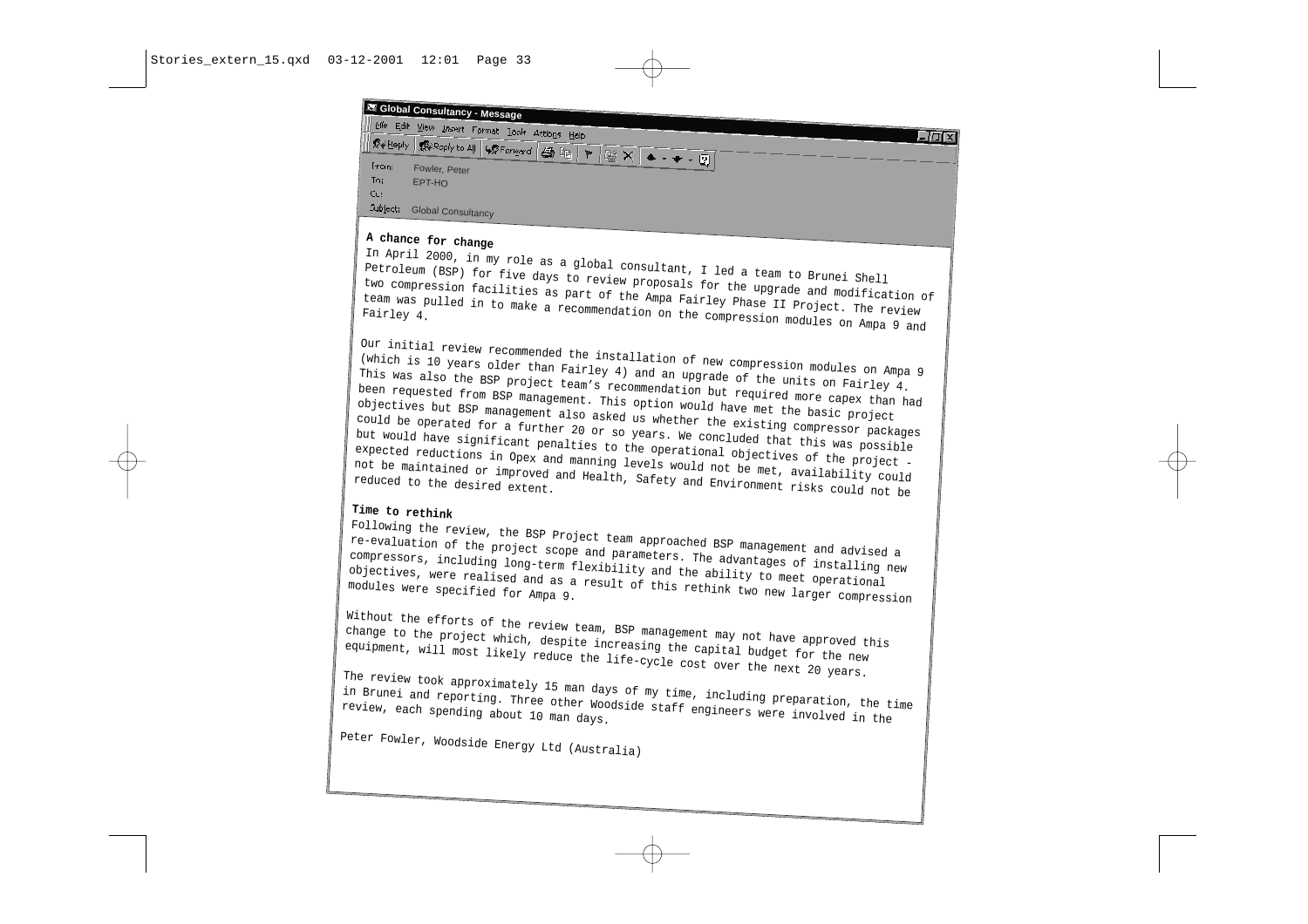*"Since being listed in the Expertise Directory I have acted as an intermediate for identifying production chemical specialists to Brunei Shell Petroleum and the Iran offshore team. I contributed to the formulation of ITT documents and was invited to the subsequent tender evaluation in Dubai in May 2000. I contributed to the Nigeria offshore team helping out on a drilling fluid tendering exercise and also contributed to Producing the Limit (PtL) and Drilling the Limit (DtL) exercises in Petroleum Development Oman."*

*"Members of the Shell Productivity Improvement Network team, Bart van der Linden and Hans van den Berg, spent several weeks in Brunei Shell Petroleum to resolve the continuing dehydration problem with the export crude. Their input focused mainly on implementing recommendations made by several specialist teams from Shell Global Solutions. Their contribution was greatly valued as they provided production chemistry skills which do not reside within Shell Global Solutions."*

> *Manfred Eigner Shell Int. E&P*

**GLOBAL CONSULTANCY**

GLOBAL

**CONSULTANC**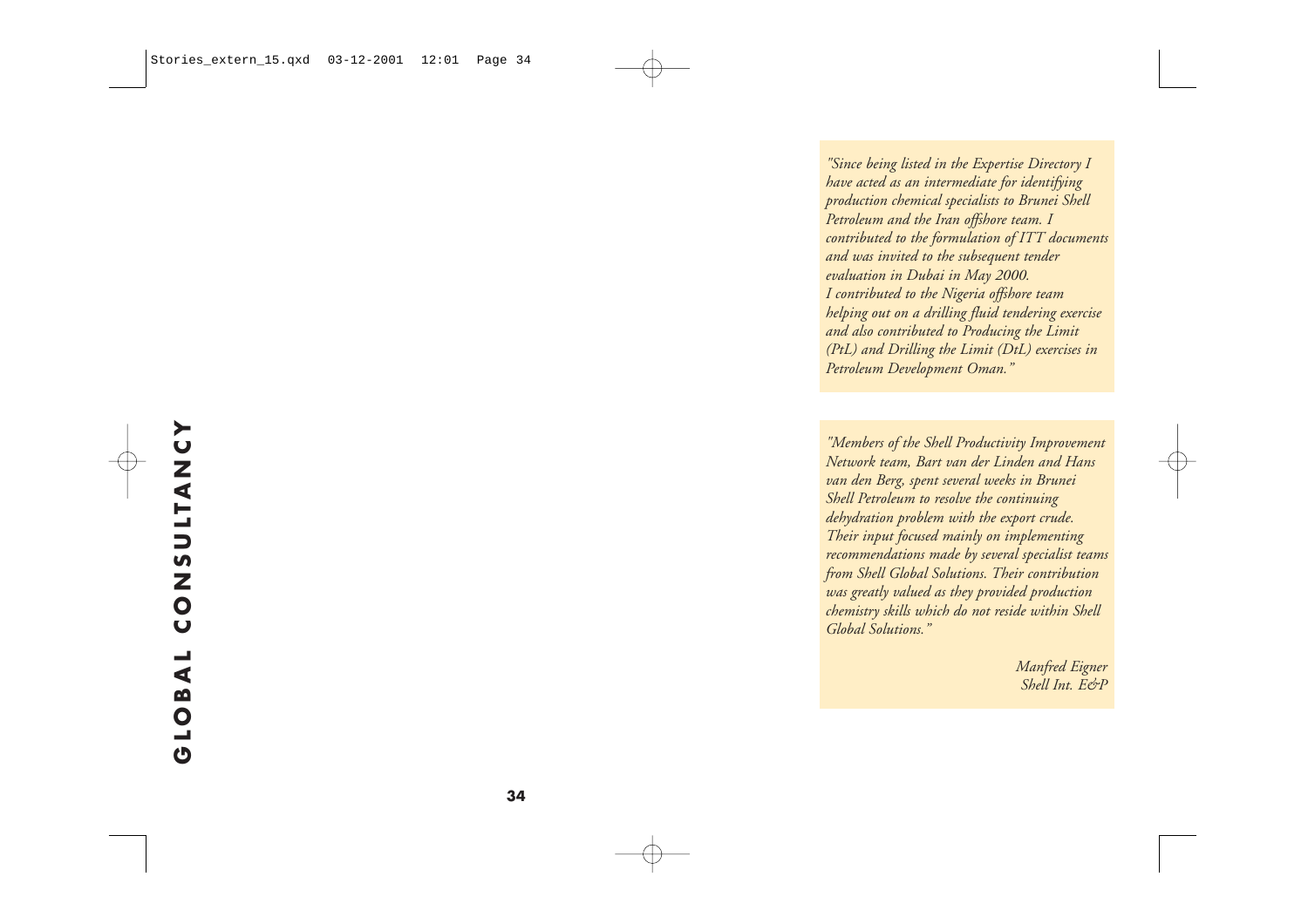**Global Consultancy - Message<br>|| Eile Edit View Insert F<u>o</u>rmat Iools Actions Help**  $\Box$  $\times$ **R**eply **Reply to All 40 Forward**  $\bigoplus$  **<b>B**  $\uparrow$   $\uparrow$  **B**  $\times$   $\rightarrow$   $\rightarrow$   $\rightarrow$   $\uparrow$  **Q** From: To: EPT-HO Cc: Subject: Global Consultancy Once registered as a global consultant, my first contact was with the new gas<br>developments in Abu Dhabi. We had a fairly extensive telephone conference and<br>arranged for the two teams (Petroleum Development Oman and Abu Dha I actively participate in the subsurface forum and helped to launch a six-month trial Appearing in the Expertise Directory, our 'Yellow Pages', is the confirmation of an<br>individual's credentials to perform the service which has been brokered by a more I believe that people should learn to help themselves and actively seek out a global<br>consultant if they need one but in reality, a little recommendation from the<br>Organisational Performance and Learning team along the lines Belinda Perriman, Shell Capital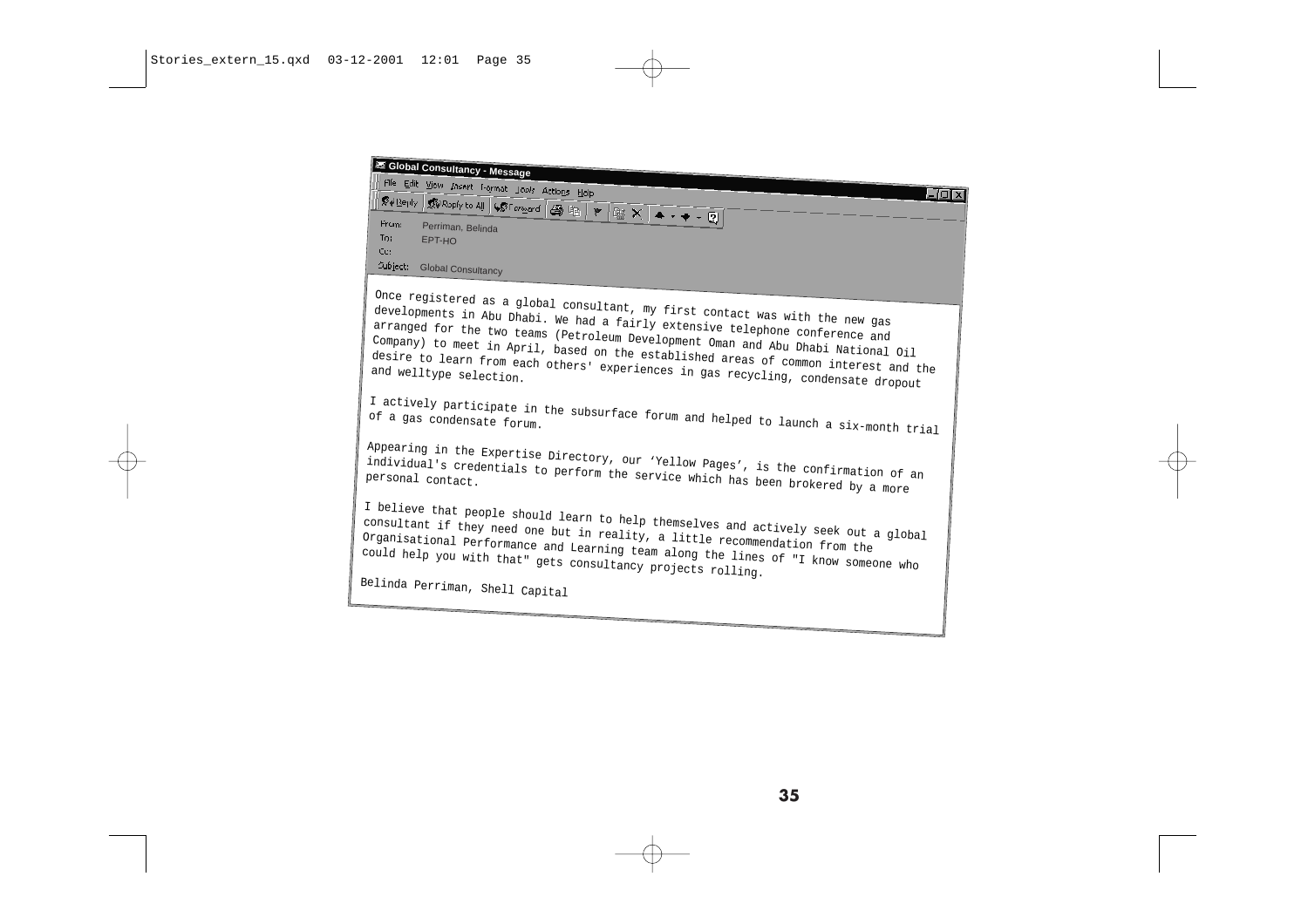|          | Global Consultancy - Message                               |
|----------|------------------------------------------------------------|
|          | File Edit View Insert Format Tools Actions Help            |
|          |                                                            |
|          |                                                            |
|          | Buiting, Jan                                               |
| From:    | <b>EPT-HO</b>                                              |
| To:      |                                                            |
| Cc:      | Seismically constrained reservoir characterisation - PDO   |
| Subject: |                                                            |
|          | 1 unboundade provider Reservoir Characterisation Team from |
|          |                                                            |

Petroleum Development Oman's GeoSolution assets organised the company's first Seismic<br>to Reservoir Model Away Day. The main purpose was to present Petroleum Development<br>Oman's production and exploration assets with methods

with reservoir simulation. In particular, I highlighted a method, generally known as<br>stochastic inversion, which uses seismic, well, horizon and geological data to<br>produce multiple, detailed reservoir property models, capt

uncertainties related to reservoir quality and distribution. This method was of<br>particular interest to Petroleum Development Oman, since a 'virtual' study group<br>consisting of several members from engineering and geoscience

Oman. The main reservoir objective in Makarem consists of the tight, gas bearing Pre- Cambrian Buah dolomite. Three wells on the structure have been drilled and tested to date. Two wells have indicated high flow rates, while one well tested a tight zone within the reservoir interval. An early review based

 $\overline{\Pi}$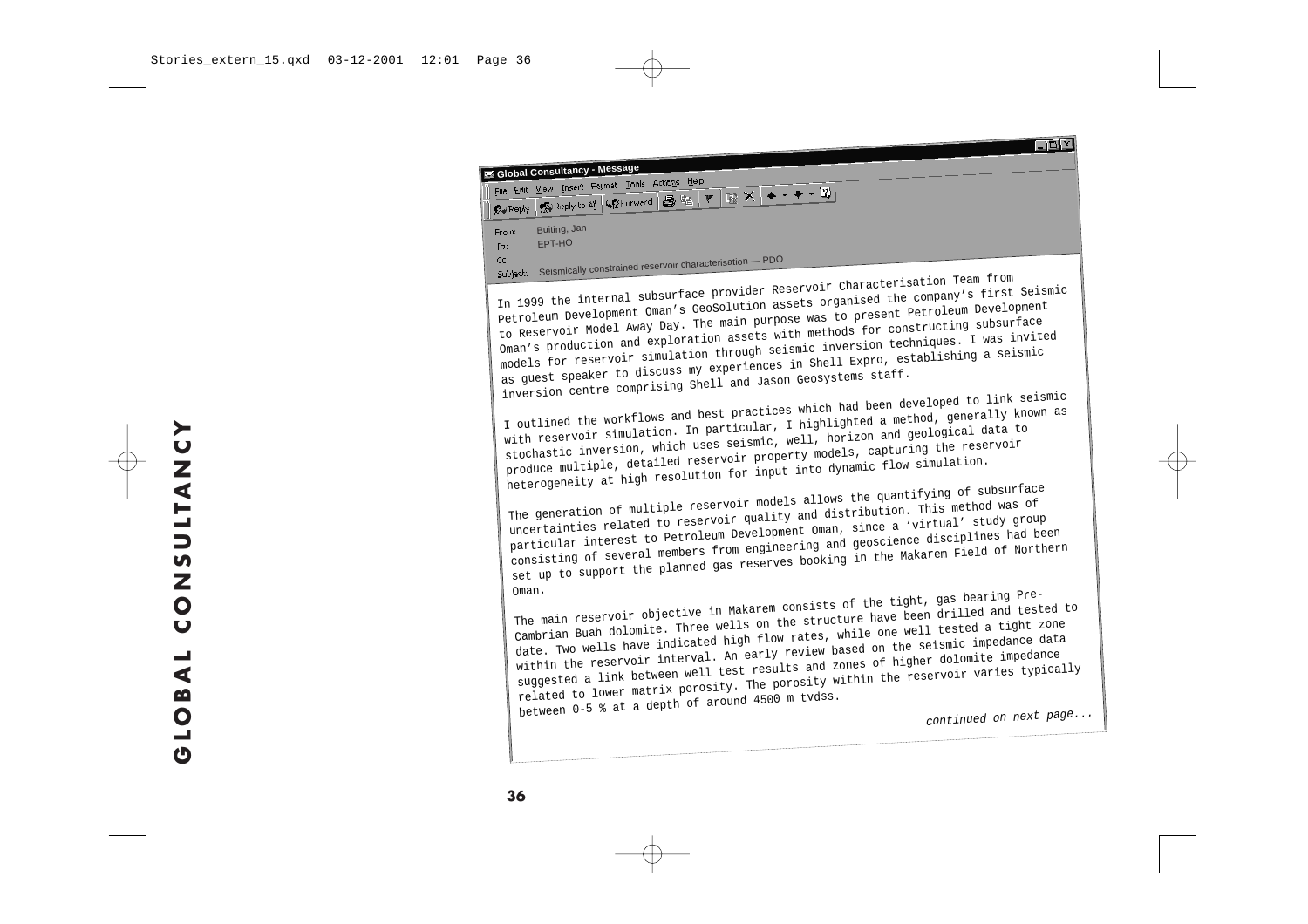...continued from previous page

On my way back to Shell Petroleum Development Company, I visited Dubai to commission<br>a free stochastic inversion pilot project for Petroleum Development Oman. The<br>successful pilot used data initially provided by PDO from o

The project was carried out in Petroleum Development Oman/Dubai and was completed by<br>the end of 1999. During 2000 other members of the study team acquired further crucial<br>data from well testing and cap curve measurements.

similar to Expro, albeit modified for Petroleum Development Oman's need. Special<br>emphasis has been put on the fact that the team should consist mainly of Petroleum<br>Development Oman staff assisted by Shell and third party s

The team has since then successfully applied the workflows which I outlined to other

Jan Buiting, Shell Nigeria E&P Co. Ltd

*"Jan's input as a global consultant has not only contributed to a one-off substantial gas reserves booking, but has also helped to formulate the identity of Petroleum Development Oman's Reservoir Characterisation Team"* 

*Roland Muggli, Petroleum Development Oman*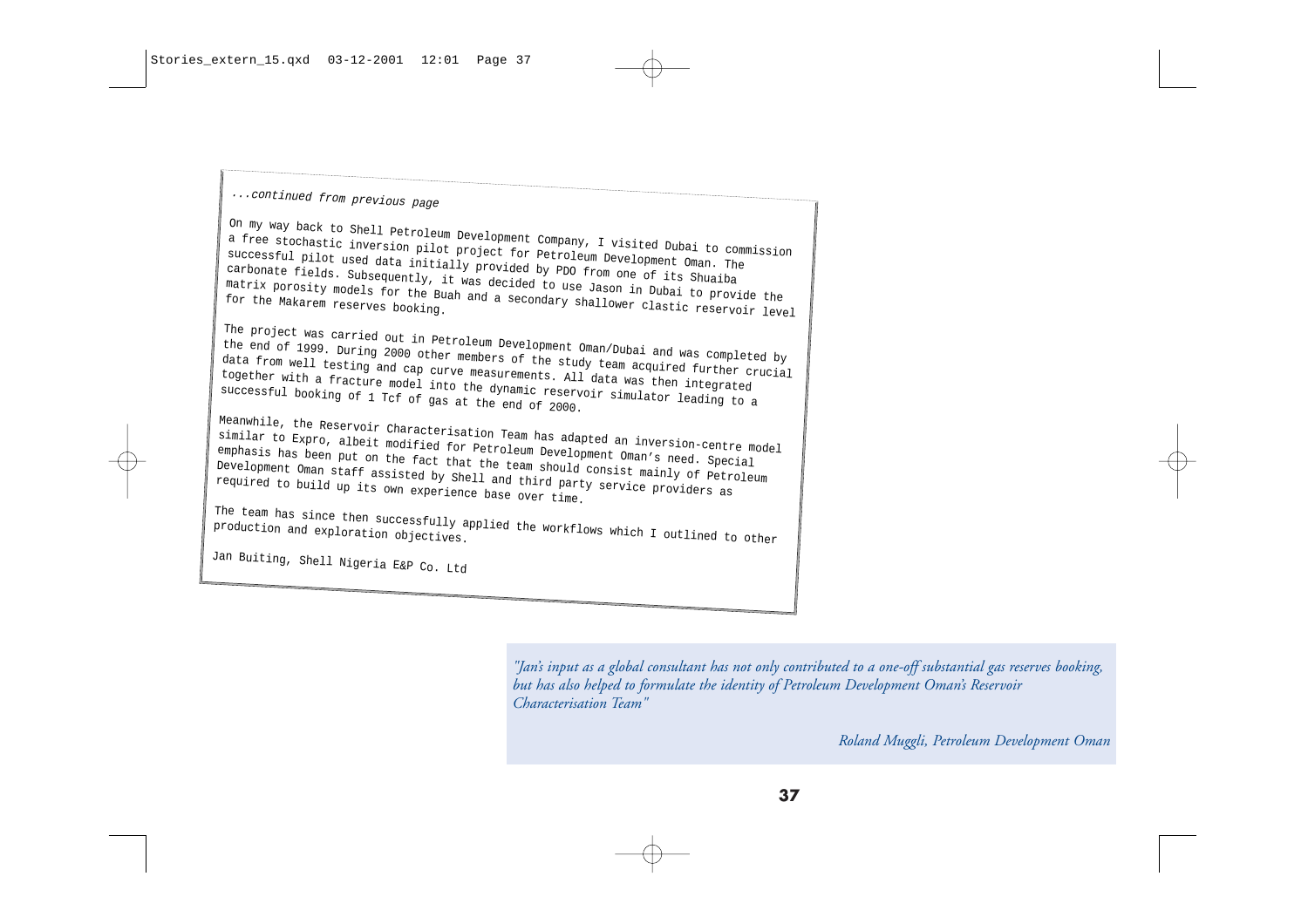Early in 2000, Ali Al-Saidi and Abdullah Al-Kindi from Petroleum Development Oman were contacted by Shell Exploration and Production Technology Applications and Research and were asked to travel to Turkmenistan to carry out gas, glycol and water analysis at the Malay gas field.

Their account of the journey and the conditions they encountered whilst there prove that global consultants need to be prepared to face all sorts of challenges!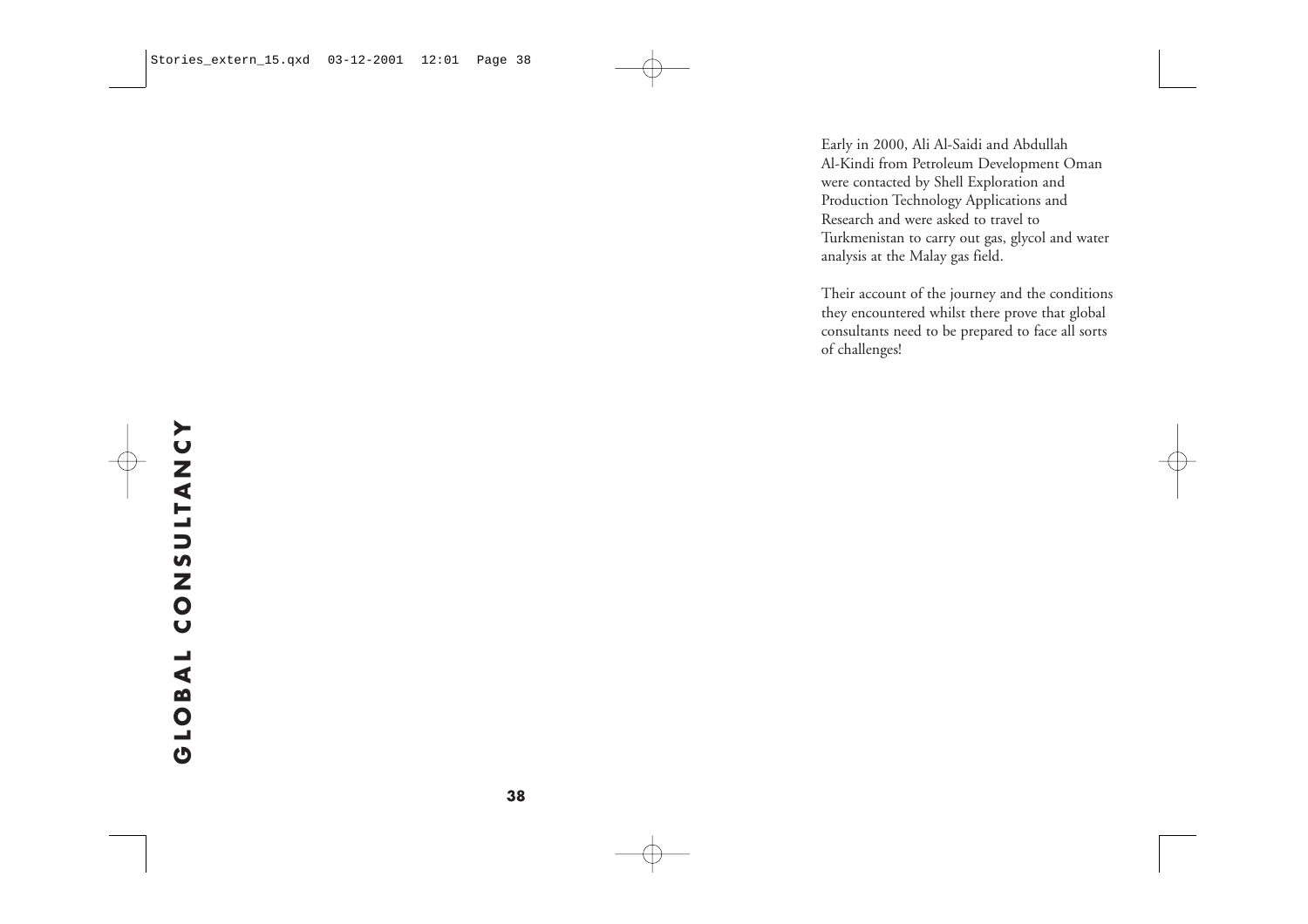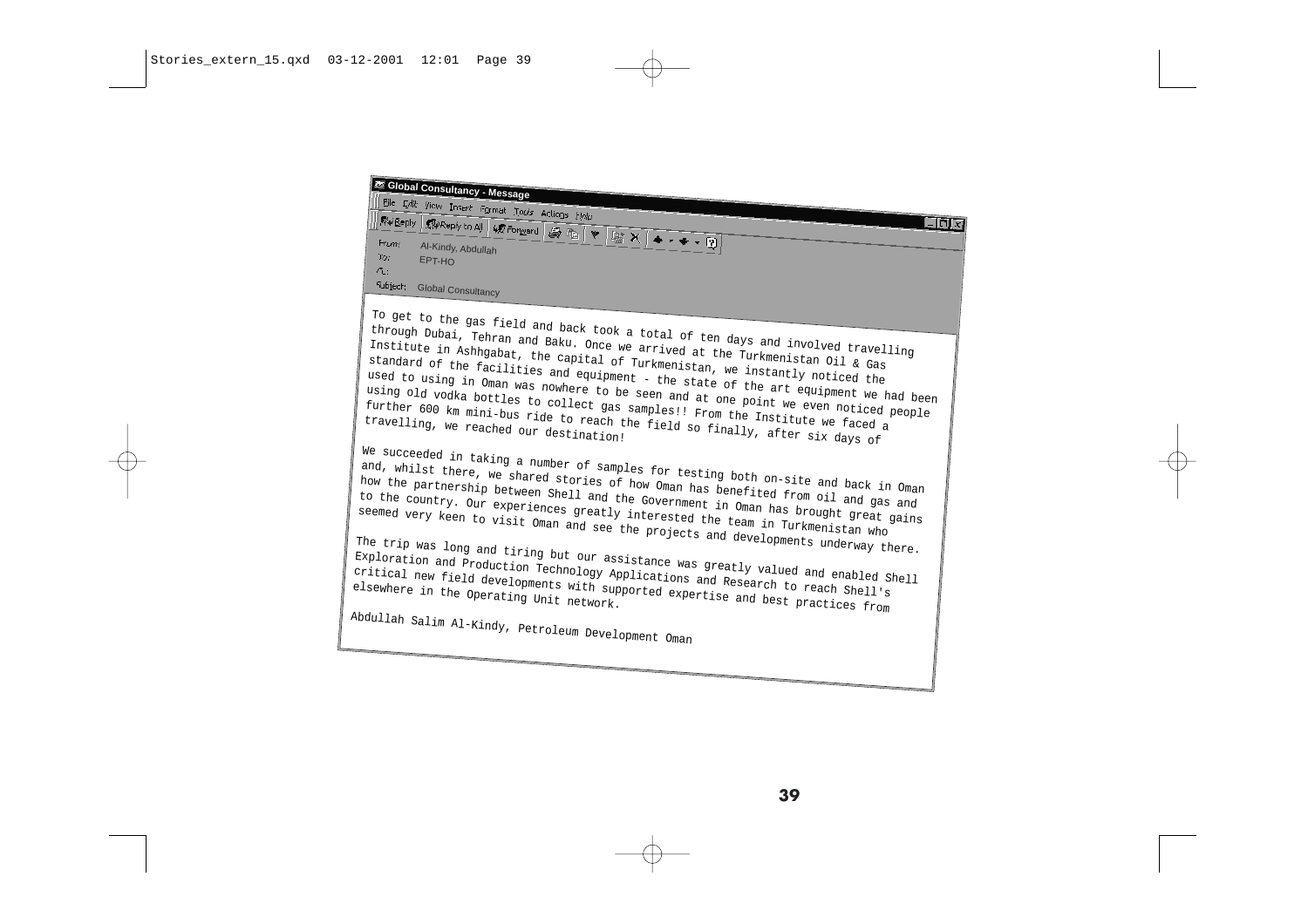*One aspect of the growth of virtual communities, both internally to companies and as part of the growth of e-business, is the re-emergence of many of the characteristics of the oral cultures that preceded the birth of scientific rationalism, itself enabled by the invention of a printing press. Electronic communication is more conversational, more immediate and more direct. In this context it is not surprising that the story telling skills of previous oral traditions are coming into their own in the new age of uncertainty that we are now entering. The capability of an organisation to create its own stories, and through that creation to define its culture and place within its chosen environment is key. \**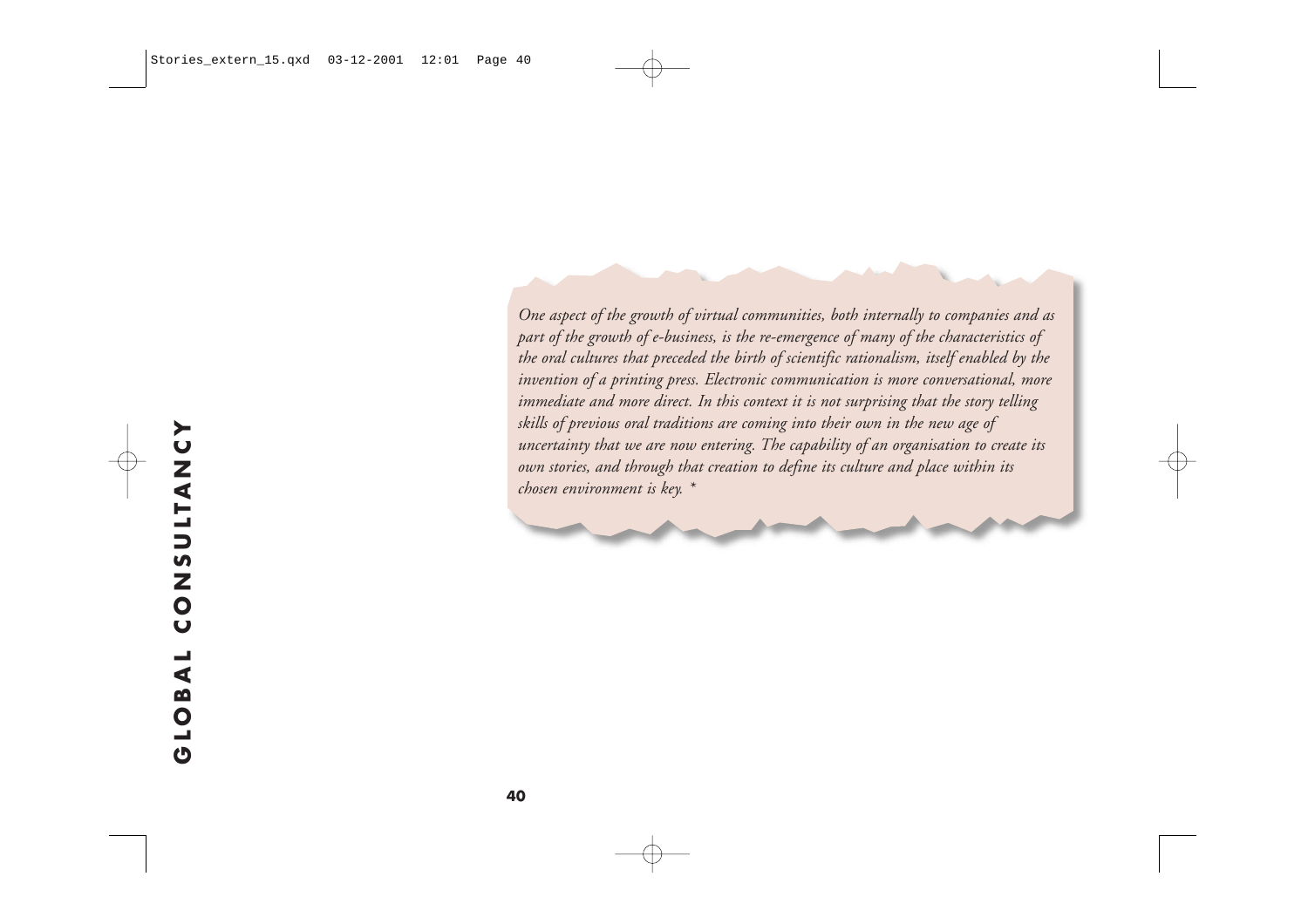| Reflective $\left  \mathbb{R}^n$ Reply to All $\left  \mathbb{Q} \right $ Forward $\left  \bigoplus \mathbb{R} \right  \left  \mathbb{Y} \right $ $\left  \bigoplus \mathbb{X} \right $ 4<br>- 101 x<br>From:<br>Wood, Paul<br>To:<br>EPT-HO<br>$C_{C}$<br>Subject:<br><b>Global Consultancy</b><br>To the Organisational Performance and Learning Team<br>The pace of things took me by surprise, to be honest. Since October 1999 when I was<br>registered and began to function in this capacity, the roles have been many and<br>I've provided specialist expertise on well engineering contracts and strategies to<br>SSI during their Contract Strategy Review in Petroleum Development Oman from 6-12<br>November 1999. I've also assisted with workshops for the Yibal 500K Well project and<br>I provided contract article interpretation advice to AFPC on 24 November 1999.<br>I participated in a workshop with BP Amoco from 1-3 November 1999 on the<br>redevelopment of their Web-based learning system (BPA and Shell are considering<br>I have also become certified as an SDI © (Strength Deployment Inventory) teamwork<br>skills trainer to allow me to provide additional services to customers in team<br>facilitation and conflict resolution.<br>I've found the opportunity to work 'out-of-the-box' a tremendous learning opportunity.<br>I have been able to use learning from these events and activities both in my day-to-<br>day work and also in my consultant's role. I also hope I have delivered added value to<br>I can already foresee another role for the Global Consultant developing in the future:<br>using the experience and knowledge to act as an independent arbiter or witness, where<br>balance is needed to make a difficult decision, such as on acceptable 'risk'. The<br>Consultant can provide an external viewpoint that is not clouded by local issues.<br>Another likely development I feel is the use of the Consultant for facilitation and<br>team-building, where the experience and maturity can be deployed in conjunction with | Global Consultancy - Message                              |
|-----------------------------------------------------------------------------------------------------------------------------------------------------------------------------------------------------------------------------------------------------------------------------------------------------------------------------------------------------------------------------------------------------------------------------------------------------------------------------------------------------------------------------------------------------------------------------------------------------------------------------------------------------------------------------------------------------------------------------------------------------------------------------------------------------------------------------------------------------------------------------------------------------------------------------------------------------------------------------------------------------------------------------------------------------------------------------------------------------------------------------------------------------------------------------------------------------------------------------------------------------------------------------------------------------------------------------------------------------------------------------------------------------------------------------------------------------------------------------------------------------------------------------------------------------------------------------------------------------------------------------------------------------------------------------------------------------------------------------------------------------------------------------------------------------------------------------------------------------------------------------------------------------------------------------------------------------------------------------------------------------------------------------------------------------------------------------------------------|-----------------------------------------------------------|
|                                                                                                                                                                                                                                                                                                                                                                                                                                                                                                                                                                                                                                                                                                                                                                                                                                                                                                                                                                                                                                                                                                                                                                                                                                                                                                                                                                                                                                                                                                                                                                                                                                                                                                                                                                                                                                                                                                                                                                                                                                                                                               | File Edit View Insert Format Tools Actions Help           |
|                                                                                                                                                                                                                                                                                                                                                                                                                                                                                                                                                                                                                                                                                                                                                                                                                                                                                                                                                                                                                                                                                                                                                                                                                                                                                                                                                                                                                                                                                                                                                                                                                                                                                                                                                                                                                                                                                                                                                                                                                                                                                               | Paul Wood, Shell International Exploration and Production |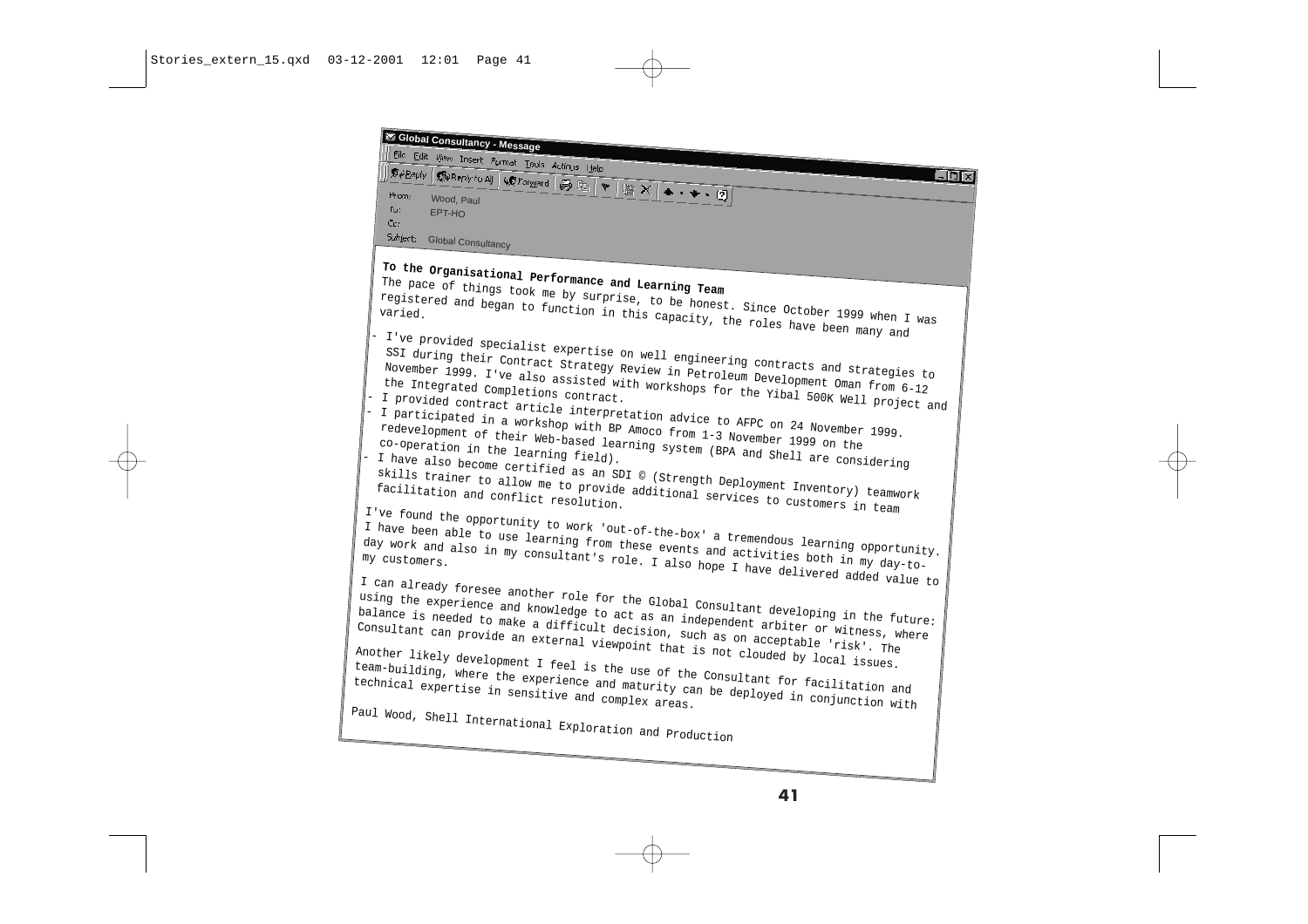#### **GLOBAL CONSULTANCY IN PRODUCTION CHEMISTRY…**

*Over many years a group of twenty highly specialised production chemistry staff in Shell EP have accumulated unique experience in critical areas ranging from well engineering to production operations.* 

*Available for the provision of consultancy and advice since October 1999 and supported by the Production Engineering Chemistry Network (PECNet), their active assignments have been varied and challenging…*

#### **FROM GABON TO BRUNEI…**

*Gerrit Aberson is one of the global consultants within production chemistry and on Wednesday afternoon November 10th 1999 he got a request to travel to Brunei as soon as possible to assist in solving a dehydration problem over there. Shell Gabon management quickly agreed and within 24 hours of the first call Gerrit was on his way. He explains the nature of the problem:* 

*Brunei Shell indeed had a very serious problem. They have recently doubled the production in one of their offshore fields but they can not completely dehydrate this crude in their normal production facilities. They do have special emulsion treatment facilities downstream of their production unit but those have a limited capacity.*

*Over the past six months they have produced twice as much emulsion as they can treat and, due to a bacterial problem, their emulsions are now nearly untreatable, even in the special units. They did nothing fundamentally wrong but there were a lot of old habits and some complacency, which had grown with time and which under the new production levels were no longer sustainable.*

*My first goal was to reduce the amount of emulsion coming from offshore and to eliminate the bacterial problem. The latter had nearly been solved by the local chemists when I arrived so I could firstly concentrate on reducing the amount of emulsion which was produced in the field. A number of the recent improvements we made in Rabi could be applied in Brunei as well (group knowledge sharing through virtual teaming) and one more technical change in their dehydration set up will certainly bring the emulsion levels back to well within the treatment capacity.* 

**IN PRODUCTION CHEMISTRY…**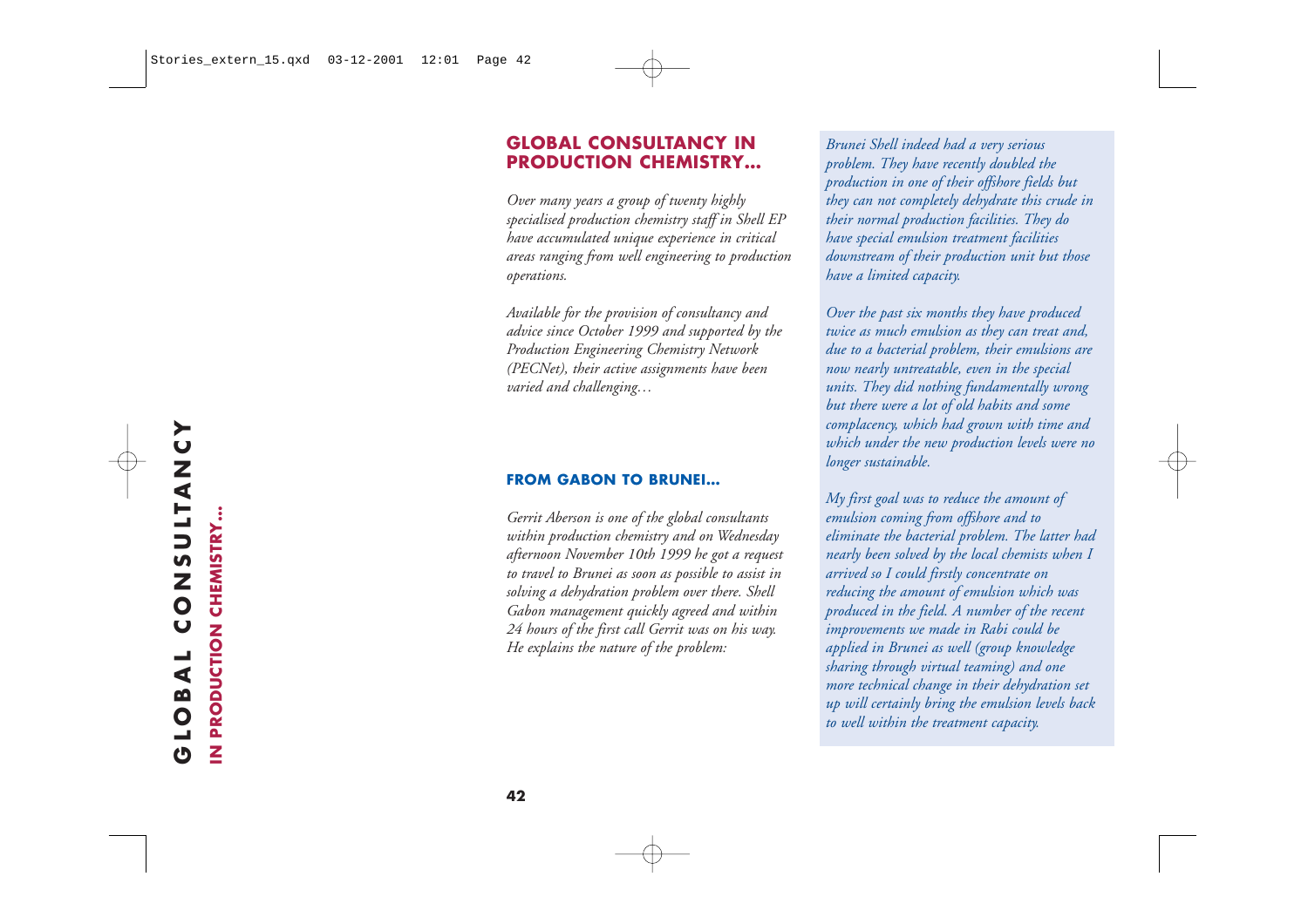*The emulsions which are currently stored in the terminal are certainly quite difficult but a step wise approach and the use of some centrifuges which are normally used on drilling rigs will also solve this.*

*None of my proposals was really spectacular or outrageously difficult but at the time Brunei Shell did not have the specialist know how which was required to go back to basics and dream up these solutions.*

*Brunei Shell Petroleum had already incurred demurrage penalties due to tanker delays of up to Brunei \$1 million. We received a lot of hands-on help to get to the root of the problems - one guy for a somewhat longer period is better than two for a short period. We really appreciated the detailed knowledge and experience of the specialists and the fast response to our calls. Of course it cost us some money, but I would do it again – absolutely !*

*Thomas Helmer*

#### **MUD TENDER SPECIALIST FROM SHELL EXPRO….**

A specialist on the mud & cement tendering process for a Middle East offshore project was required at short notice to help complete tendering documents before the end of 1999.

Knowing that Shell Expro and Nederlandse Aardolie Maatschappij have been involved in setting up new ways of procurement of mud and cement chemicals under their Big Leverage Club initiative, an available mud tender specialist was identified within Production Chemistry in Aberdeen and was released immediately.

Since any delay in completing the tender documents could have seriously impacted the meeting of deadlines for the start of projects in the field, the value of this Production Chemistry consultancy was significant.

 *Manfred Eigner Shell International Exploration and Production*

 *Gerrit Aberson Shell Iran Offshore Ltd, Dubai*

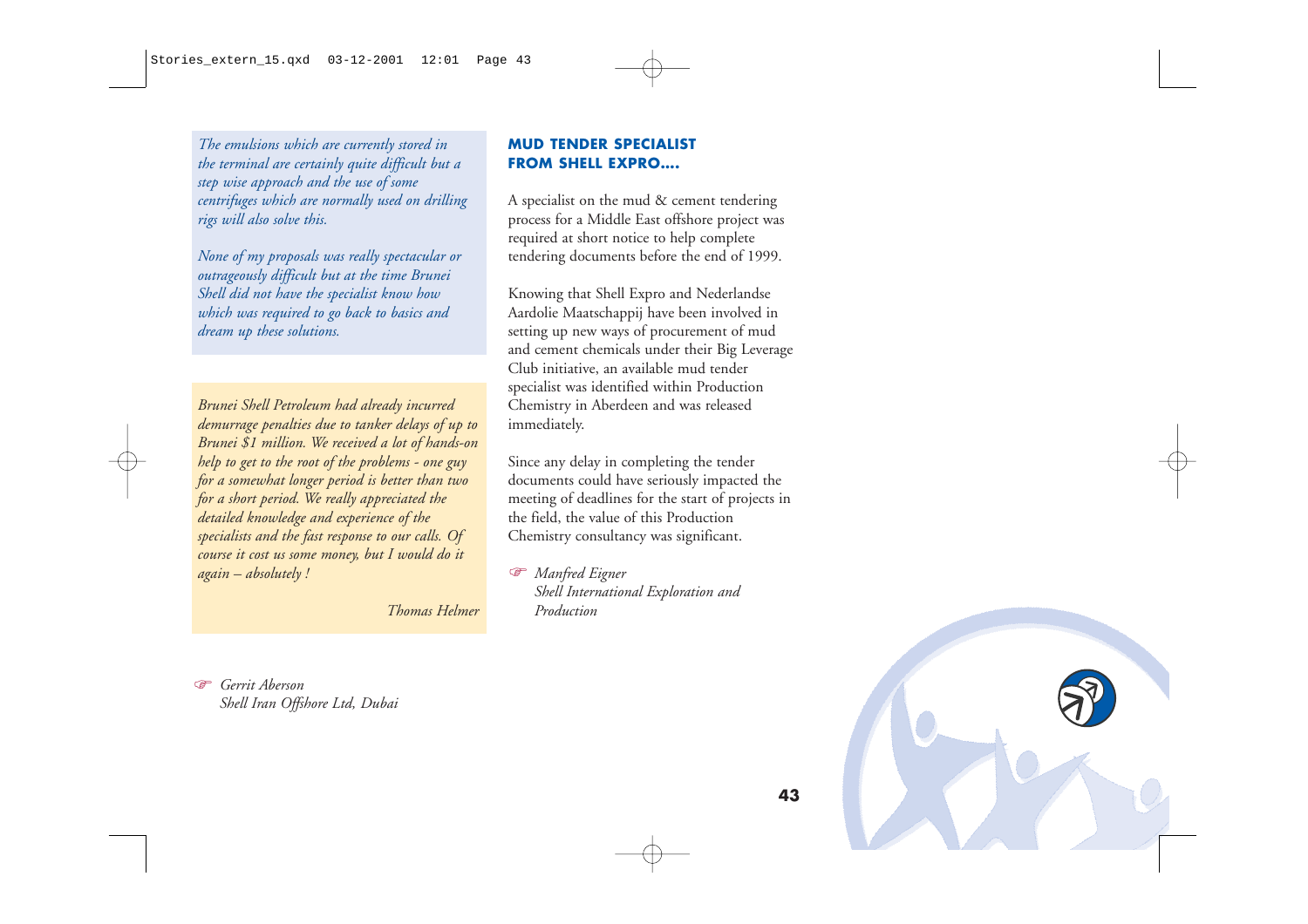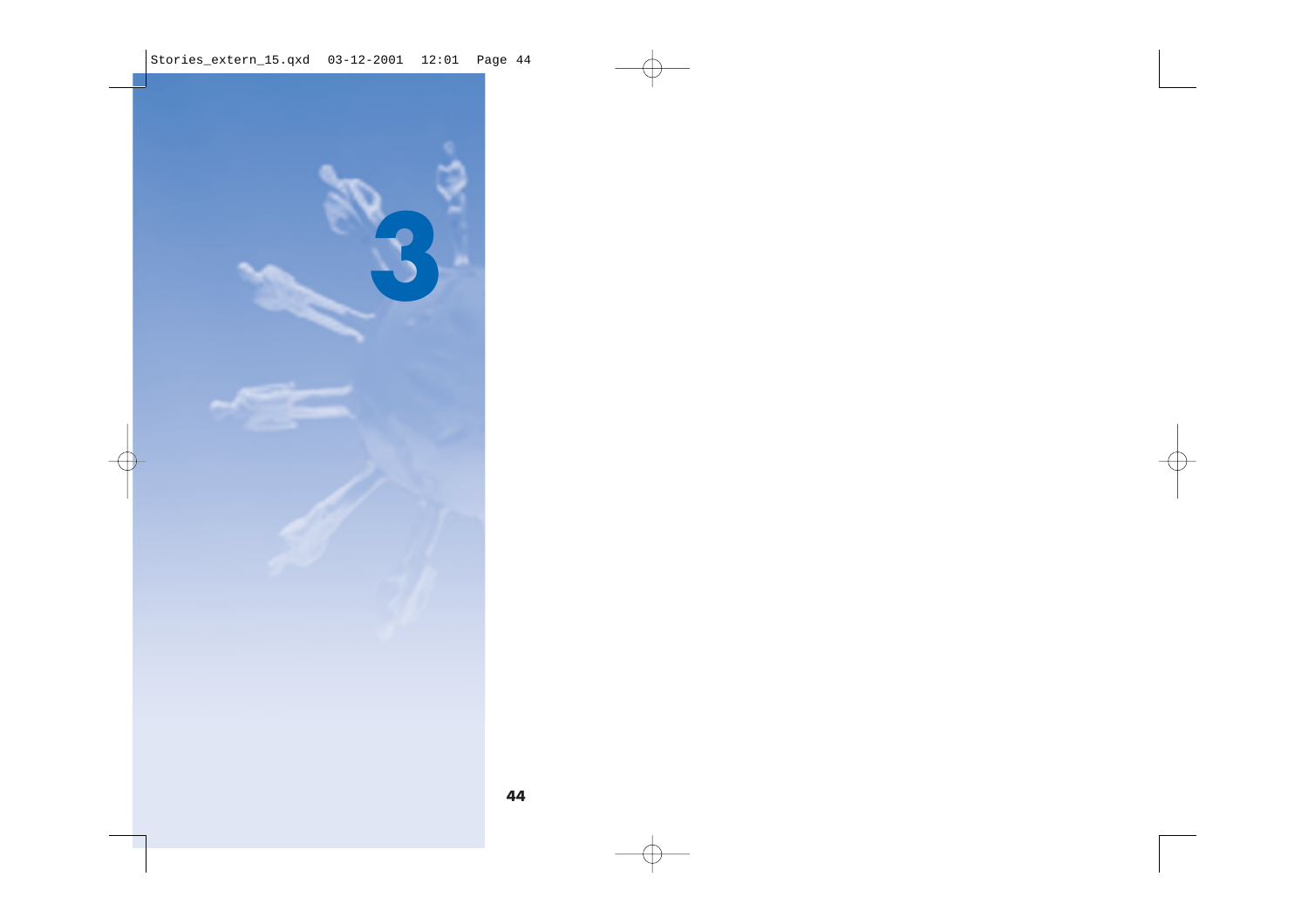#### **CENTRES OF EXCELLENCE**

*Shell EP's Centres of Excellence (CoEs) are formally recognised communities of specialist EP expertise, drawn from one or more locations around the global organisation. Their function and purpose is to consolidate, augment and make their unique services widely available throughout our global business. The Organisational Performance and Learning team has worked with the CoEs to align their services with operating units, overcoming competitive dynamics and helping to market their consultancy services to any individual or team with a need.* 

*Shell EP's current CoEs include:*

- *• High Pressure/High Temperature Drilling*
- *• Pre-Stack Depth Migration*
- *• Maintenance Strategy and Reliability Engineering*
- *• Offshore Structures Engineering*
- *• Underwater Activity Services*
- *• Shell Hazard and Risk Exchange (SHARE)*
- *• Subsidence Compaction*
- *• Land Seismic Acquisition and Processing of Desert Areas*
- *• Petroleum Systems Modelling*
- *• Groupware IT*
- *• Geographical Information Systems*

*They also have stories to tell….*

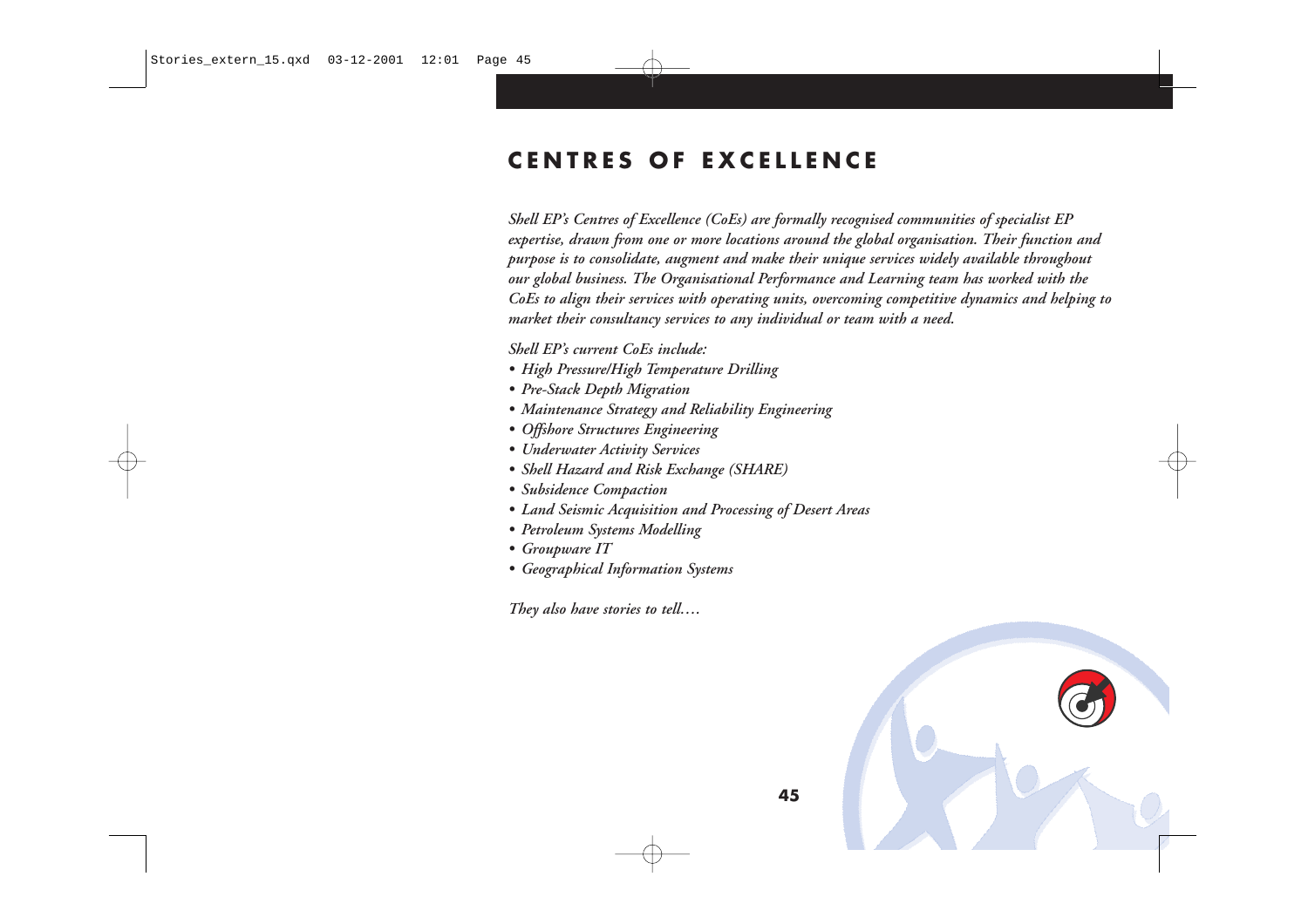#### **HIGH PRESSURE/HIGH TEMPERATURE DRILLING**

*Utilising the full set of knowledge-leveraging structures available to its Expro location, the High Pressure High Temperature (HPHT) Centre of Excellence combines ad-hoc consultancy with formal commissions to undertake work in a specialised and unique area, for which the North Sea has proved a hard taskmaster and a demanding teacher. Since its inception, the Centre of Excellence has contributed widely to regional developments and Group learning about deep drilling under extreme conditions …*

*Knowledge management programmes… cannot be imposed on an organisation - you cannot conscript tacit knowledge… it can only be volunteered. \**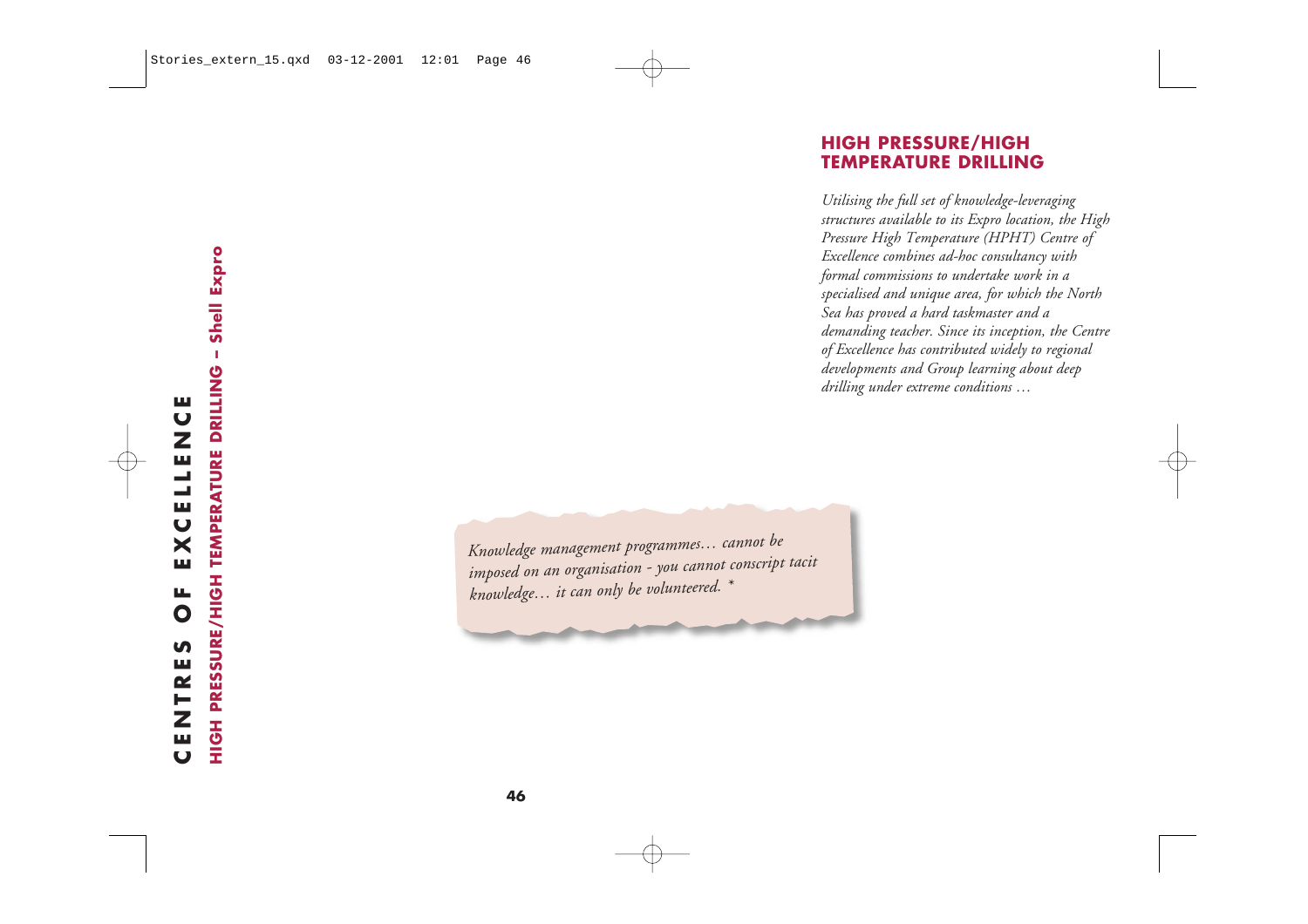Ad hoc requests were received through the Wells Global Network (WGN) to input into the development of a Casing Design Manual for HPHT Well Engineering. This was completed with Shell International Exploration and Production. This work was undertaken on a non-chargeable basis by Expro-based CoE members.

Shell Namibia requested an appraisal of the high temperature Kudu field. The CoE developed a project execution plan including well design, an alternative (high temperature-rated MDT) testing method, logistics, organisation, procurement and contracting strategy with full project management documentation. A total of 157 man-days was expended at a cost of a little over £100,000. Some \$8 million in well cost savings were made through improved design, drilling and evaluation procedures. Shell Namibia also commissioned consultancy on their oil-based mud disposal policy acceptable by Environmental Impact Assessment. This comprised assessing a fit-for-purpose BM disposal strategy and an investigation into OBM options. For an expenditure of four man-days and some £3,000, Shell Namibia could anticipate \$2 million worth of drilling performance improvements, if OBM is used on Kudu 6.

The HPHT Well Engineering Conference in New Orleans delivered presentations and workshops on design techniques and procedures as well as HPHT new technology requirements. This led to Shell US follow-up requests about HPHT tubulars and connections, wellhead temperatures, pressures and packer fluids. A link has now been established with the US HPHT website. The cost to the team was around £7,000: the conference stimulated exchanges on HPHT practices in South Texas, shallow and deepwater Gulf of Mexico and the North Sea. Future benefits with potential multi-million dollars savings will result if a technology is identified to enable drilling depleted reservoirs.

Nederlandse Aardolie Maatschappij required assistance with High Pressure High Temperature offshore development design and onshore exploration design. For a £20,000 outlay, Nederlandse Aardolie Maatschappij has benefited from fit-for-purpose well design based on HPHT expertise, standardisation and well integrity.

The China National Oil Company (CNOC) visited Expro to research Shell's global capability on HPHT well design and mud operations. For three man days of efforts, Shell China was able to demonstrate Group capability and local application to CNOC and, by association, the Chinese Government.

Norske Shell and Expro established a programme of HPHT learning transfer, peer reviews and exchange visits between the UK and Stavanger, estimated at £12,000 cost. Potential savings estimated at £1 million resulted from standardisation, sharing contingency materials and equipment and a 'Drilling the Limit' project management approach to the HPHT exploration campaign.

 *Pieter de Bordes Shell Expro, UK*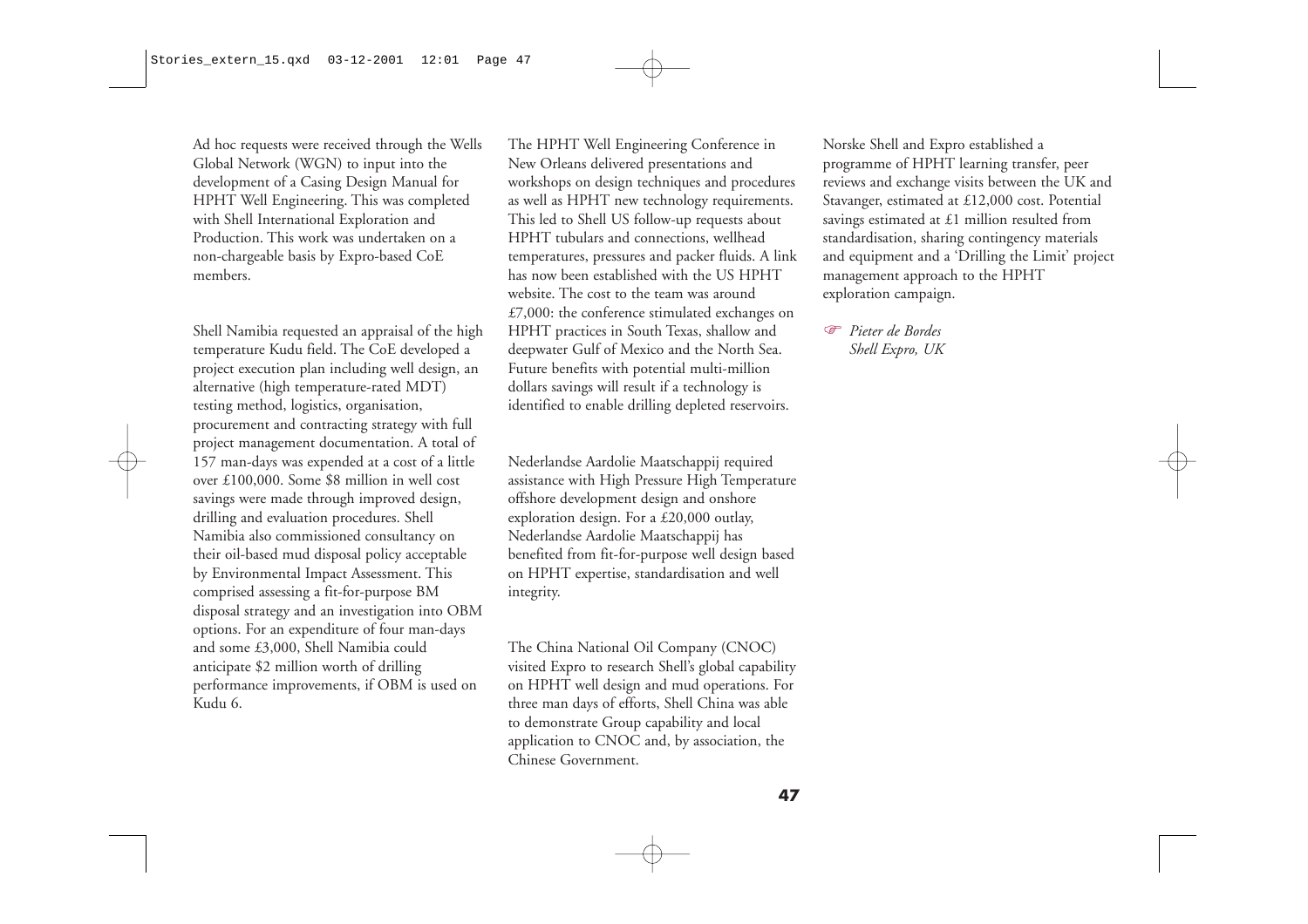#### **DEEP WELL EXPLORATION – EXPRO AND SHELL BANGLADESH**

In a joint venture with Halliburton Energy Services and Shell, Cairn Energy – the original operator of the Sangu Field in Bangladesh – carried out preliminary well design studies for a deep near-HPHT exploration well. This was designed to penetrate the formations underlying the existing Sangu Field.

Following consultation with Brian Coakley and Frans Van Hoorn in Shell Bangladesh and at Shell International Exploration and Production's request, Shell Expro were invited to review, comment and provide input into this well design, as Shell would assume operatorship of the concession prior to spud date.

Previous attempts to appraise these structures had been unsuccessful due to a number of significant technical challenges. In addition to the technical challenges of drilling a near HPHT well, there were challenges of rig mobilisation, contractual agreements and generally gearing up for a demanding operation in a logistically remote area.

Following several review meetings and discussions with the Cairn Energy design team in Edinburgh, it was agreed that the original casing design was underrated, particularly with regard to the intermediate casing.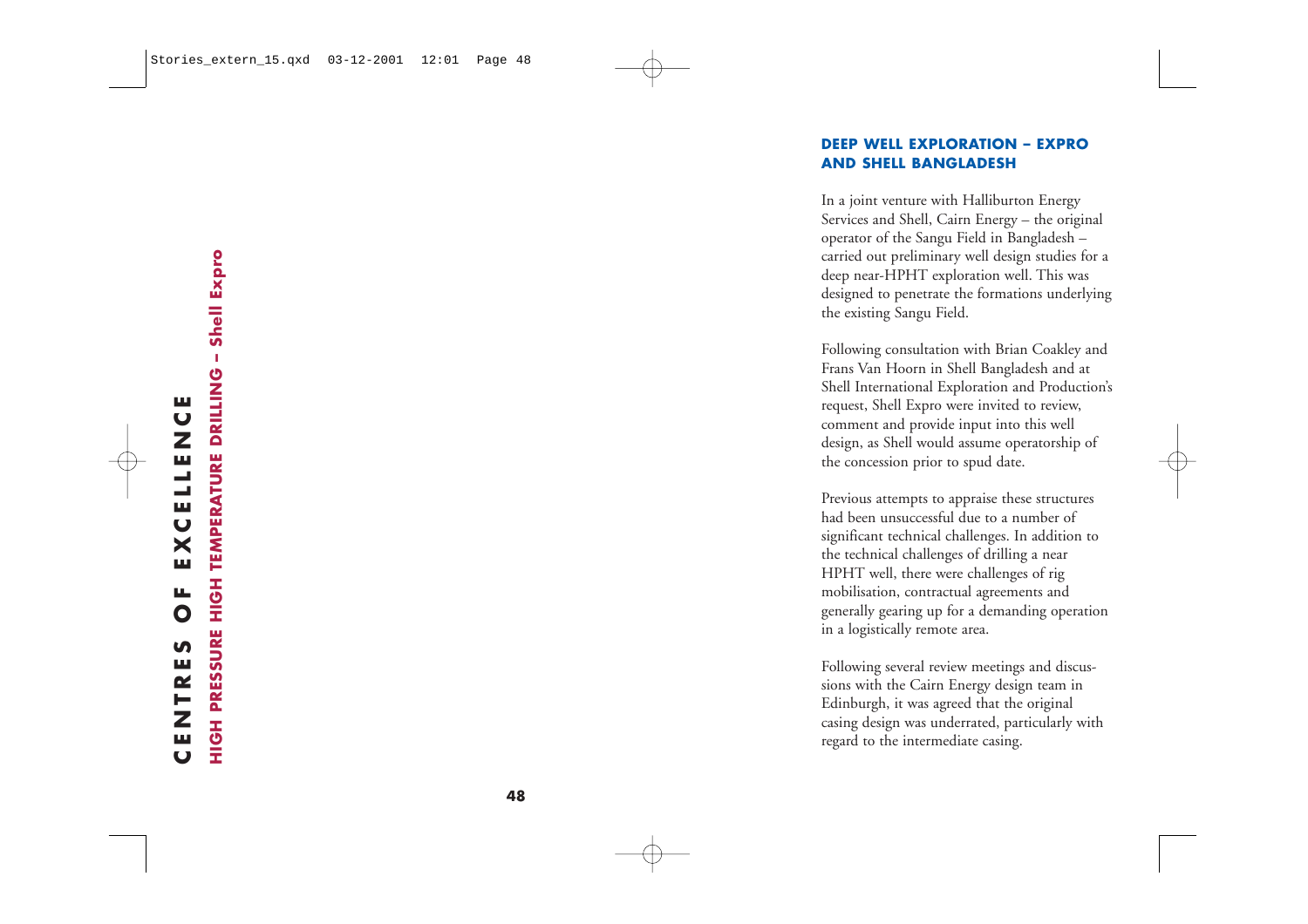High pressure water influxes had been encountered at previous unsuccessful attempts to drill to the proposed depths.

The production casing was also considered 'very marginal' to adequately contain full operational loading in light of anticipated high thermal loadings / downrating factors.

The findings were accepted by Cairn Energy and Halliburton's management and design teams. Cairn Energy, still in the 'driving seat' at that point, actively and diligently sourced alternative pipe, which was mutually acceptable, with a very short lead time.

To enhance actual drilling operations, a visit was made by Expro staff (drilling specialists and colleagues of the HPHT CoE).

Having reviewed the logistics support, manpower requirements and equipment specifications in conjunction with the work programme in Aberdeen they travelled to Bangladesh to present their recommendations to the Well Delivery Team.

It is understood that many of their recommendations were accepted and acted upon, e.g. primarily not to underestimate the complexity of the job and to man up appropriately.

The business value of this collaboration was potentially greater than \$5 million, should loss of pressure integrity of the casing have resulted in a serious well control incident.

 *Brian Coakley Shell Bangladesh*

*"By working together with the Cairn Energy design personnel, and then getting management commitment, a challenging work programme was undertaken, while minimising potential risk to a) personnel, b) the environment and c) serious financial exposure."* 

> *Bruce McEwan, Shell Expro, UK*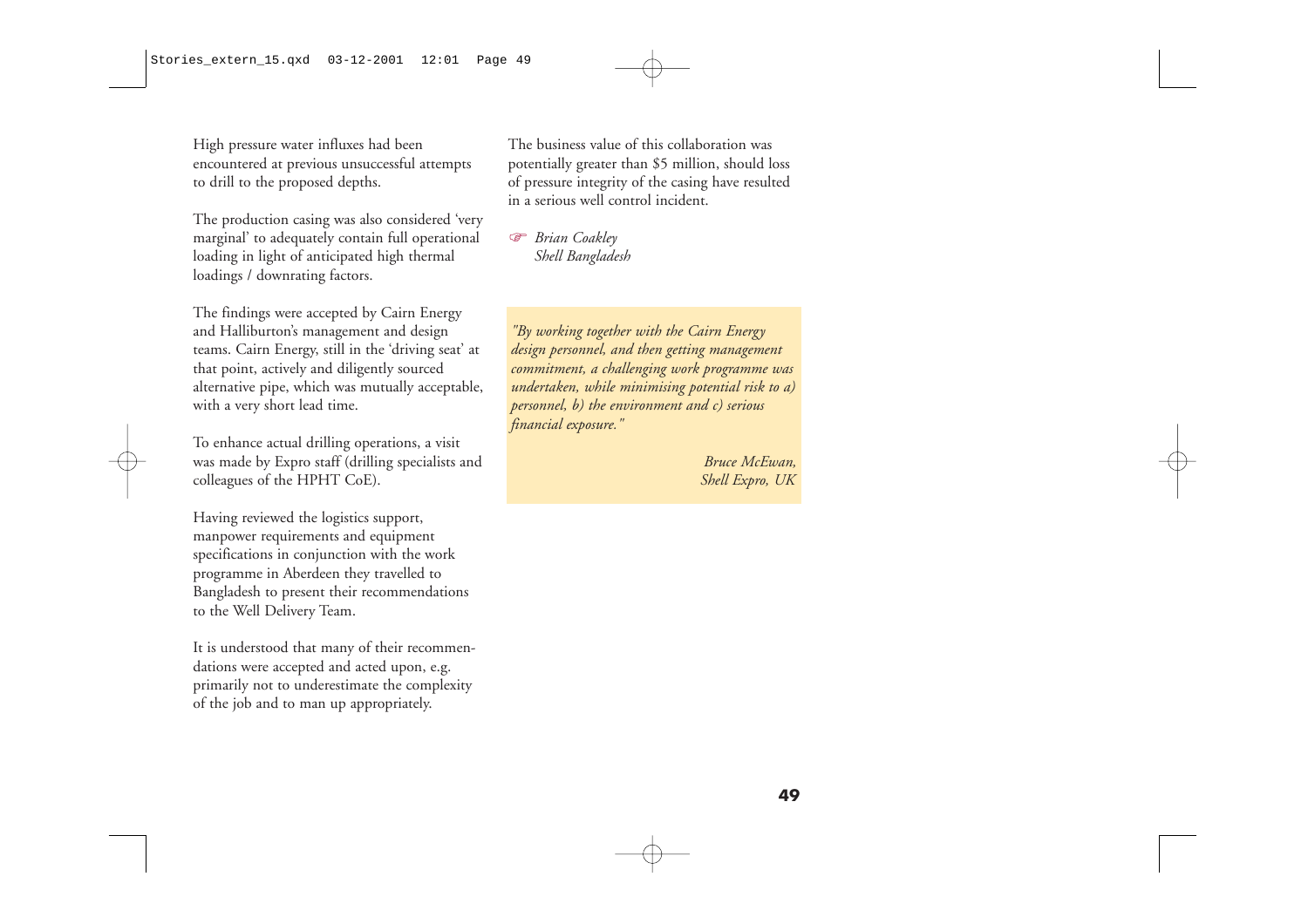# - Nederlandse Aardolie **CENTRES OF EXCELLENCE** EXCELLENC PRE-STACK DEPTH MIGRATION (PSDM) Ц.  $\bullet$ CENTRES

**PRE-STACK DEPTH MIGRATION (PSDM) – Nederlandse Aardolie**

There is a Welsh word "cynefin", which is difficult to translate into<br>English language. "It describes that relationship: the place of your land of your upbringing, the environment in which you live and to<br>which you are nat

*history, however short. \**

**PRE-STACK DEPTH MIGRATION**

*Unparalleled experience, outstanding technical competence and a powerful computer processing infrastructure are the characteristics of the Nederlandse Aardolie Maatschappij/ Shell Geoscience Services Pre-Stack Depth Migration (PSDM) Centre of Excellence, making it a superb resource for reliable prospect evaluation and field development. The NAM processing team has delivered more than 20,000 km<sup>2</sup> of 3D land and marine PSDM data. The value added by PSDM is some \$50 million annually in NAM alone. Building on this local success, the expertise of the PSDM CoE can now be projected to every operating unit allowing global access to the most powerful imaging software and best geoscience in the business.* 

*English language. "It describes that relationship: the place of your birth*

*which you are naturally acclimatised." (Sinclair 1998). This concept of*

*wholeness and history is what outstanding organisations are all about. They have the trusted relationships and confidence that comes from a community with common values and a common story about their*

*and of your upbringing, the environment in which you live and to*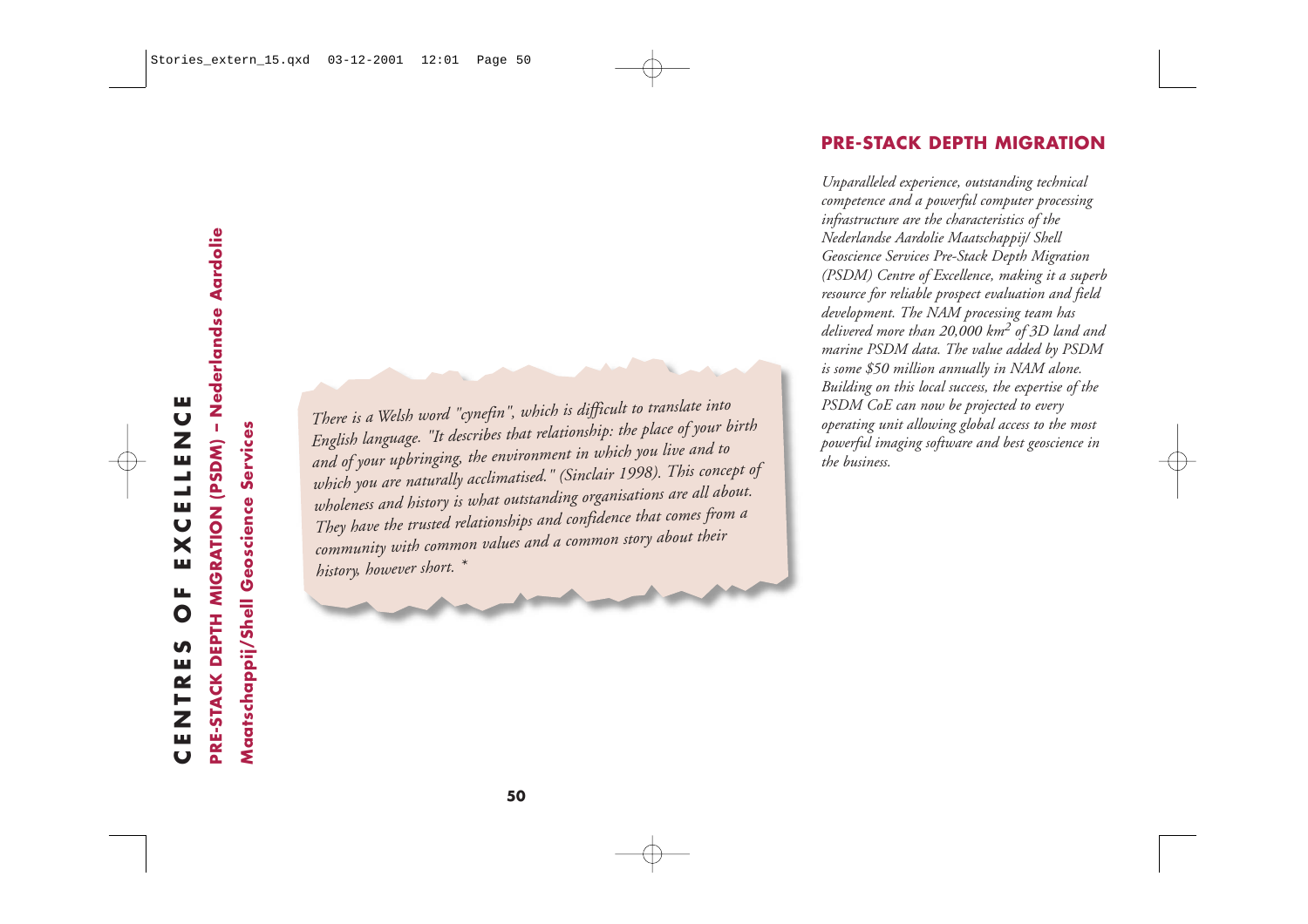The PSDM Centre of Excellence saw a considerable reduction in computing unit costs by 21% over the first half of 2000, due to the optimal use of Nederlandse Aardolie Maatschappij computing infrastructure by large migration jobs for Shell Expro, run from Shell Geoscience Services in Rijswijk. The structural nature of these savings means a permanent future benefit to the Group.

It is expected that involving Shell Geoscience Services with the resulting competitive computer costs will trigger more work.

The graph reports more efficient use of a Shell Group resource to help reduce cost while sharing benefit:

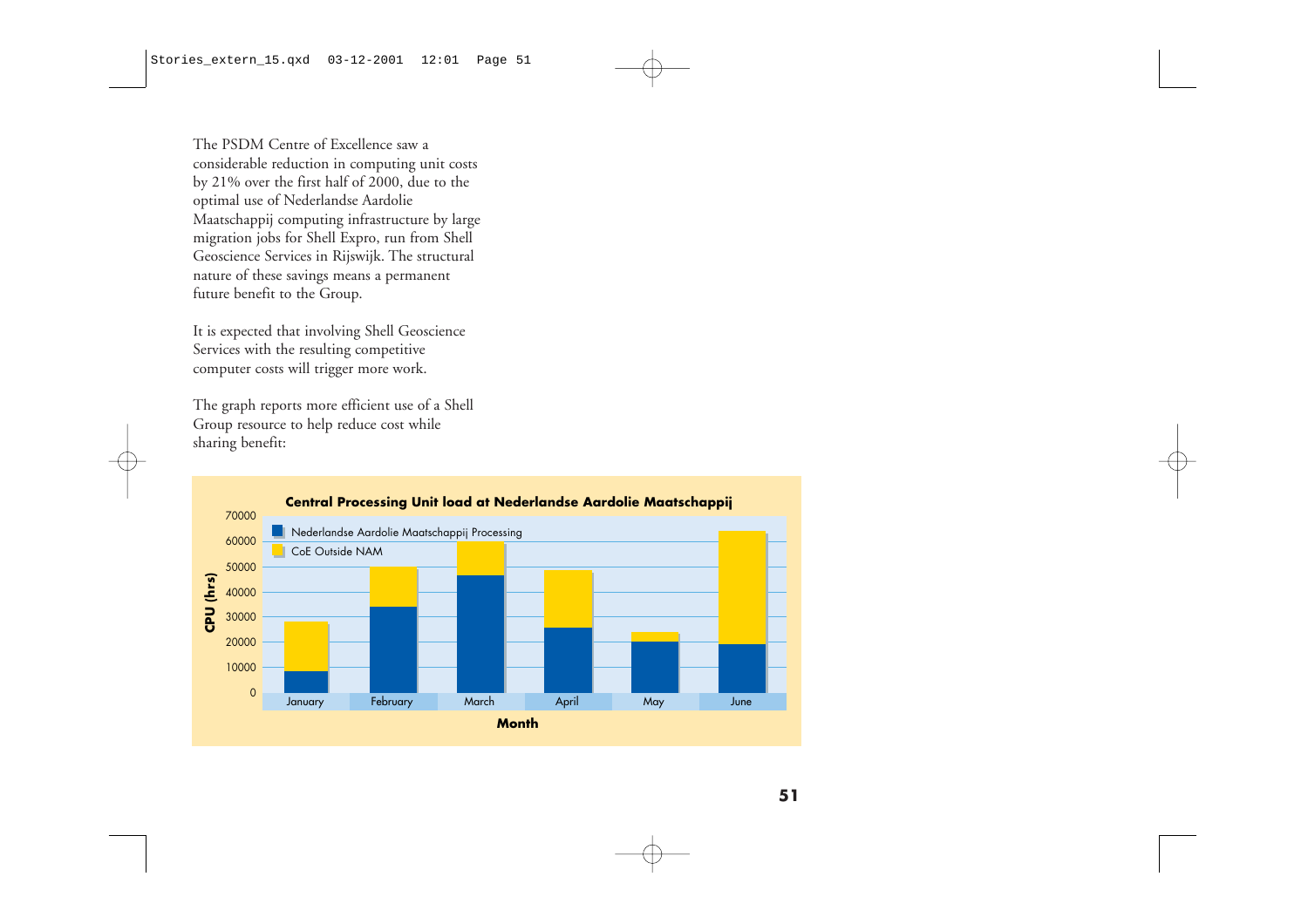# CENTRES OF EXCELLENCE **CENTRES OF EXCELLENCE**

# PRE-STACK DEPTH MIGRATION (PSDM) - Nederlandse Aardolie **PRE-STACK DEPTH MIGRATION (PSDM) – Nederlandse Aardolie**

Maatschappij/Shell Geoscience Services **Maatschappij/Shell Geoscience Services**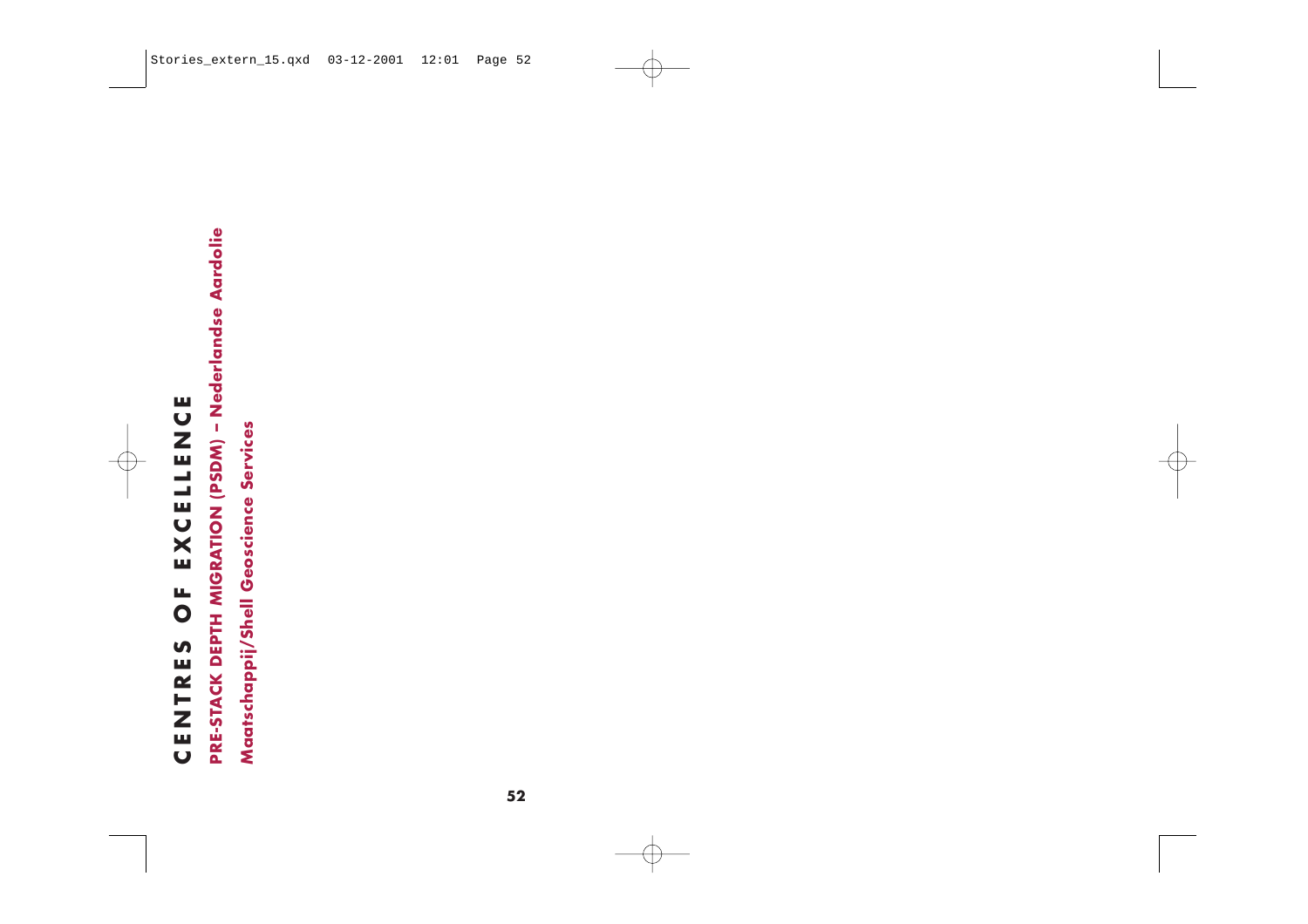#### **GLOBALISED SEISMIC COMPUTING FROM NAM AND EXPRO**

The co-location of computer processing units to execute migration work is not essential as Nederlandse Aardolie Maatschappij proved for Shell Expro in its seismic depth migration programme in 1999. Some 400 km<sup>2</sup> of Expro's Mandarin and Turnstone fields in the Central North Sea were required to be pre-stack depth migrated by May and the prevailing industry climate militated against expensive expansion of local CPU capacity.

Nederlandse Aardolie Maatschappij and Expro co-operated in the development and implementation of data-exchange and management procedures before executing the image processing at Nederlandse Aardolie Maatschappij's computing centre and feeding data back into Expro's job management system. Part of the computer intensive work was done at Nederlandse Aardolie Maatschappij in Assen whilst the geophysical part of the migration work was still done at Expro in London and Aberdeen. This globalised seismic computing solution and procedure rationalising model is available for operating units throughout the Shell network.

Shell Expro's Sean Inde PSDM project is an example of inter operating unit knowledge and resource sharing. Model building and updating was done by Shell Expro whilst migration job generation and execution were entirely managed by Nederlandse Aardolie Maatschappij in close co-operation with Expro in Aberdeen. This enabled Expro to benefit from Nederlandse Aardolie Maatschappij's best practices for large scale PSDM cluster projects and to concentrate on the model building and updating. In turn this partnership also allowed Nederlandse Aardolie Maatschappij to include Expro expertise in its own workflows. This solution was followed by Shell Geoscience Services in Rijswijk for Shell Expro's large PSDM projects in 2000.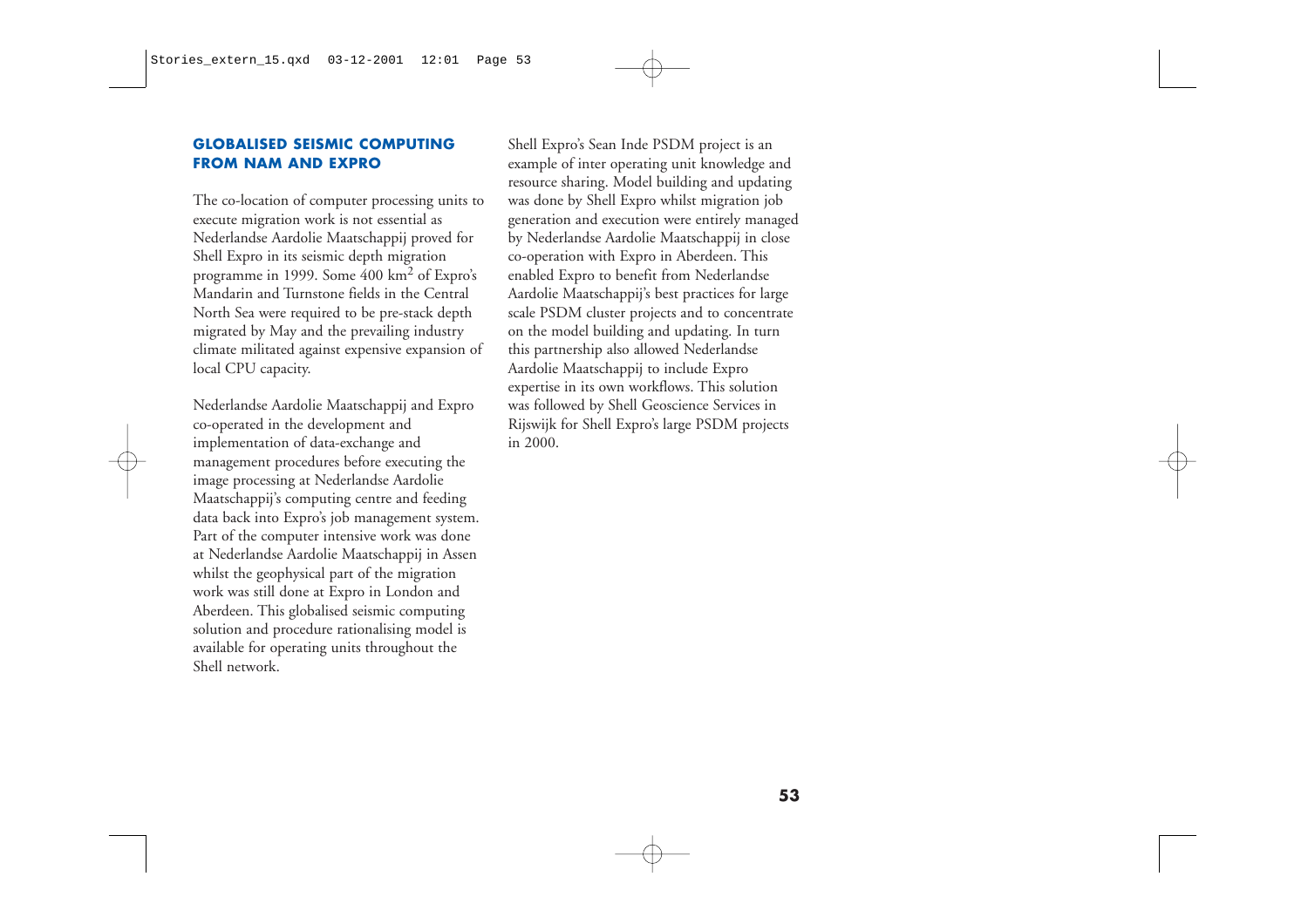#### **MAINTENANCE STRATEGY AND RELIABILITY ENGINEERING**

*The Centre of Excellence in Maintenance Strategy and Reliability Engineering has actively supported Shell Gabon, Shell Petroleum Development Company Nigeria, and Brunei Shell Petroleum in various stages of their Reliability Centred Maintenance (RCM) efforts. The CoE provided Root Cause Analysis (RCA) training and implementation support to Shell Gabon. This operating unit sees RCA as an important tool in achieving their 'Produce the Limit' targets.*

*The CoE has considerable technical experience in option selection decisions in new and change projects, using advanced mathematical simulation tools. Recent applications include the Brigantine project in Expro and the EA and Bonga projects in Nigeria. The Expro standard 'Operations in Projects' helps get the operations and maintenance inputs to projects at the right time, and can be obtained through the CoE.*

*The CoE also works closely with other CoEs and Global Consultants, e.g., in Instrumentation & Control, to support OUs like Shell Gabon with Risk Based Inspection (RBI) and Instrumented Protective Function (IPF) training.*

*Today's competitive industrial environment demands that engineering systems perform over their entire lifecycle. The CoE enables project managers to identify and include Operations and Well Engineering best practice in their projects and assist teams to produce designs that maximise a facility's Net Present Value by integrating life cycle cost and establish a maintenance strategy consistent with design safety case tasks.*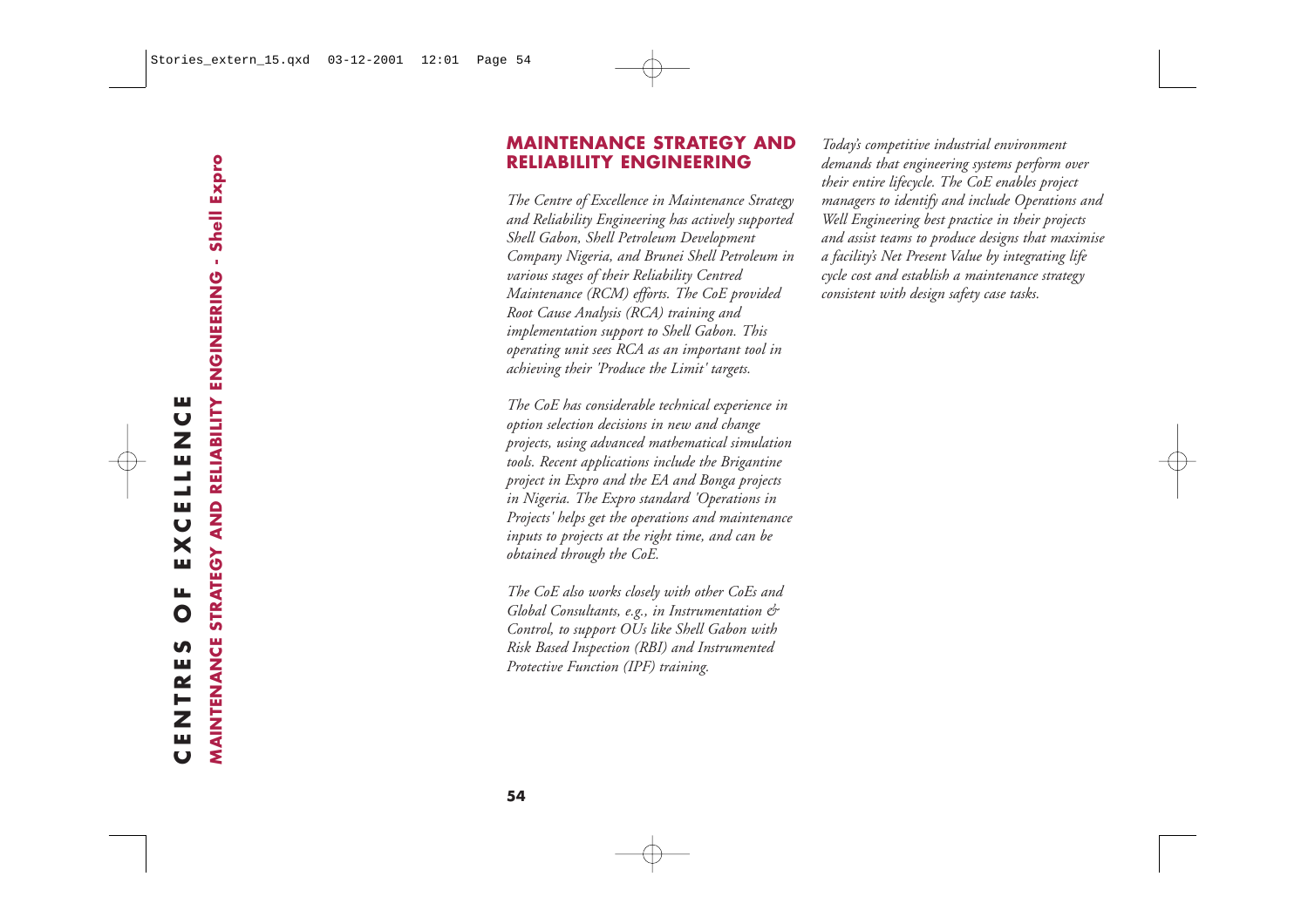#### **NORSKE SHELL, NEDERLANDSE AARDOLIE MAATSCHAPPIJ AND SHELL EXPRO**

Norske Shell has been learning practical lessons from the self-improvement of Expro's Brent team over several years. Throughout Autumn 2000 the company has been gathering experience in new ways of working and innovative approaches to planning, organising and executing work both on- and offshore.

The Maintenance Strategy and Reliability Engineering Centre of Excellence has delivered a detailed maintenance strategy for active fire systems. Apart from the obvious cost-effective advantage of capitalising on what we already know elsewhere, immediate and timely access to a well-defined strategy meant direct application or use of supporting documentation to demonstrate an overall improvement of test intervals.

A further Norske Shell workshop is planned within the A72 Maintain Well and Facilities process, utilising Shell Expro's Brent expertise and experience and the developing relationships between the two companies.

At a strategic information management level, the Expro SAP team has presented to Norske Shell how SAP maintenance management has been organised in their PM and PS modules. This in turn identified several reports Norske

Shell could copy and implement in its SAP PM module for the improvement of work and material management. The company has now committed to joining forces with both Expro and Nederlandse Aardolie Maatschappij in formulating plans for its own forthcoming SAP upgrade.

*"We will continue the focus on gaining knowledge across borders and on the exchange of best practice from our colleagues, to achieve our objectives in cost leadership and be the top international exploration and production company of choice in Norway."*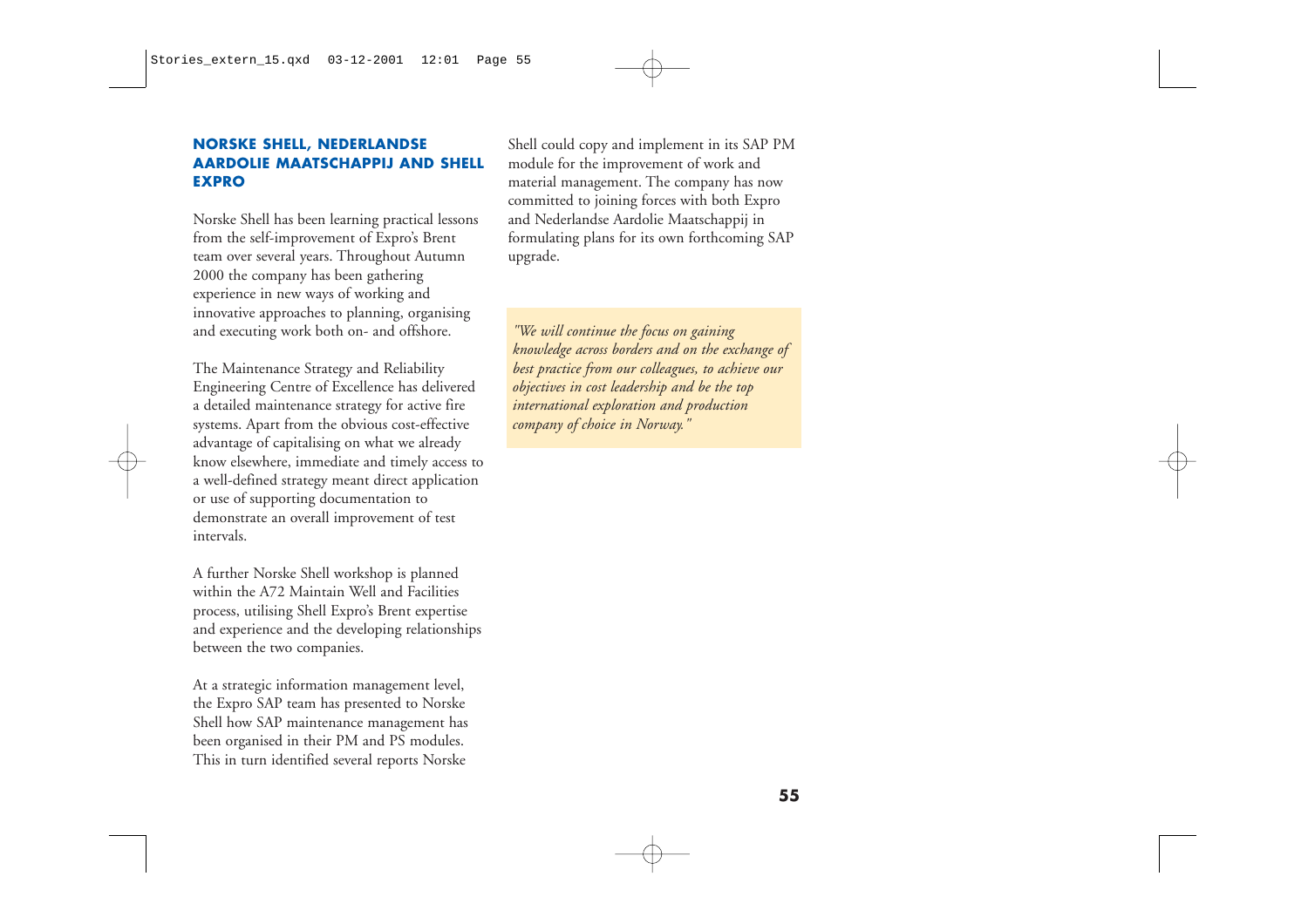#### **ROOT CAUSE ANALYSIS WORKSHOP IN SHELL GABON**

*In 2000 John Cuckson, Shell Gabon's Technical Manager, was looking for a breakthrough in tackling production unreliability throughout the production process. Along with Shell Global Solutions, Shell Gabon set about pioneering a new programme to achieve this...*

#### **56**

## STRATEGY AND RELIABILITY ENGINEERING - Shell Expro **MAINTENANCE STRATEGY AND RELIABILITY ENGINEERING - Shell Expro** щ **CENTRES OF EXCELLENCE LLENC** EXCE **LL**  $\mathbf O$ **MAINTENANCE** S CENTRE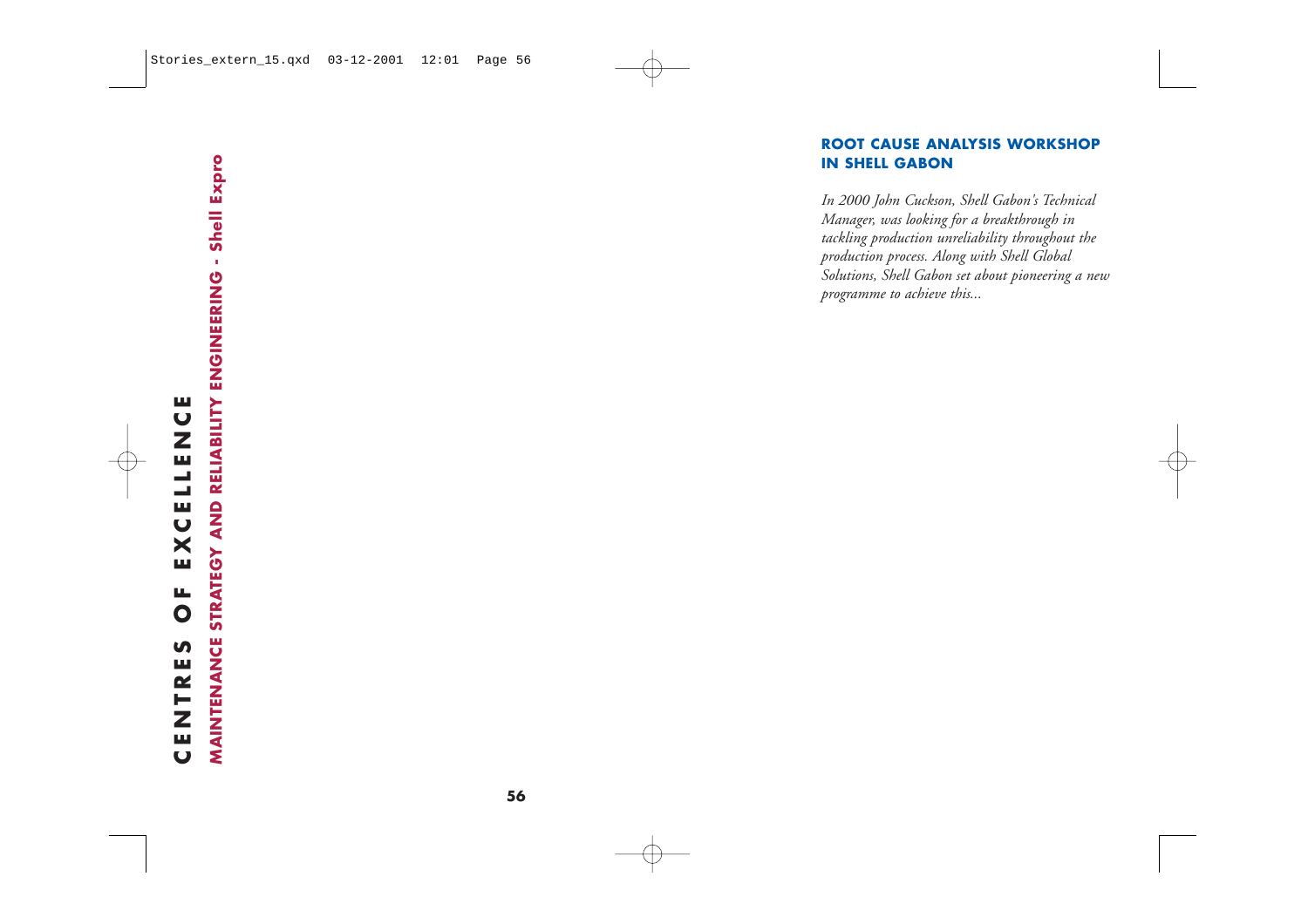Usually confined to the downstream refinery arena, the application of MERIT methodologies to a dual-language, multi-site EP operation in a remote corner of West Africa was a groundbreaking first. As part of the programme, a series of courses including reliability centred maintenance (RCM), risk based inspection (RBI) and Instrumented Protective Functions (IPF) was delivered but by far the most critical part of the programme was to engage and benchmark the entire maintenance organisation.

Production unreliability is seldom due to a single cause. Human failures, equipment malfunctions, out-of-date processes and unexpected environmental changes may all play a role. Sifting through the evidence to reveal an underlying pattern - and then to learn from it is a demanding task. It is also one that needs to bring many different skills, perspectives and competencies together in the shape of operators, maintainers, designers, analysts and asset managers.

A powerful tool to emerge in this process was Root Cause Analysis (RCA). Material for teaching and coaching the application of this tool was developed and delivered by the Maintenance Strategy and Reliability Engineering Centre of Excellence in Shell Expro. The technique aids the systematic evaluation of what actually happens in any <sup>g</sup>iven incident and surfaces the true underlying reasons for failure. It can be taught as an

applied methodology in many different circumstances. In fact it became so well regarded in Shell Gabon that additional workshops were mounted for non-production operations-related departments. Centre of Excellence consultants created and delivered a comprehensive on-site training programme in RCA in both French and English and went on to coach three separate teams in Rabi and Gamba.

Several more programmes are scheduled for 2001-2002 and early results for MERIT already suggest a breakthrough in both practice and performance.

*"As one of the means to assist Gabon, MERIT is a novel way of bringing diverse perspectives to bear on common problems. It is already giving us better planning and much more focused failure analyses. Most importantly, it brings the best skills of our workforce together in a constructive environment where we can agree higher expectations than would otherwise have been possible."*

> *John Cuckson Shell Gabon, Gamba*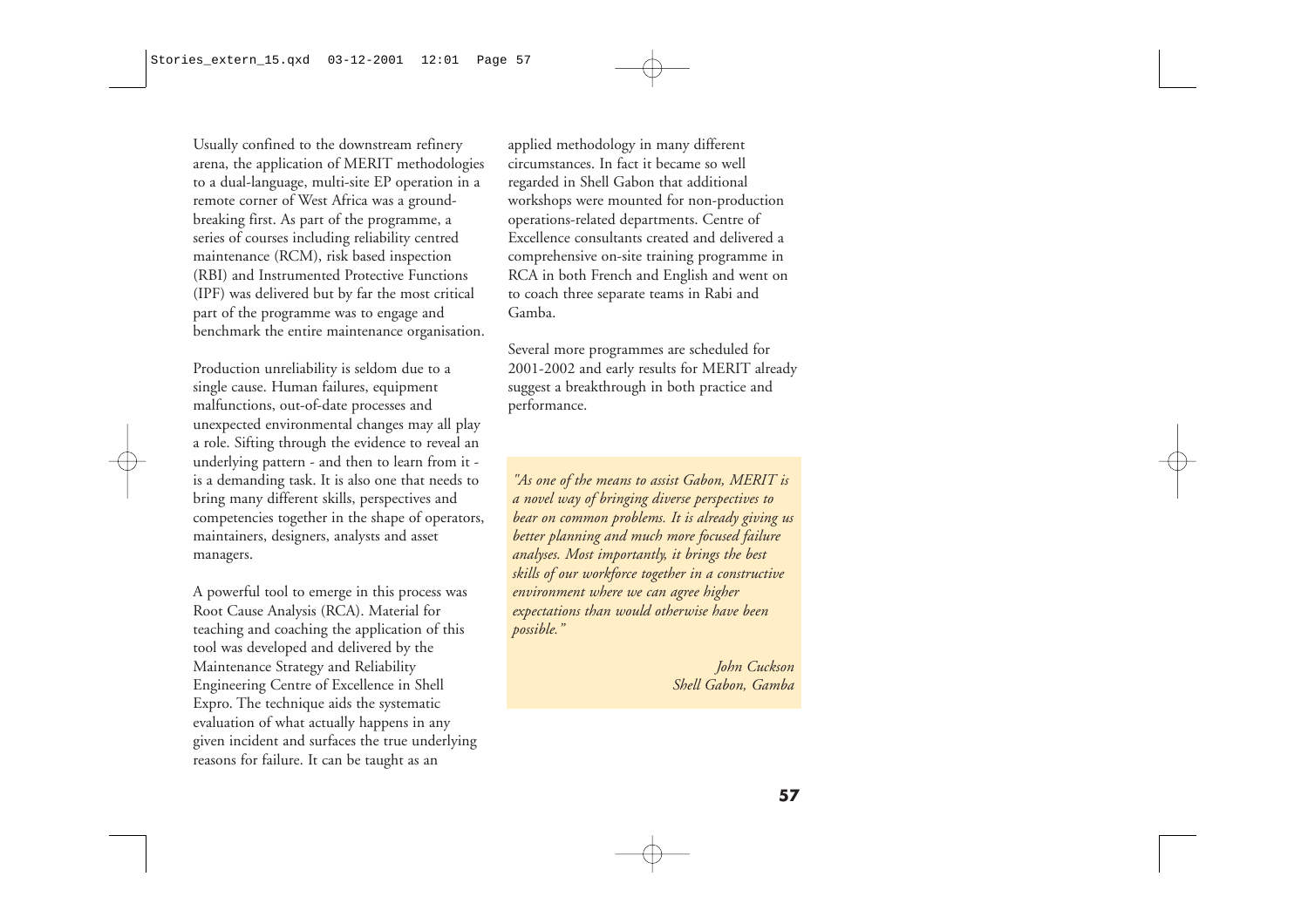#### **DRAUGEN MAINTENANCE IMPROVEMENTS IN NORSKE SHELL FOCUSED RESULTS DELIVERY 1999**

Draugen is already a high-performance production platform, producing 225000 barrels per day of oil from a topside facilty originally designed for 95000 barrels. Maintenance costs are about 20 million NOK per annum above the best performers in the North Sea. The aim of the Shell Focused Results Delivery (FRD) initiative is to address this gap, so that Draugen becomes a top quartile maintenance performer.

Øyvind Espeland, Head of Draugen Operation Support, and his team decided that external expert advice would help them achieve their objectives and they would have the benefit of peer review and challenge. The Norske Shell FRD team was receptive and open to suggestions of different approaches and new ways of working.

## щ **CENTRES OF EXCELLENCE** EXCELLENC ЦL.  $\mathbf O$ S CENTRE

STRATEGY & RELIABILITY ENGINEERING - Shell Expro **MAINTENANCE STRATEGY & RELIABILITY ENGINEERING – Shell Expro** MAINTENANCE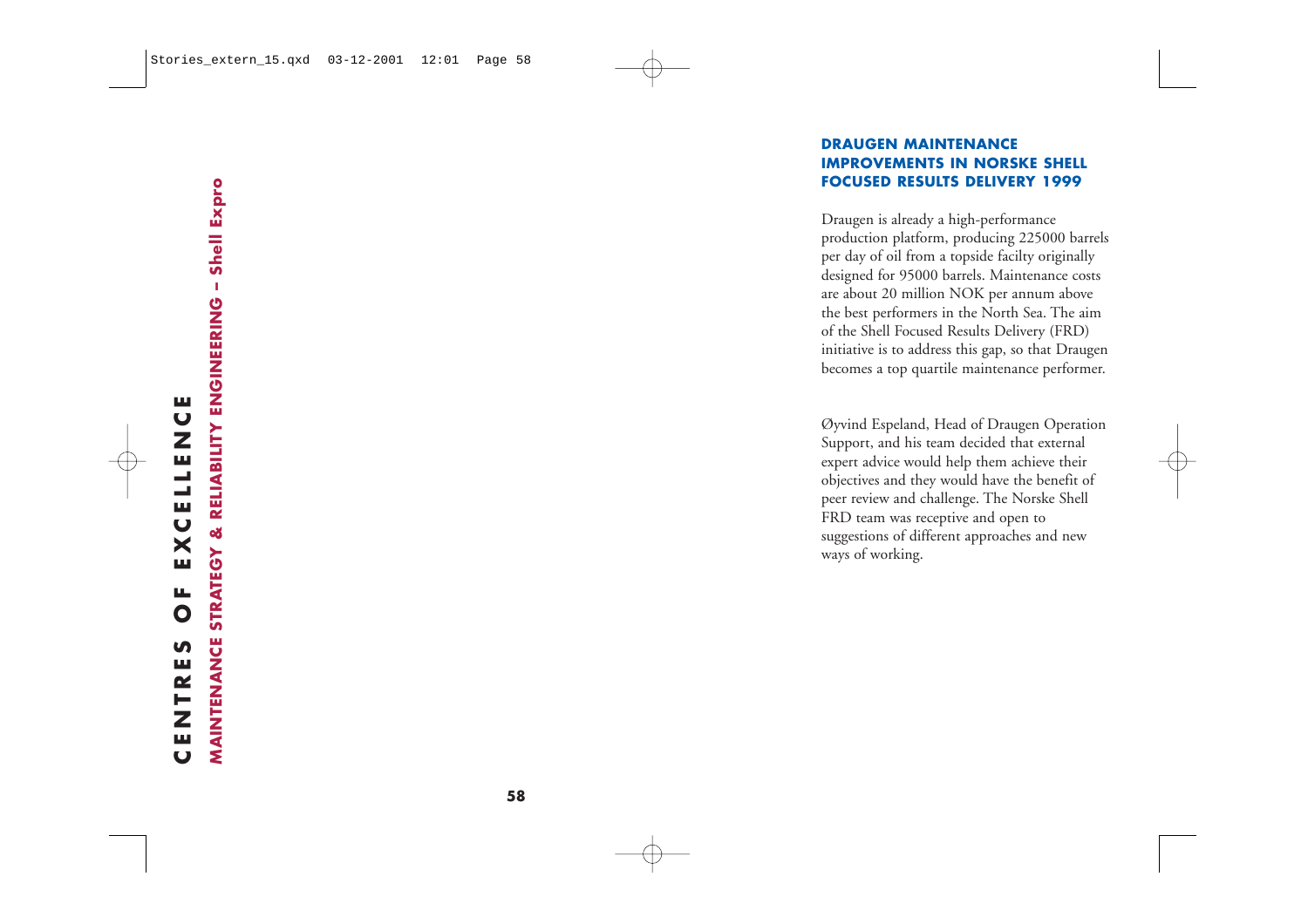The Centre of Excellence staff from Shell Expro participated as virtual members of the FRD, aligning their own inputs to suit the Norwegian situation. To enable this, Norske Shell arranged a platform visit and participation in the FRD from the kick-off meeting onwards while the CoE staff organised visits and meetings directly with their discipline counterparts. Similarly, the Norske Shell FRD team members arranged visits to Shell Expro to gain direct experience and talk to a wider group of Shell Expro staff. The CoE provided supporting documents and reports to strengthen the case made by the FRD, especially when approval from the Regulator was required.

The FRD itself was very successful. At the close-out session, attended by ExCom member Linda Cook, the team explained how maintenance costs would be substantially reduced and oil production increased by about

800,000 barrels a year. Additional cost efficiencies and production increases will be worked on in the FRD implementation phase.

Business Value has been calculated at maintenance cost savings of 13.4 million NOK per annum with added value of some \$16 million per annum, calculated at \$20 a barrel.

*"Excellent support from the CoE, a major contributor to our success. One important spin-off effect has been the new personal relationships between Shell Expro and Draugen Operations in several disciplines such that further exchange of experience and best practice can be continued for mutual benefit of the operating units. I would give them 10 out of 10."*

> *Øyvind Espeland Norske Shell, Kristiansund*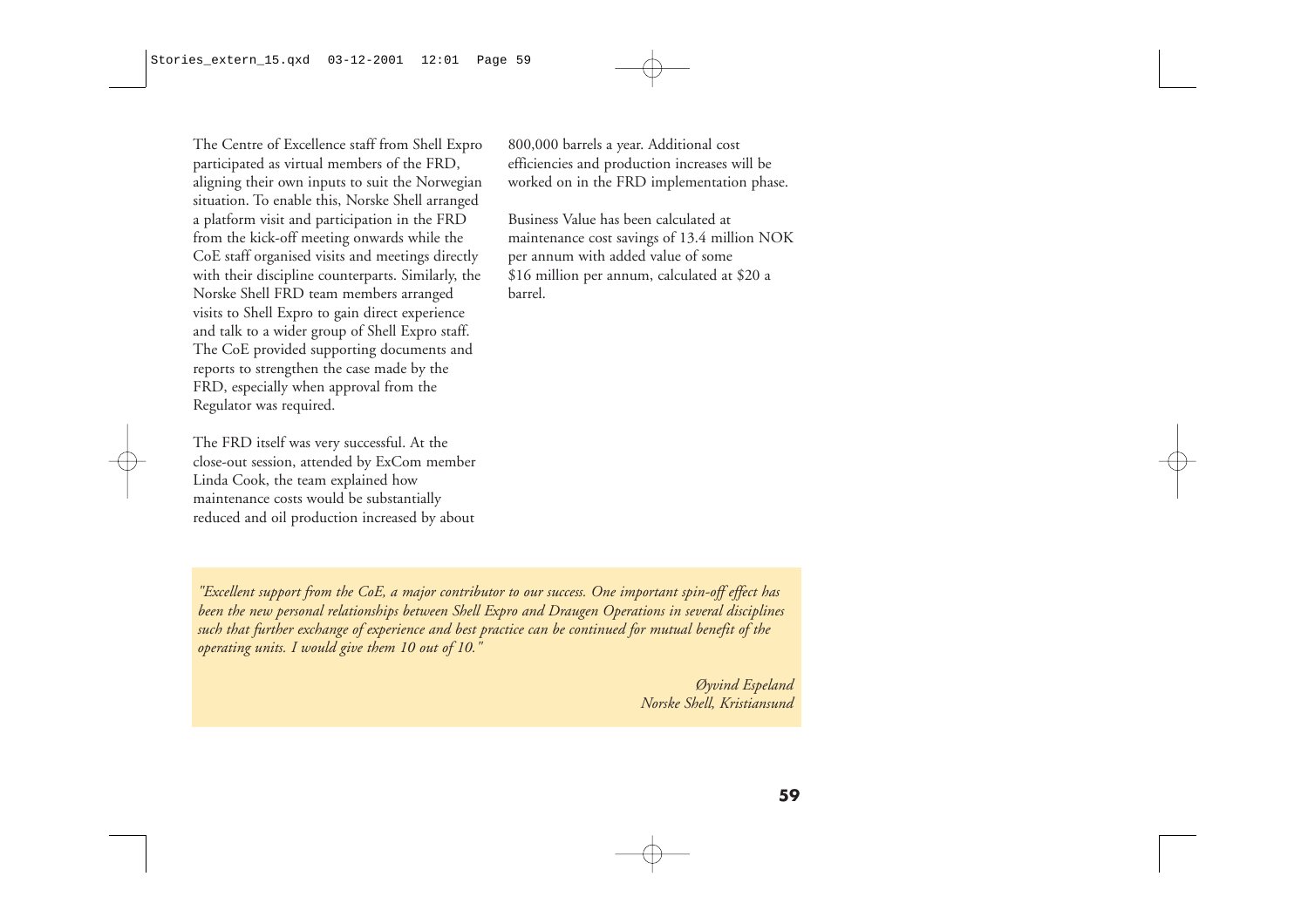#### **RELIABILITY CENTRED MAINTENANCE IN SHELL PETROLEUM DEVELOPMENT COMPANY NIGERIA 1999**

Shell Petroleum Development Company (SPDC) identified their maintenance performance as a key driver to improve technical integrity, increase production availability and reduce unit costs.

To achieve their goal of becoming first-in-class, they put together an Asset Integrity 'hit' team, drawing on expertise available within the operating unit network including Shell International Exploration and Production Research and Technical Services, Shell Malaysia, Brunei Shell Petroleum and Shell Expro.

Reliability-Centred Maintenance (RCM), initially developed for aircraft but with increasingly widespread industry application, was chosen as the key tool to achieve best-inclass performance. SPDC lacked RCM background and felt that Expro's practical experience of RCM's application and its transfer of that knowledge could help them significantly.

Using RCM along with other innovative approaches in the early 1990s had enabled Expro to reduce maintenance costs by 40% and increase installation availability by 5% over five years.

**MAINTENANCE STRATEGY AND RELIABILITY ENGINEERING – Shell Expro**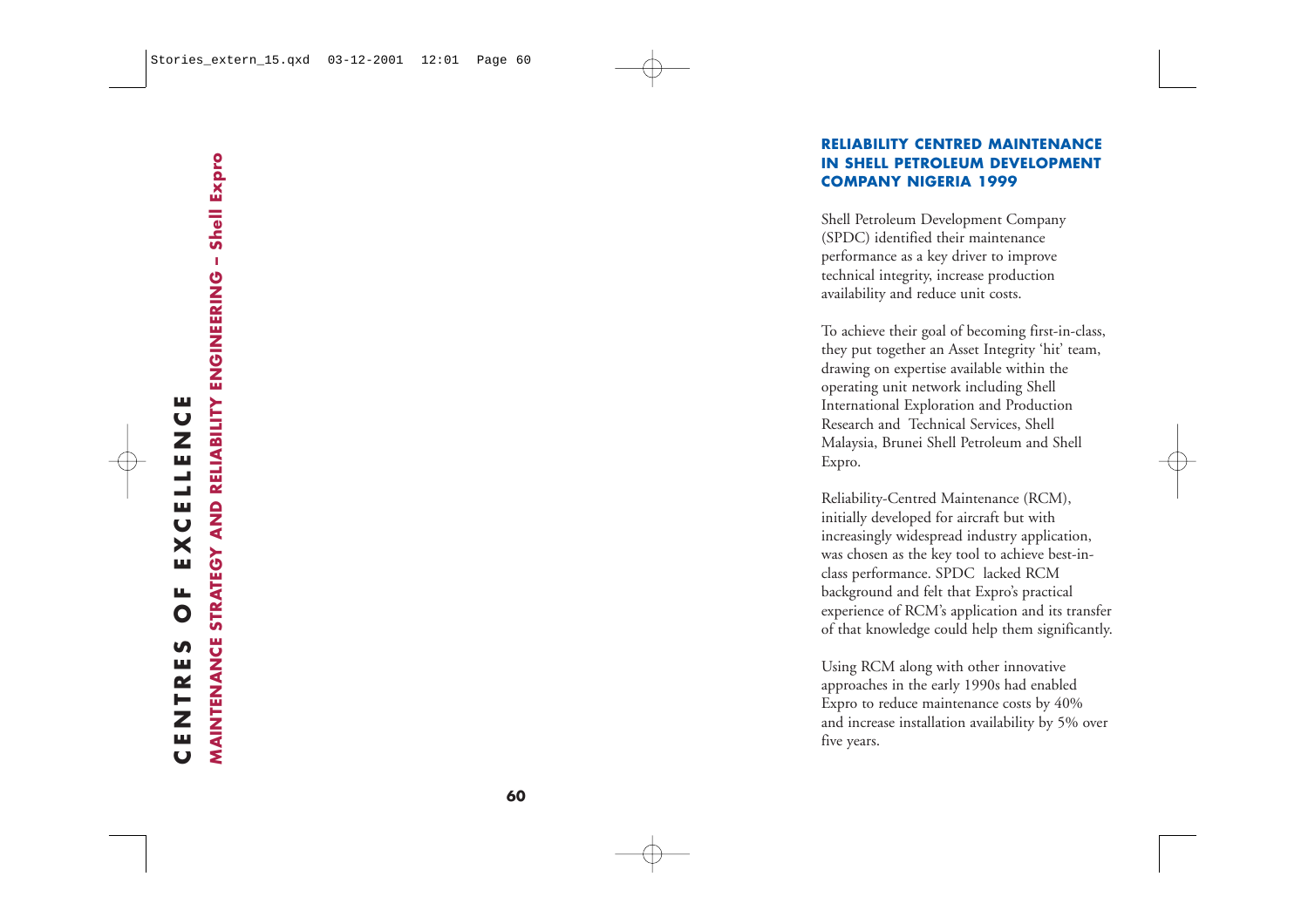The experience had taught them how to avoid the pitfalls of RCM projects, the importance of acquiring the right maintenance data, how to work within 'given' parameters such as available spare parts difficulties and precisely whom to engage to ensure implementation success. Although there were a number of RCM methodologies in the public domain, Shell Expro's model was proven in the EP environment and the benefits were demonstrable.

Working closely with the SPDC maintenance team, Expro provided essential interventions such as:

1) RCM briefings to East and West Division management illustrating RCM application and benefits 2) practical RCM workshops for maintainers and operators 3) a seven day training programme for a multidiscipline group of operators

These operators were then assigned to become SPDC in-house experts, building up on-theground RCM expertise for the future.

Business Value is estimated by the customer to be 100 times the investment. SPDC has acquired in-house RCM capability and an RCM maintenance programme, adaptable to some one hundred flow stations across the operating unit.

G *Bo Bodegom Shell Syria, Damascus*

*"This was an excellent and progressive piece of work. We will be expanding this programme next year as part of our drive to lower costs and improve system availability. We will continue the involvement of the Maintenance Strategy and Reliability Engineering CoE next year as we believe that they have brought significant value to our work."* 

*Mike Henderson, former Head of Maintenance Systems, Shell Petroleum Development Company*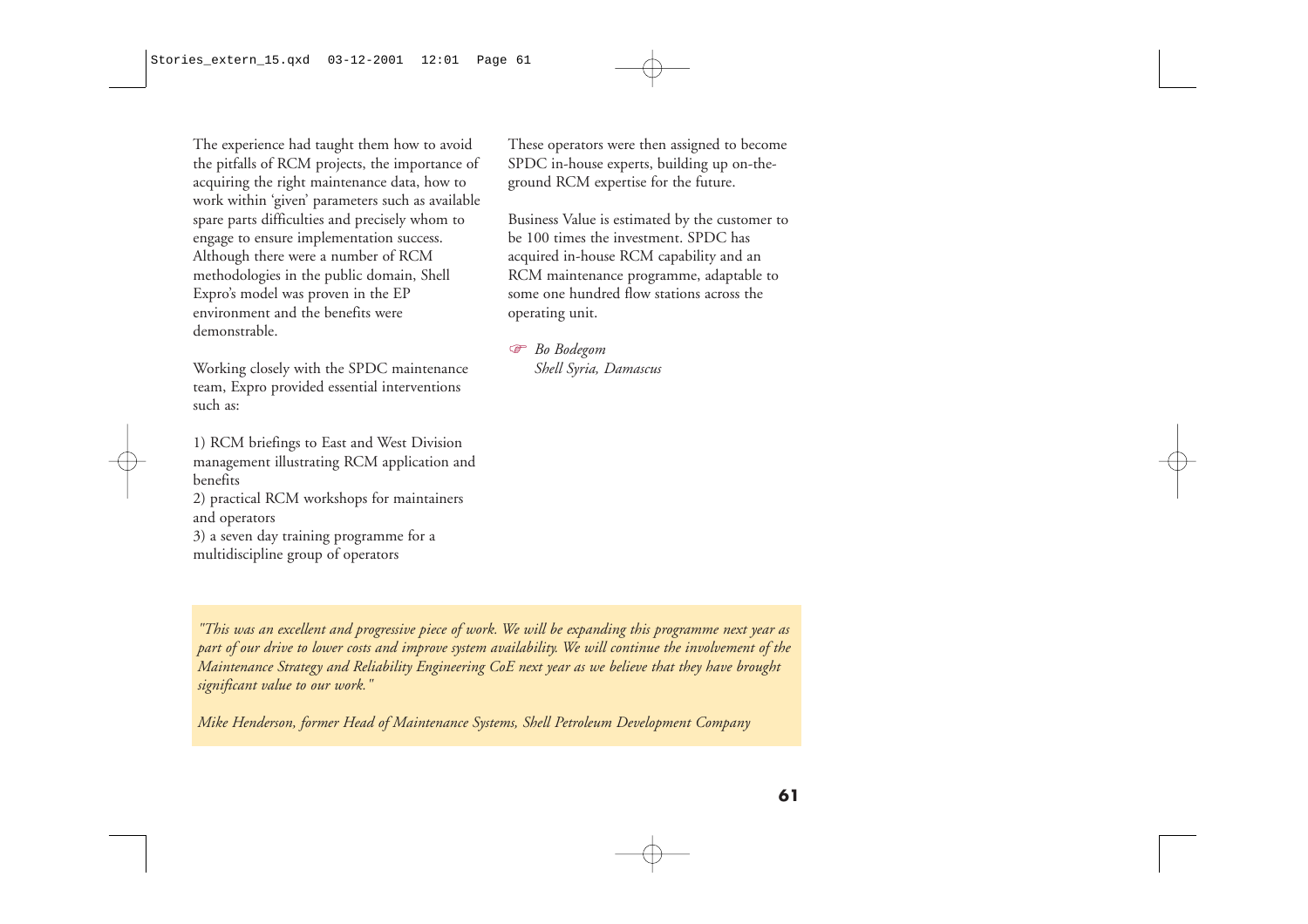#### **OFFSHORE STRUCTURES ENGINEERING**

*From 2000, the Centre of Excellence for Offshore Structures Engineering has been providing advice and services on a range of topics including structural integrity, foundation design, installation, decommissioning, topside structural design, and special loadings (e.g. conductor driving, blast design), etc. The following stories are a few examples of work undertaken by the CoE. It is worth noting that the work goes beyond structures for oil and gas production as is illustrated by the support given to the Blyth offshore wind project.*

#### **BLYTH – THE DEVELOPMENT OF UK'S FIRST OFFSHORE WIND FARM**

Wind power has been a core technology in the portfolio of Shell Renewables since 1998. The growing profile of renewable energy supply, which will be a multi-billion dollar market over the next 10 years, has several 'drivers' including the need to secure diverse energy supplies, a commitment to reduce carbon monoxide emissions and an ambition by governments in the UK, the Netherlands, Denmark, Germany, Belgium, France and Sweden to exploit wind energy in their offshore environments.

In co-operation with Shell Renewables, a small team of Shell engineers has worked with industry partners to develop the Blyth Offshore Wind Farm. With a capital investment of £4 million, this strategic pilot has engaged several investing partners and attracted the interest of government and non-government organisations, such as the Department of Trade and Industry, the European Community, Greenpeace and the Royal Society for the Protection of Birds (RSPB).

AMEC Border Wind developed the project to conceptual stage, whilst in the process securing all major licences and consents over three years.

**OFFSHORE STRUCTURES ENGINEERING – Shell Expro/Shell Exploration**

**and Production Technology Applications and Research**

and Production Technology Applications and Research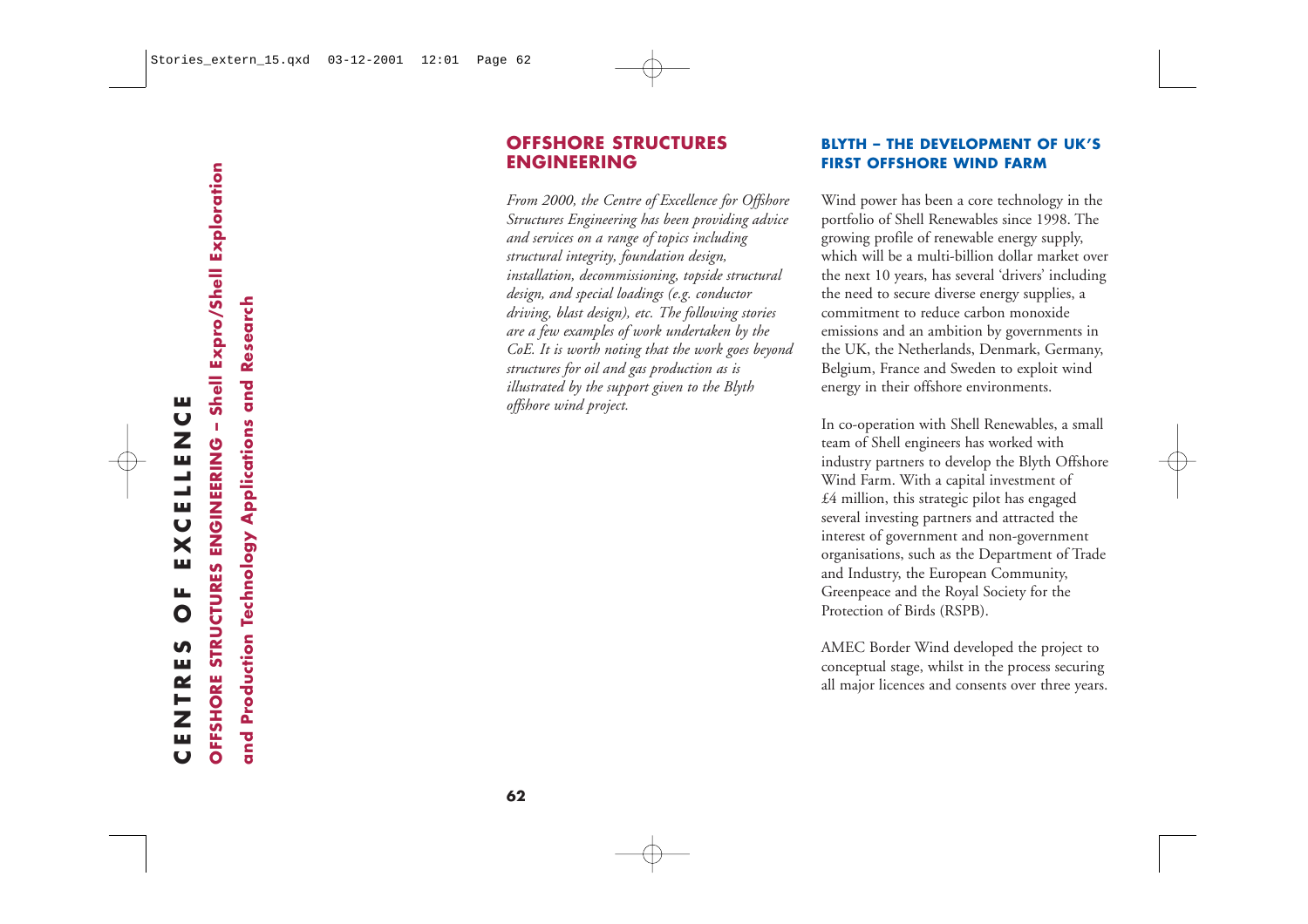They were joined in the implementation phase by Powergen, a Shell project manager and technical experts from the Offshore Structures Engineering and Underwater Activity Services Centres of Excellence. The CoEs' input has been invaluable, covering a wide range of related disciplines, such as geophysical/ geotechnical, metocean, offshore structures, underwater, electrical mechanical and safety management.

The Blyth Offshore Wind Farm was opened by Helen Liddle, the UK Energy Minister, on 7th December 2000.

The CoE for Offshore Structures Engineering was also a key contributor to technology development for offshore windparks (e.g. installation methods) and has performed a number of value engineering/peer assist reviews. CoEs in Shell are now recognised by the Shell Renewables wind power team for their unique in-house competences, which will undoubtedly contribute to larger developments in the UK, the Netherlands and elsewhere.

*"This project represents a number of firsts for the industry: the first offshore wind farm in UK waters and the first project for Shell Renewables, Powergen Renewables, NUON UK and AMEC Border Wind. It's also the first time AMEC Marine has used its jack-up rig for a wind turbine.*

*Throughout the project, the Offshore Structures Engineering and Underwater Activity Services CoEs have been critically important in installing the turbine technology and maintaining the highest standards of safety on the job. With the lessons learned from this project we can be confident that Shell is well-equipped to manage offshore construction risks for offshore wind farms, one of our future growth businesses."*

*Huub den Rooijen Shell WindEnergy BV, Amsterdam*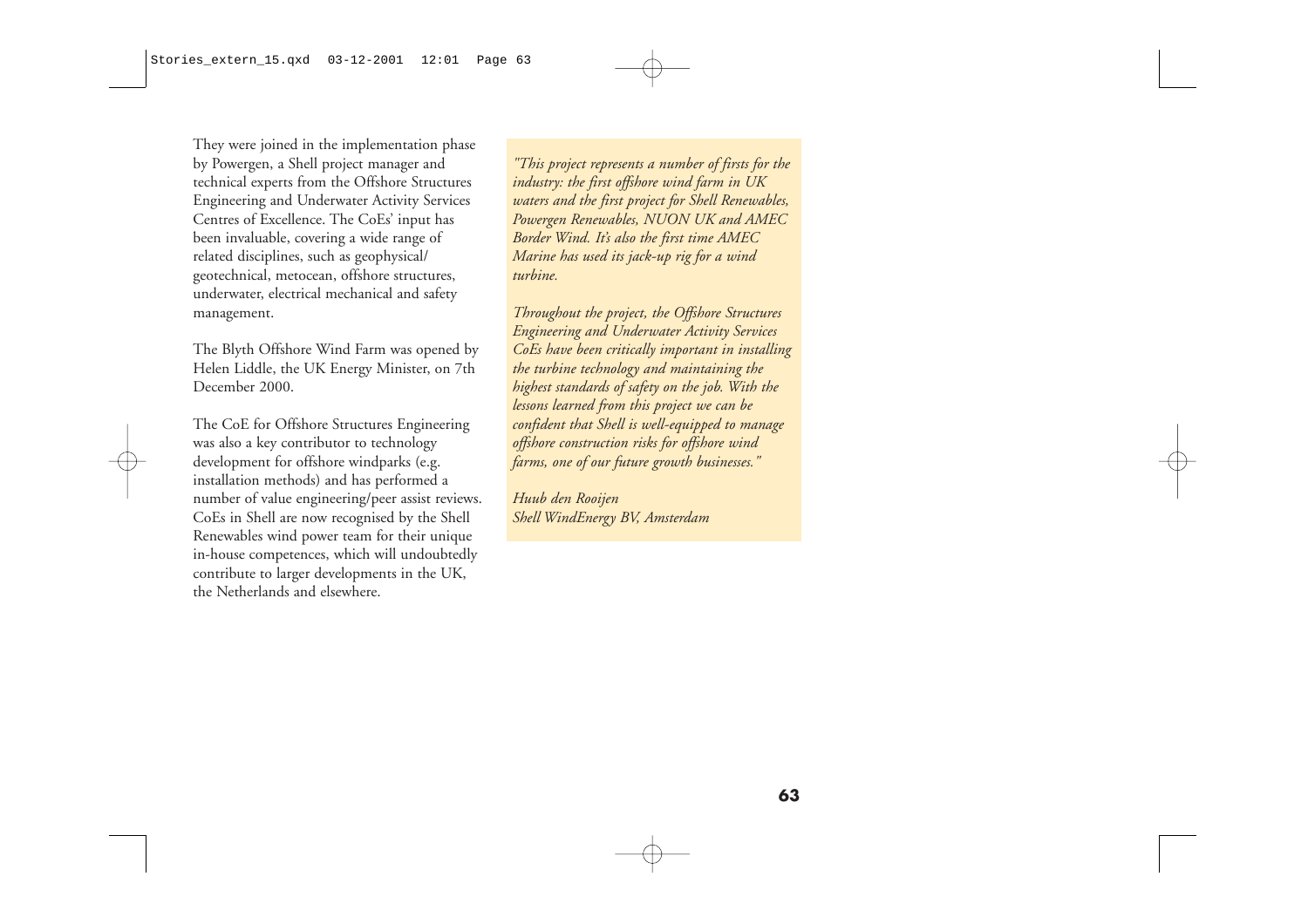# CENTRES OF EXCELLENCE **CENTRES OF EXCELLENCE**

OFFSHORE STRUCTURES ENGINEERING **OFFSHORE STRUCTURES ENGINEERING**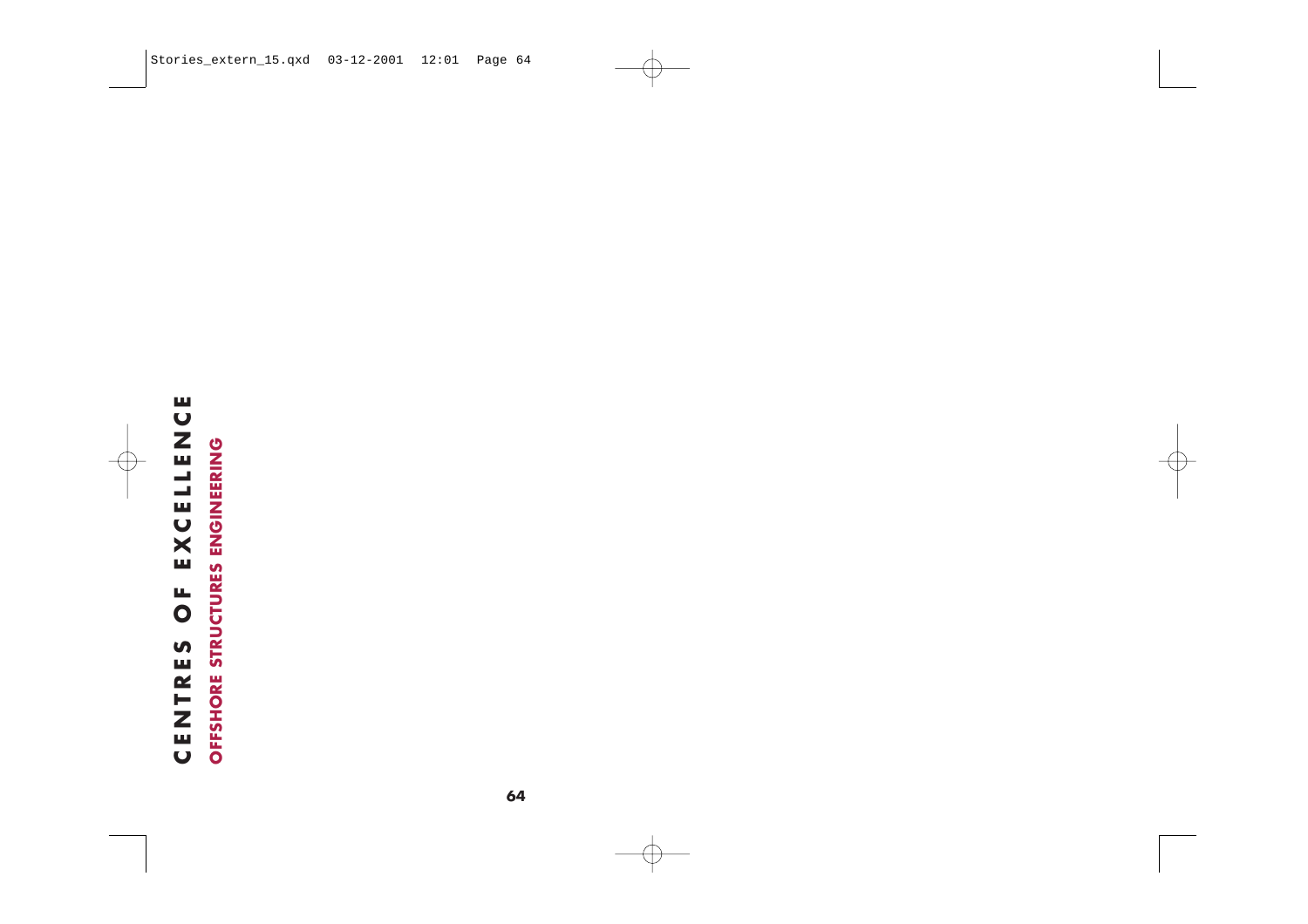#### **NORSKE SHELL – NEW BUSINESS FOR THE DRAUGEN PLATFORM**

The Centre of Excellence for Offshore Structures Engineering was contacted by Norske Shell to assess the technical viability of incorporating significant additional loads onto the Draugen platform from the proposed Mikkel tie-in.

The technical feasibility to proceed with the development was confirmed for this 'step change' in topside load distribution.

#### **SHELL IRAN OFFSHORE – SAVINGS ON OFFSHORE TECHNICAL QUALIFICATION**

The Soroosh and Nowrooz platforms, comprising a multi-structure offshore development operated by Shell Iran, commissioned a technical qualification for the purchase of conductor connectors. This was to account for fatigue loading induced by conductor driving and in-service loading.

This work enabled cost savings of around \$1.5 million to be made. In addition, the CoE developed several low cost options for temporary support configurations of pre-drilled conductors to enable early production of the Soroosh and Nowrooz fields. Detailed dynamic analyses were done within a tight time scale to assess the technical feasibility of the most attractive options.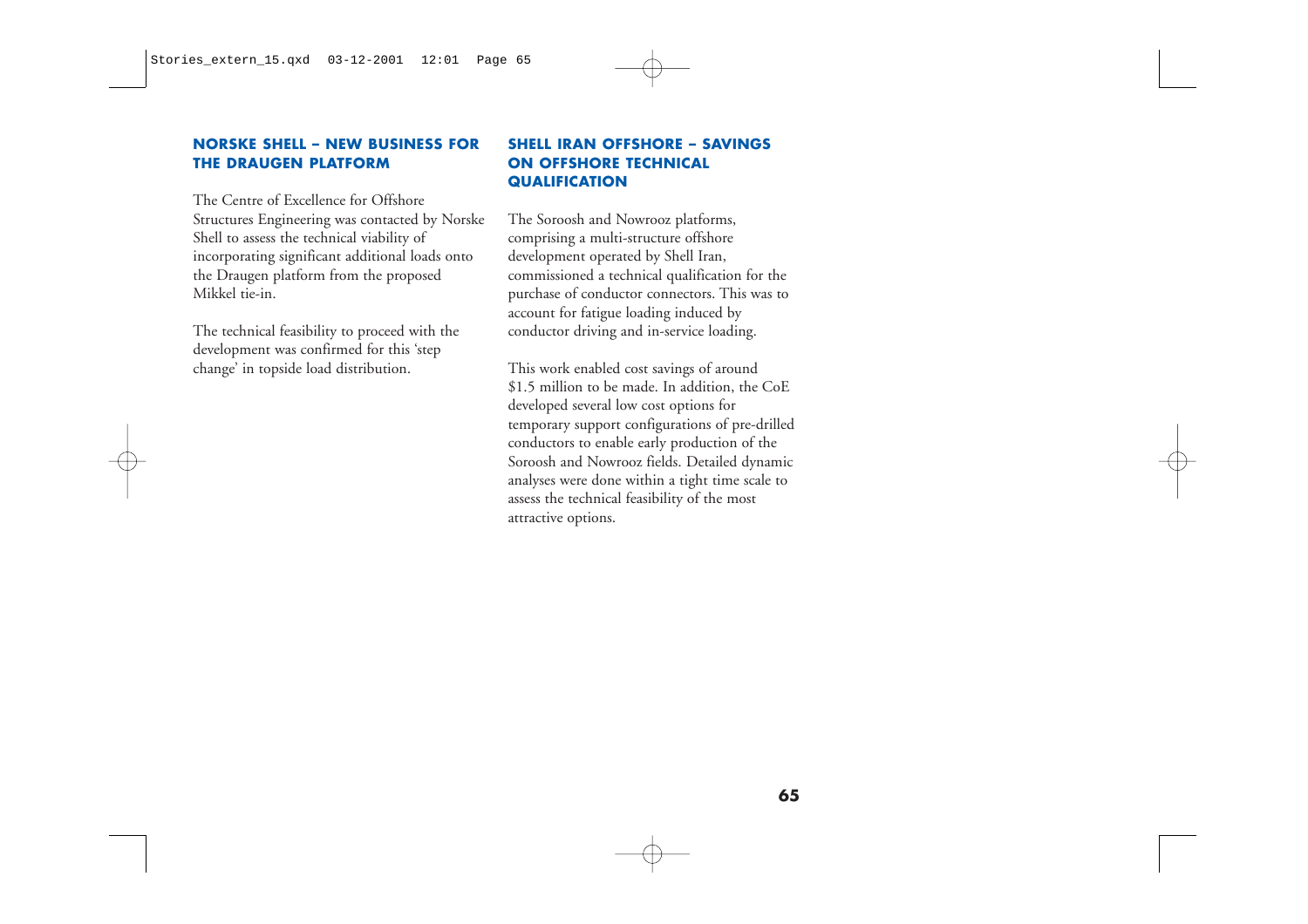#### **UNDERWATER ACTIVITY SERVICES**

*Acting as a Centre of Excellence for Underwater Activity Services (UAS), Shell Expro in conjunction with Shell Deepwater Services offers expertise and advice on underwater engineering and operations support to the EP and Group global business. The UAS CoE ensures on behalf of its customers in Shell International Exploration and Production / Shell International Oil Products / Renewables that current operations are safe whilst also ensuring that future underwater assets (in any water depth) will be reliable, easy to maintain, decommission and remove in the future.* 

*The primary aim is to provide cost effective underwater advice and operational support where required to each development at every field phase. operating units can benefit from continuously recycled, specialist underwater field work experience in managing work efficiently within the parameters of best practice in health, safety and protection of the environment. Based within Shell Expro the team delivered added value of \$57 million to Expro in 1999 and estimated \$6 million added value to the Group.* 

#### **SHELL NAMIBIA – UNDERWATER INTERVENTION IN KUDU**

Kudu is a gas development in 180 metres of water, approximately 140 kilometres off the coast of Namibia. The area has little existing infrastructure and limited local support facilities. The water depth is right on the limit of routine manned diving while wave conditions are similar to marginal Central North Sea operations. The development required an Underwater Intervention philosophy to be created that took account of its specific conditions. Expro was approached on the basis of its underwater services reputation and experience and commissioned to develop an appropriate intervention strategy.

Shell Expro had undertaken many such assignments in the North Sea sector and for other Shell operations in similar areas, such as Malampaya and Bonga. The basic theme was to design out intervention as far as possible, but with recognition of the practical limitations; therefore careful preparation and consideration was given to future planned and unplanned intervention. The customer also requested that the work include detailed assessment of the demands of initial installation and construction of a largescale offshore development in a remote location.

**UNDERWATER ACTIVITY SERVICES – Shell Expro/Shell**

**Deepwater Services**

Deepwater Services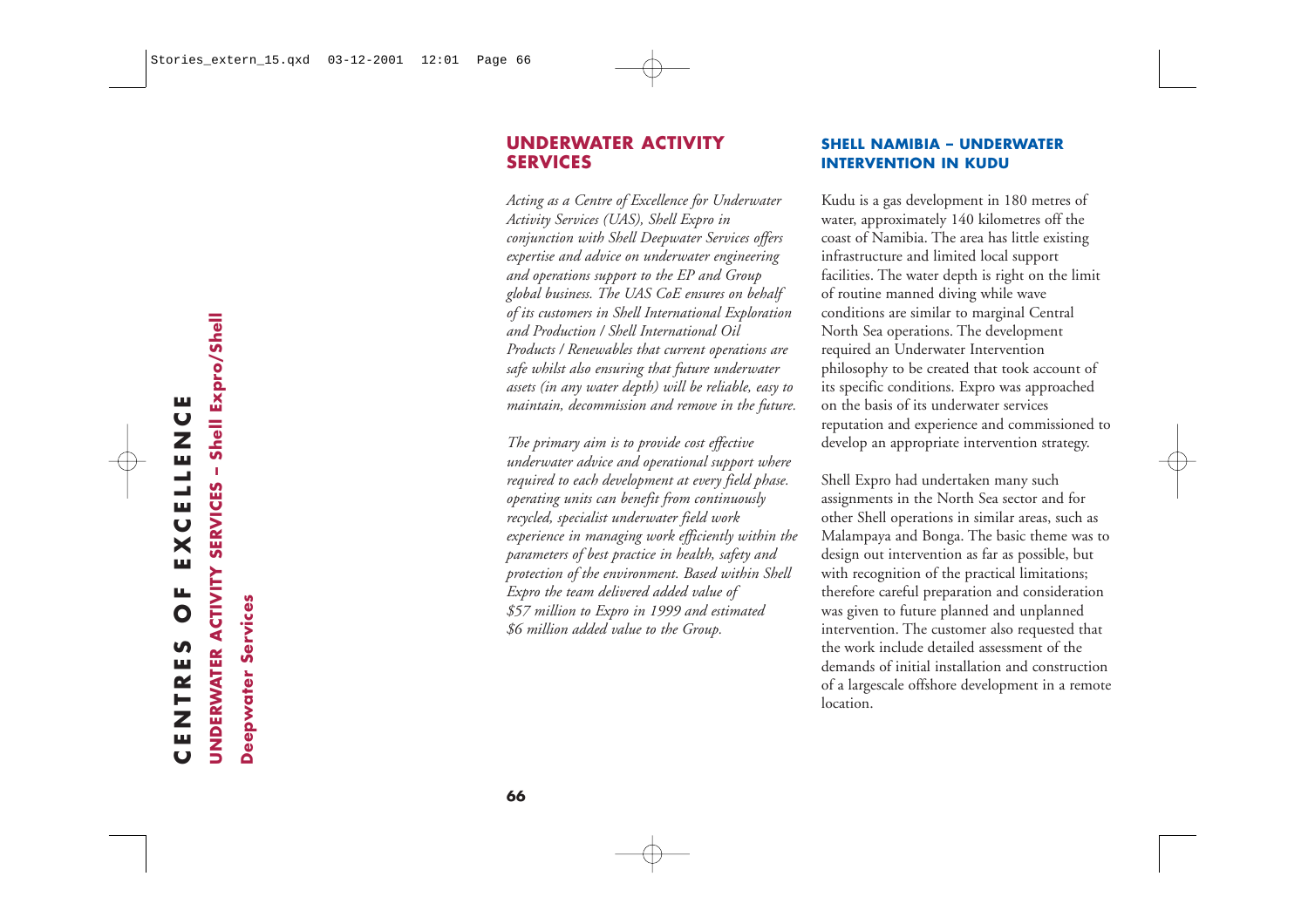Drawing on accumulated experience and knowledge built up over many years, the CoE prepared a report addressing full lifecycle underwater intervention requirements in the context of Shell's challenging infrastructure conditions in offshore Namibia. The report is available from Shell Expro. Business value was calculated at greater than \$1.6 million with quantum lifecycle returns and benefits.

### **Shell Namibia - Underwater Intervention in Kudu - Message**  $\mathbb{R}$  ender  $\sqrt{\mathbb{R}}$  Reply to All  $\sqrt{\mathbb{R}}$  Forward  $\mathbb{R}$  Fig.  $|\mathbf{v}|$   $|\mathbb{R} \times |\bullet \cdot \bullet \cdot \mathbb{R}|$  $\Box x$ To: EPT-HO Cc: Subject: Shell Namibia - Underwater Intervention in Kudu "Shell Expro was able to provide timely cost effective advice which proved to be of<br>particular benefit during the development of various front-end philosophy documents<br>and our construction contract strategy. The study was advice in underwater activities to directly and substantially reduce potential<br>underwater Capex and Opex for Kudu. We were able to help remove the need for services,<br>identify potential health and safety threats as well as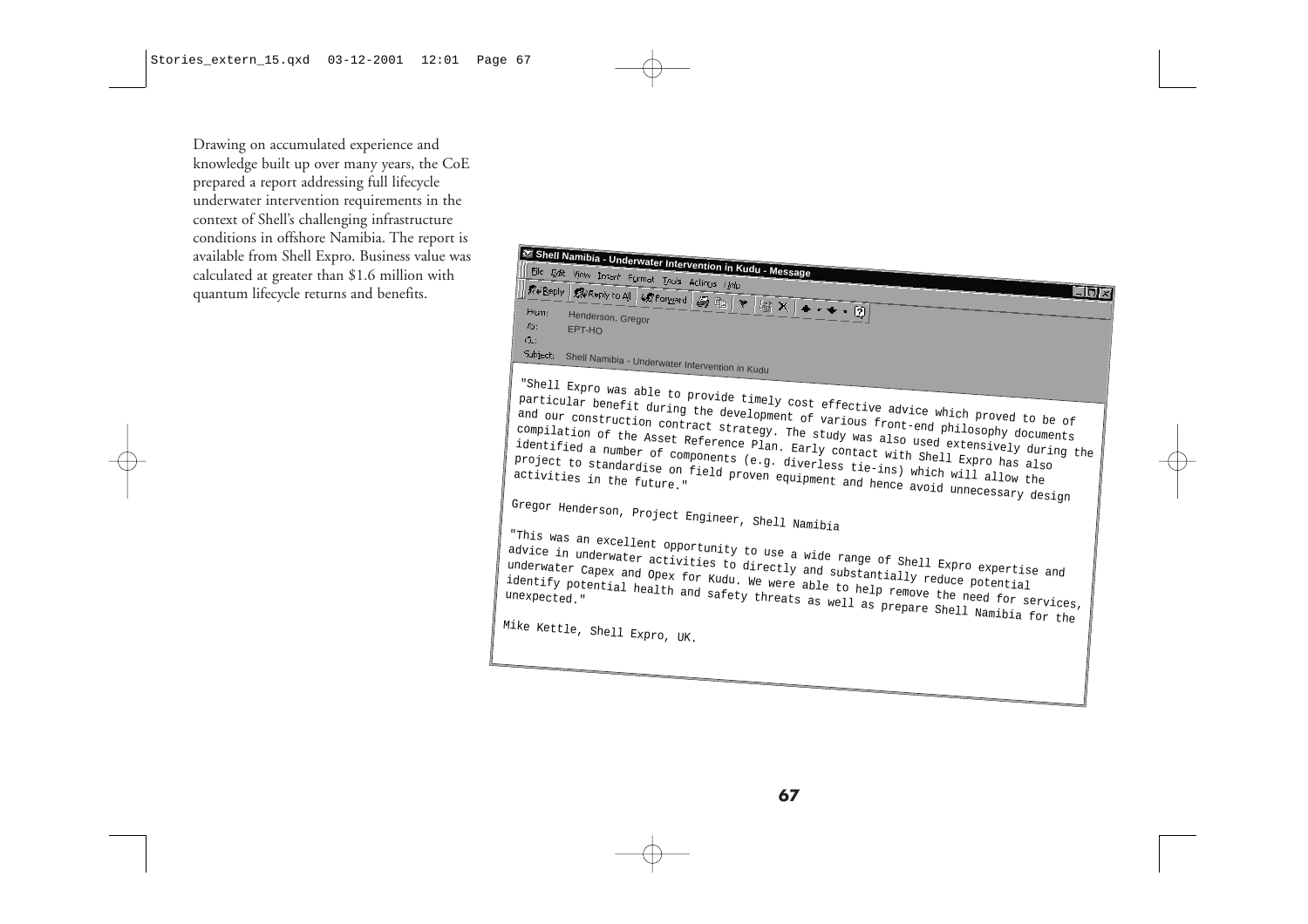- Shell Exploration and **SHELL HAZARD AND RISK EXCHANGE (SHARE) – Shell Exploration and** Production Technology Applications and Research/Shell Expro/ **Production Technology Applications and Research/Shell Expro/** SHELL HAZARD AND RISK EXCHANGE (SHARE)

**Shell Global Solutions Shell Global Solutions** *In most large project environments, knowledge is disclosed over time scales measured in years not weeks. Story telling has proved a powerful knowledge disclosure technique in this respect .... \**

#### **SHELL HAZARD AND RISK EXCHANGE (SHARE)**

*The SHARE team has provided consultancy and solutions provision to many Hazard and Risk management issues in operating units and New Venture Operations over the past two years. The strength of having experienced staff with complementary skills in Shell Exploration and Production Technology Applications and Research, Shell Expro and Shell Global Solutions has meant that advice and services can be provided promptly and efficiently across a wide range of HSE matters, particularly in the Project HSE Hazard and Risk Management area.*

*The team has a core of multi-discipline technical staff - four in SIEP, five in Expro and 20 in Thornton - plus the wider resources of their respective organisations and many approved specialist contractors. Its objective is to ensure consistent and effective application of Risk Management techniques for hazards associated with EP facilities and activities. By maintaining a consistent high quality assessment, they assist in reducing risks to a tolerable level for the minimum cost.*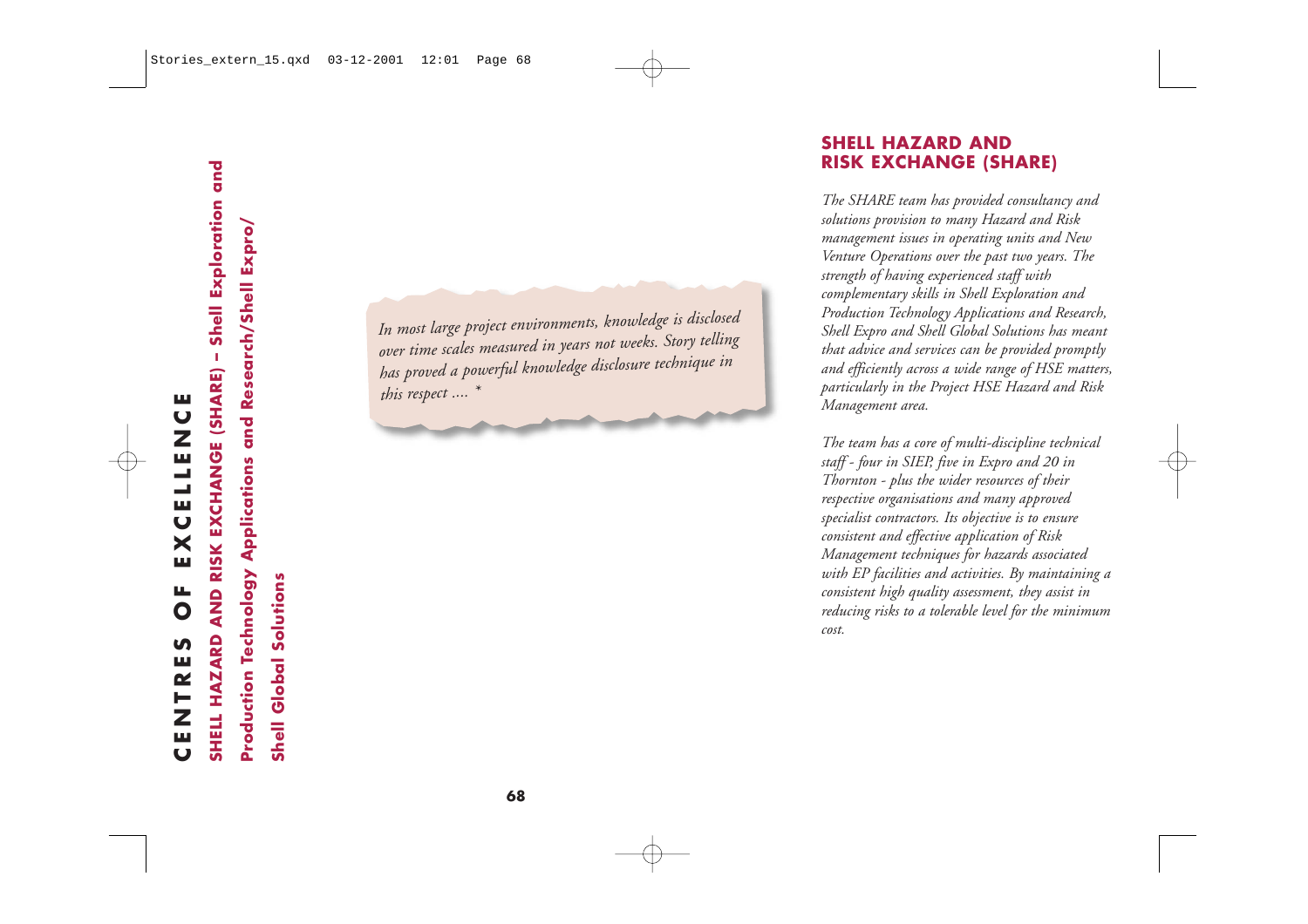#### **ABU DHABI HSE CONSULTANCY**

Shell Gas Abu Dhabi has jointly completed with Abu Dhabi National Oil Company the first phase of a study on Sour Gas Developments. This is planned to produce some 800 MMscfd of sour gas (33%  $H_2S$ , 10%  $CO<sub>2</sub>$ ), treat it and then use the sour or acid gas for enhanced recovery. In this HSE critical activity they needed a consistent and high quality of HSE project input throughout the 10 month study.

The SHARE Team provided a team leader and focal point from Shell Exploration and Production Technology Applications and Research, who also led the HAZID study and managed the Environmental baseline study. SHARE also provided an HSE Plan for the project, with a detailed approach from feasibility study to the abandonment phase and co-ordinated this work for the study duration.

Specialist resources were supplied from other team partners, including dispersion modelling and quantified risk assessment from Shell Global Solutions, development of a plant layout and Layout Risk Assessment from a Shell Exploration and Production Technology Applications and Research consultant and team leadership and HSE risk management advice for a review of drilling activities.

#### **SHELL CANADA FIRE ENGINEERING HAZARD AND RISK ASSESSMENT**

The Sable Island project in Shell Canada contacted Exploration and Production Technology in Rijswijk to seek the support of a fire engineering specialist to participate in a project review and provide specialist design advice. The SHARE team was able to deploy its members from Shell Expro for specialist input in support of Shell Canada's hazard and risk management assessment.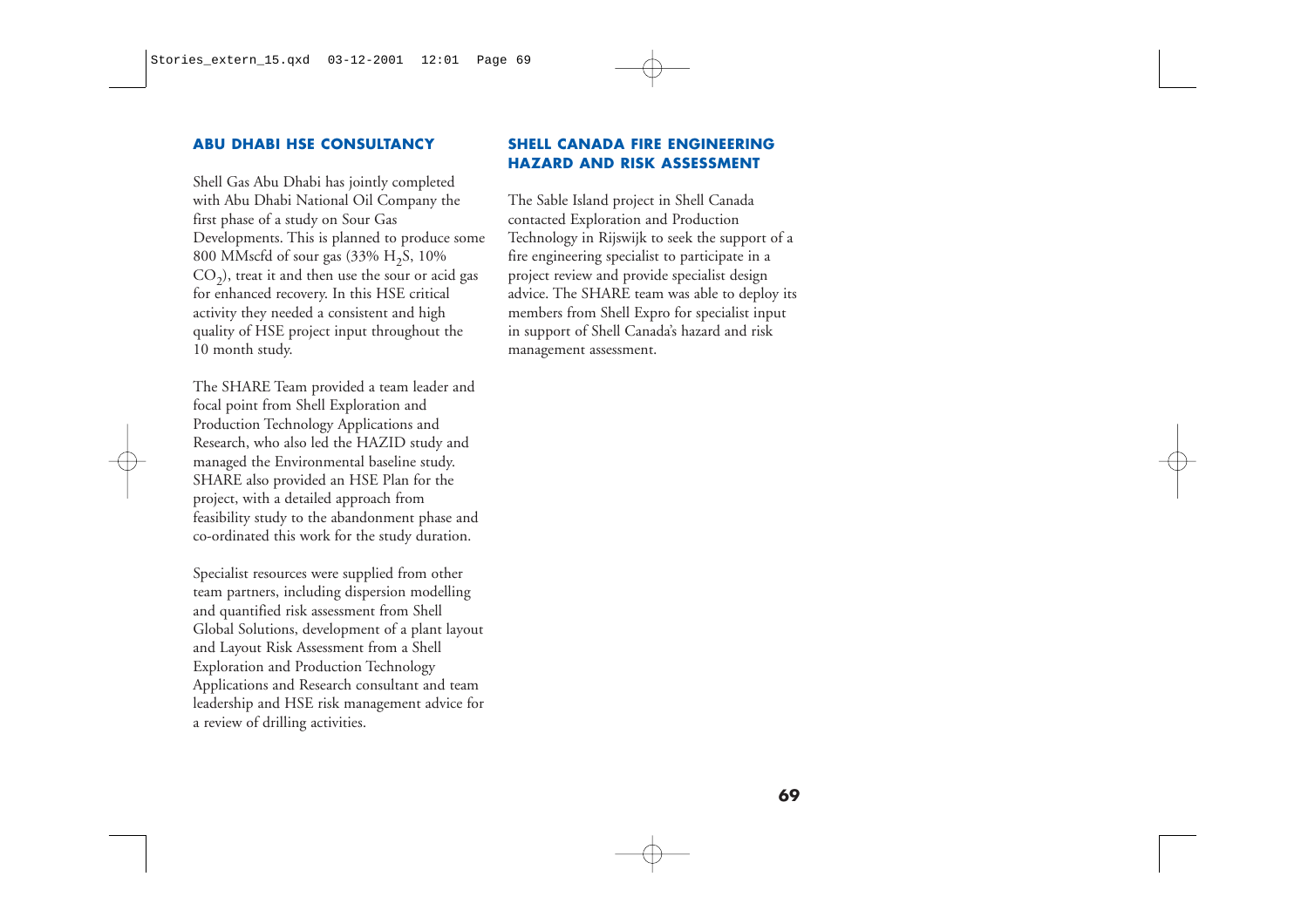COMPACTION - Nederlandse Aardolie Maatschappij/ щ **CENTRES OF EXCELLENCE** EXCELLENC  $\overline{0}$ **SUBSIDENCE &**  $\mathbf{v}$ CENTRE

**SUBSIDENCE & COMPACTION – Nederlandse Aardolie Maatschappij/**

The company interesting in the state of the content of the content of the content of the content of the content of the state in the state of the content of the content of the flow and trying not to captive *(k*, it require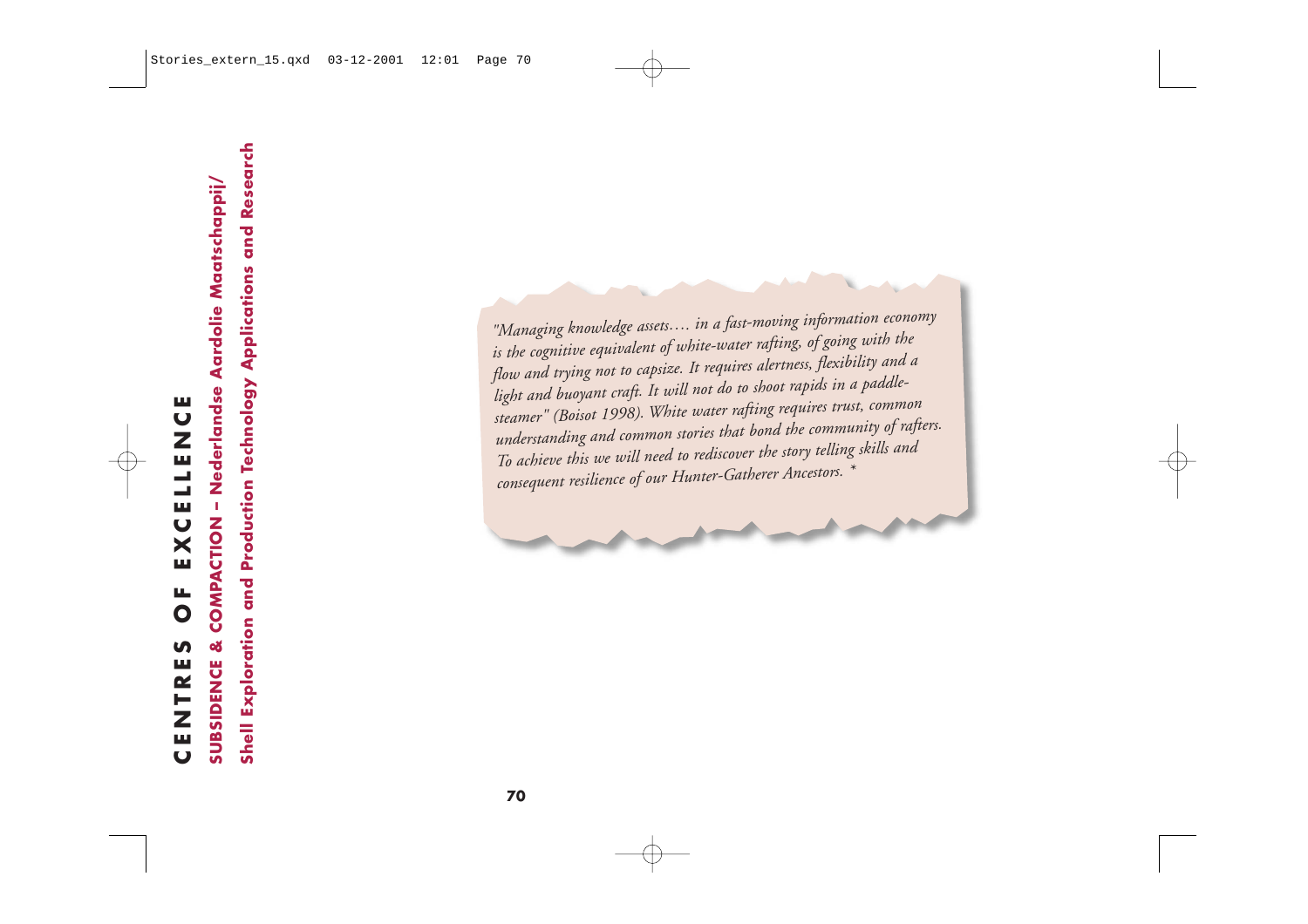#### **SUBSIDENCE & COMPACTION**

*Hydrocarbon production may lead to surface subsidence due to reservoir compaction, a simple and unavoidable fact of life in Shell's exploration and production sector. Therefore the consequent impacts of an exploitation region need to be fully understood in terms of the long-term economic viability, existing technical infrastructure (e.g. well integrity) and the environment.*

*Shell's strong historical connection with the Netherlands provides a unique perspective on the technically complex issues of subsidence and compaction through hydrocarbon extraction. That history began with a moving coastline already brokering an uneasy balance between naturally subsiding land and varying sea levels over thousands of years. It continues to this day within a shifting arena of technological development, economics, politics and public opinion, for which our corporate 'learning curve' has been steep and challenging.*

*Nederlandse Aardolie Maatschappij (NAM) in conjunction with Shell Exploration and Production Technology Applications and Research (SEPTAR) offers a Centre of Excellence for research, analysis and measurement in compaction and subsidence, seismicity, subsidence engineering and environmental advice.*

#### **NEDERLANDSE AARDOLIE MAATSCHAPPIJ AND SHELL INTERNATIONALE PETROLEUM MAATSCHAPPIJ**

In 1991 Shell Internationale Petroleum Maatschappij requested Nederlandse Aardolie Maatschappij to perform a subsidence study for Shell Petroleum Development Company's EA field in Nigeria. The stacked unconsolidated reservoirs could present an engineering problem for the platform design. The study supported them in the decision making.

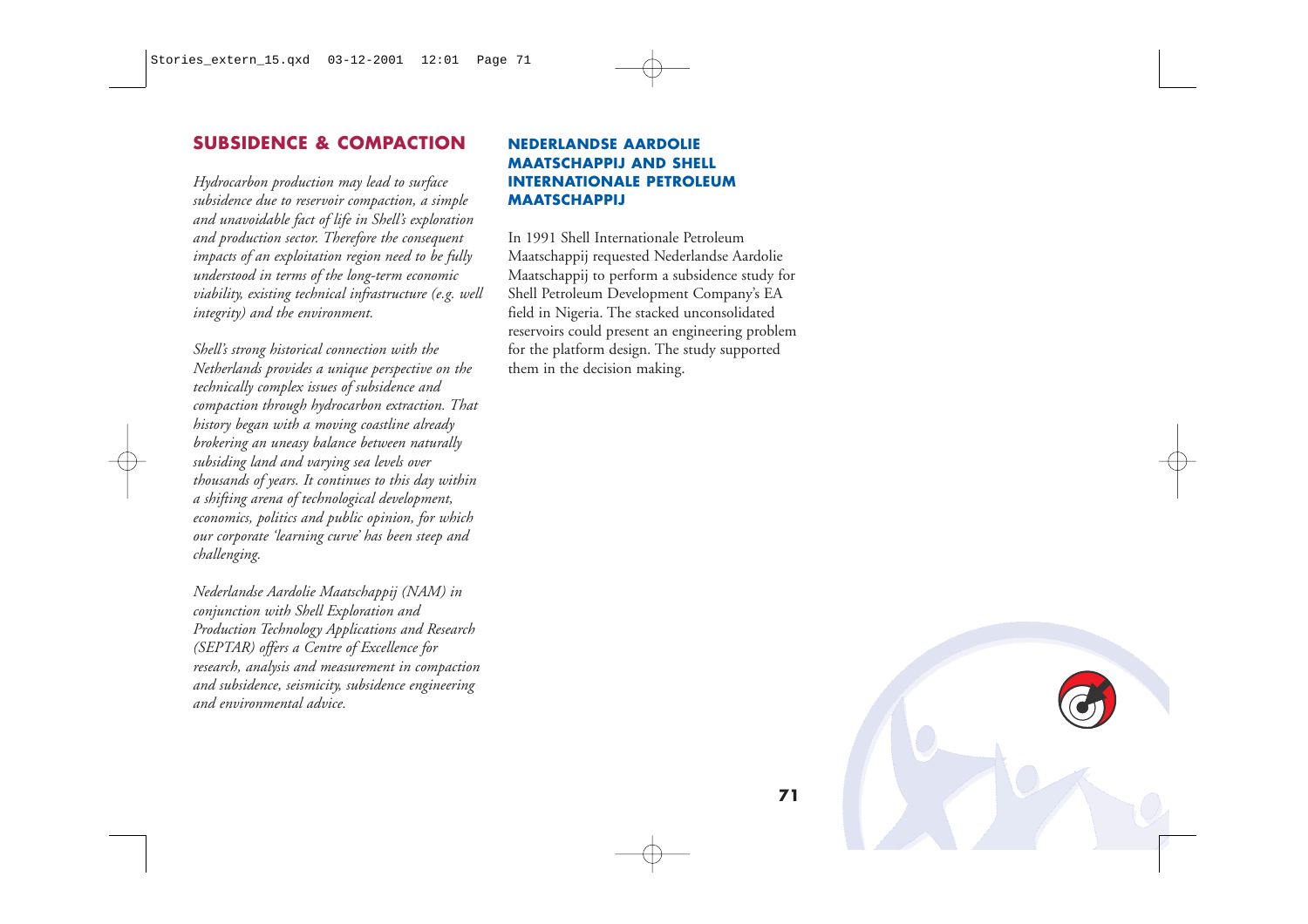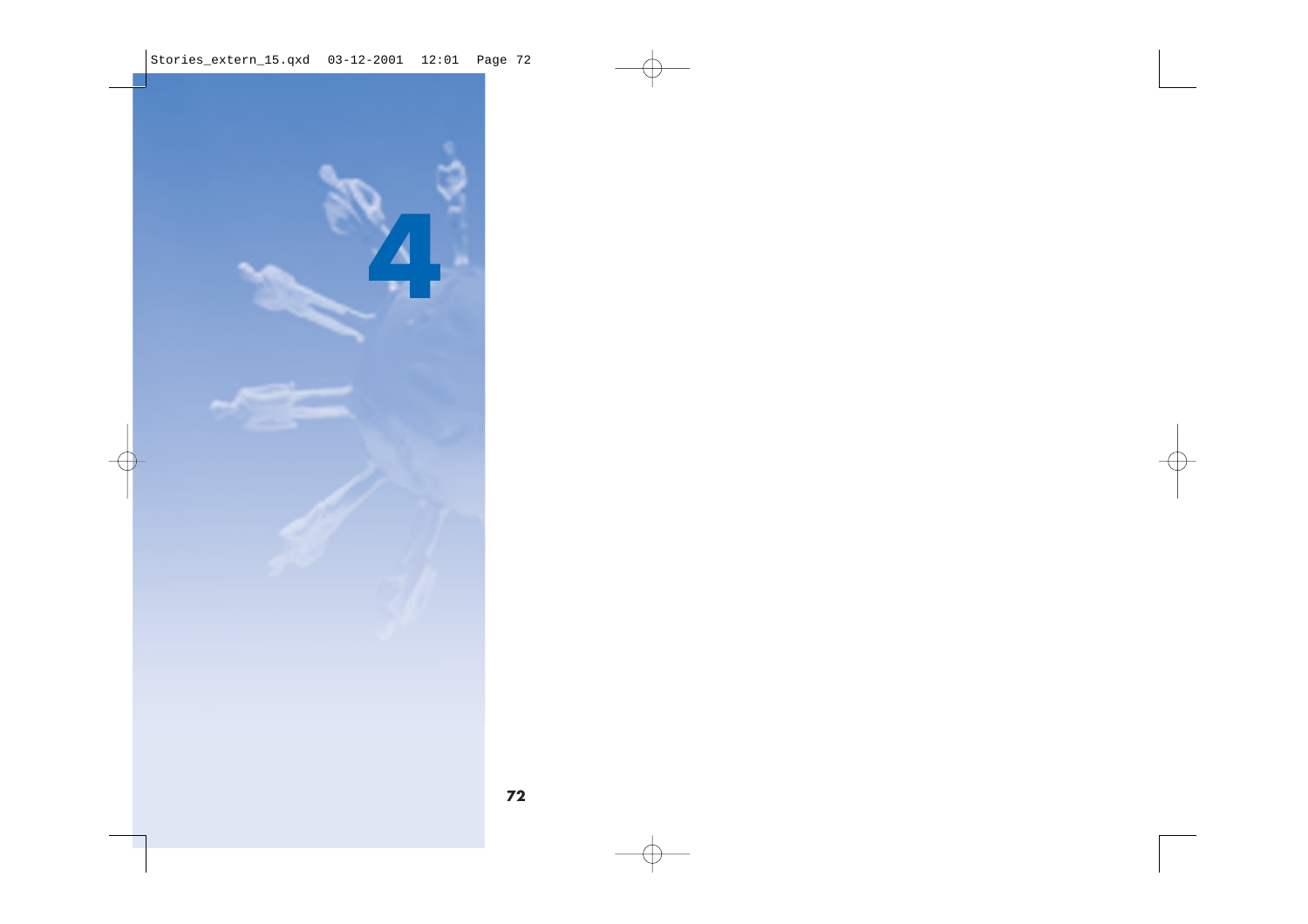# **DISTRIBUTED TEAMS**

*Distributed teamwork is the ability of business teams to work productively together, accessing and working on information simultaneously, regardless of their physical location and timezone. Rapid advancement in desktop computing, communications technology and 'groupware' PC products, coupled with decreasing prices and a deeper understanding of organisational workflow, now make possible a level of remote collaboration unimaginable only a few years ago.* 

*The on line, face-to-face sharing of information and knowledge supported by distributed teaming technologies, enables a rich bandwidth of communication that clearly surpasses the traditional telephone call, email or internet chat-room. Shell has been taking advantage of such developments by aligning its technology infrastructure, management processes and people skills with operational business suitable for the application of global virtual teams.* 

*The Shell EP Organisational Performance and Learning team offers a complete methodology for distributed team implementation with complete support, facilitation and coaching programmes to get global staff teams up-and-running.*

*Here are some of the company's early success stories in making global distributed teams happen….* 

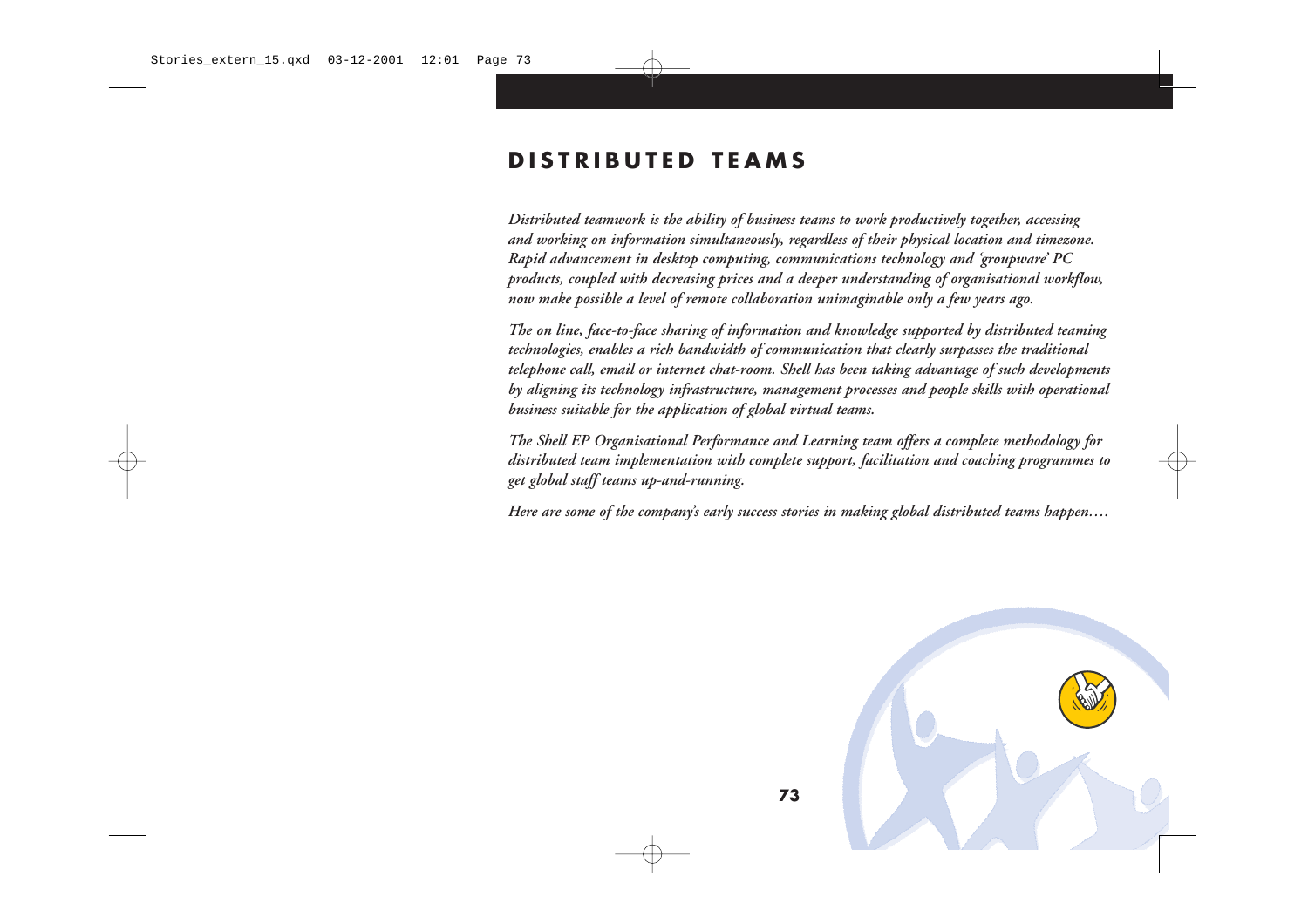# DISTRIBUTED TEAMS<br>WORK IN ABU DHABI FOR SOGAT II **WORK IN ABU DHABI FOR SOGAT II DISTRIBUTED TEAMS**

**74**

and the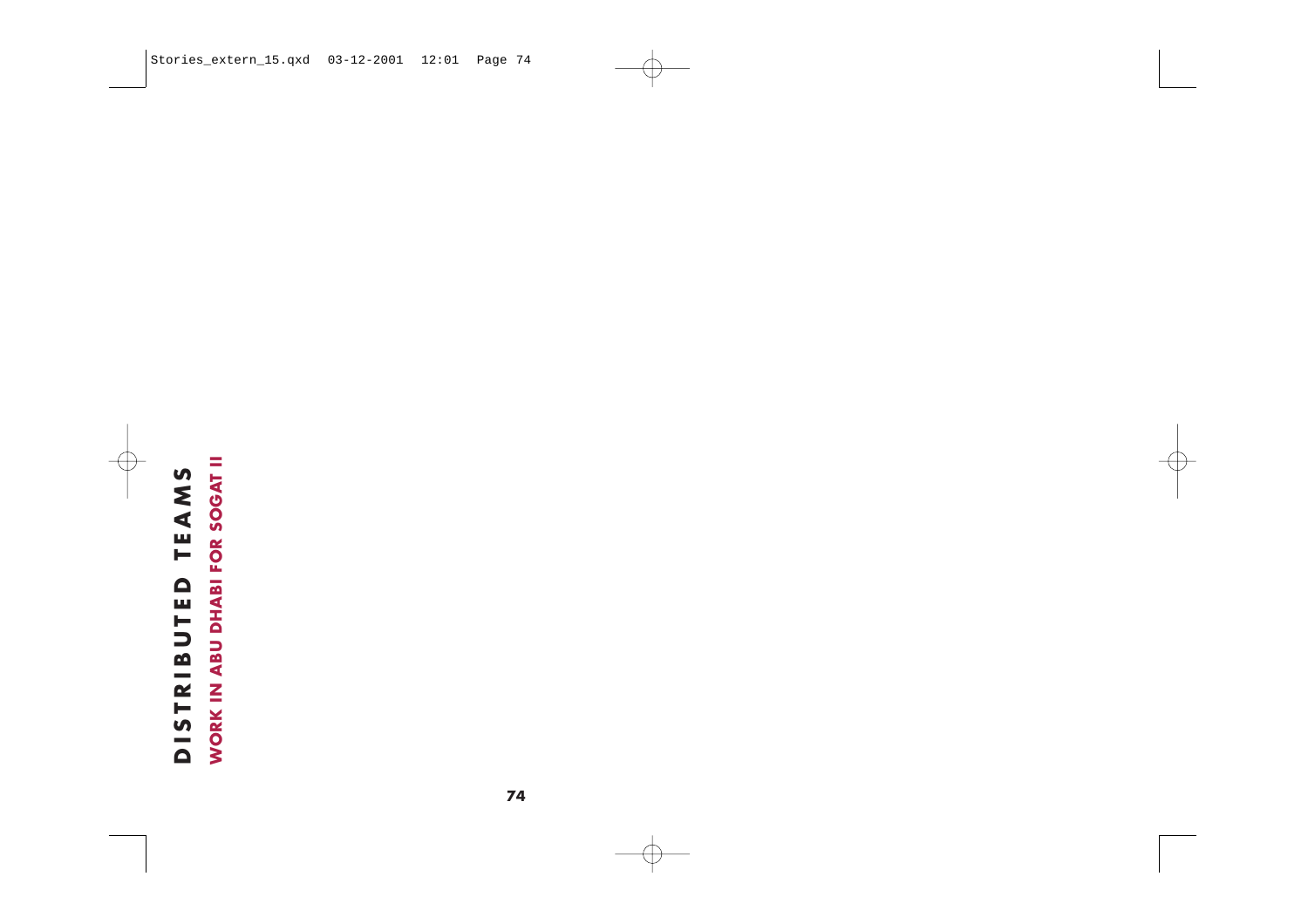#### **WORK IN ABU DHABI FOR SOGAT II**

In 2000, consultants from Shell International Exploration and Production in Rijswijk and the Woodside Opportunity Framing team in Australia delivered a team and project kick-off workshop to the Abu Dhabi Sour Gas Team (SOGAT). This was the first workshop in which capabilities and experience in new ways of working and Shell's Capital to Value (C2V) initiative including opportunity framing were combined into one.

Objectives of the workshop were building, organising and energising the team, as well as delivering a project roadmap, comprising key elements of the project plan, such as key decisions and milestones, drivers and barriers and stakeholder analysis. Participants perceived the workshop, and in particular the combination of new ways of working and opportunity framing elements, as very valuable.

The Sour Gas Team in Abu Dhabi, a joint effort of Shell and ADNOC, aims at formulating a development plan for Arab sour gas production and selecting a reservoir for sour/acid gas injection. This project should help fill the forecasted gap between gas production and demand in Abu Dhabi in the near future.

OPAL hopes to have the opportunity to cooperate on similar team and project kick-off workshops, when requests for these are received.

 *Joost Zegwaard Shell Int. E&P, Rijswijk*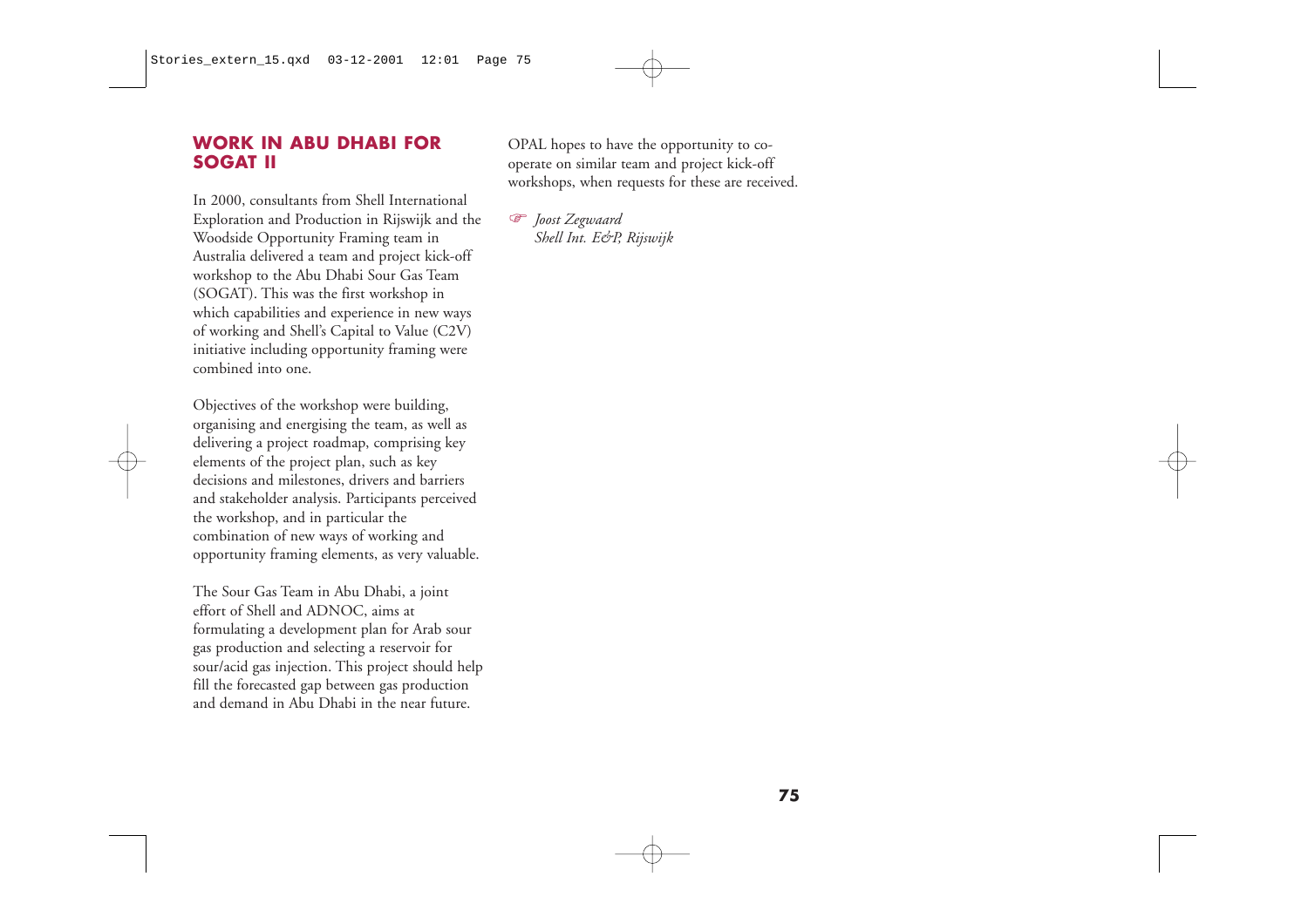**Rabi Virtual Team: learning points of value - Message**<br> **File Edit View Insert Format Look Actions Help**<br> **Reprise All LAS Forward**  $\begin{array}{|c|c|c|}\n\hline\n\textbf{Q} & \textbf{R} & \textbf{c} & \textbf{d} \\
\hline\n\textbf{Q} & \textbf{R} & \textbf{c} & \textbf{d} & \textbf{d} \\
\hline$ Kleibergen, Rob From: OPAL Team To: Subject: Rabi Virtual Team: learning points of value Our experience with the Rabi Virtual Team has produced learning points of value to any organisation interested in utilising this new way of virtual working: - The approach needs to be adapted to the nature of the task, the culture of the Select members carefully giving attention to 'chemistry'. Teamworking skills are as<br>important as technical competence and once the team becomes productive, resist<br>changes since new member induction takes a lot of time. - Allow trust to build among members, through quality time and informal<br>events/activities.<br>- Objectives and targets have to be shared by all team members with clear authoritie<br>and boundaries between locations established.<br> - Objectives and targets have to be shared by all team members with clear authorities - Objectives and targets have to be shared by all team members with clear authorities - Define the fit-for-purpose of the fit-for-purpose of the setting of realistic short<br>
term targets. Avoid reporting for its own sake.<br>
- Team members must be allowed sufficient time to their virtual teamwork.<br>
- Face-to-f - Team members must be allowed sufficient time to their virtual teamwork. only limited use and internet websites can only really help in the transfer of large data files.<br>Virtual teamworking proved to be demanding with communication and organisational virtual teamworking proved to be demanding w were more than outweighed by the benefits of accessing global know-how. We were<br>convinced that virtual teamwork can give a boost to technically challenging projects.<br>The approach adopted however needs to be carefully tailo Rob Kleibergen, Shell Gabon

 $\Box$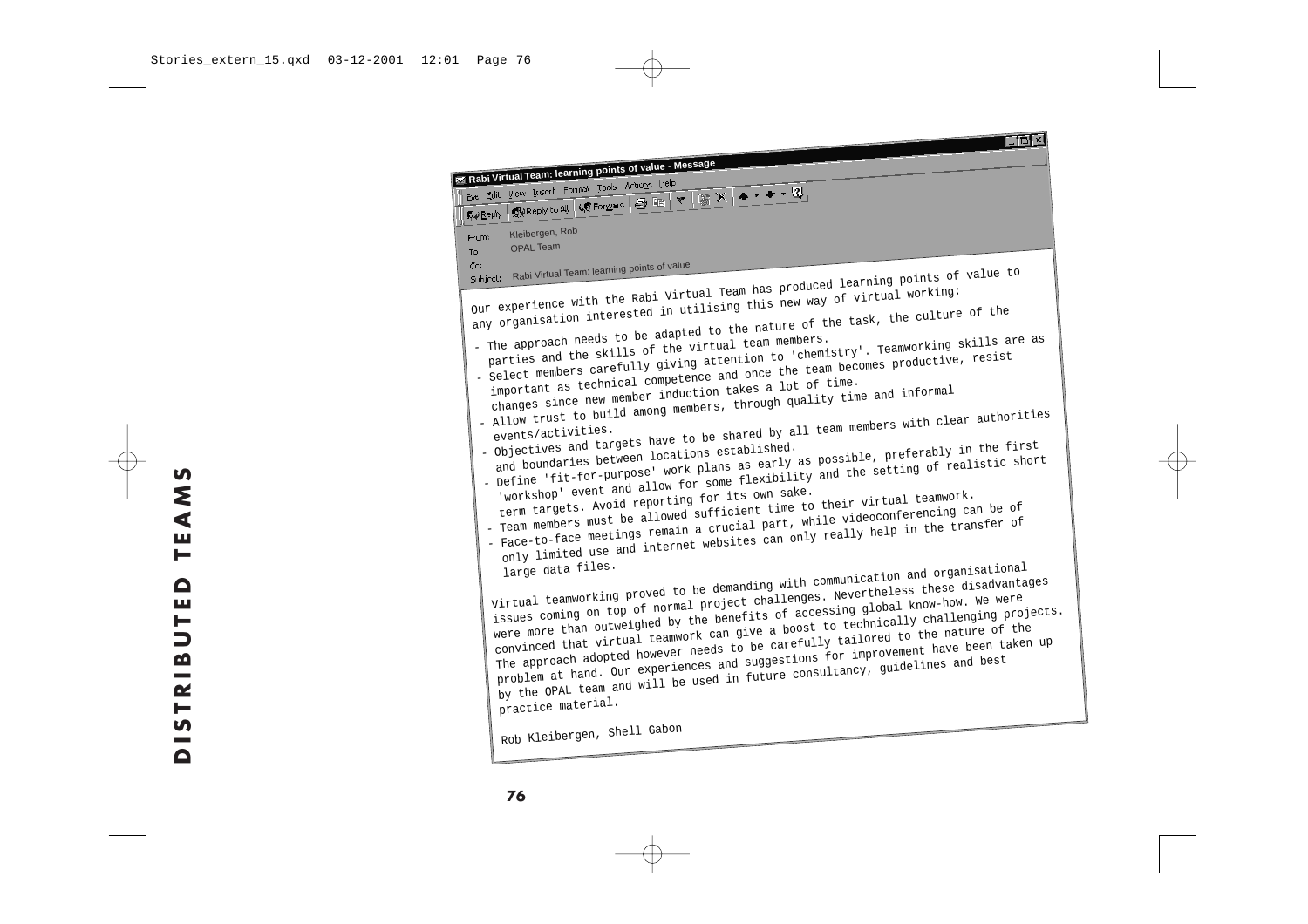#### **THE RABI VIRTUAL TEAM: MOBILISING GLOBAL KNOWLEDGE TO SOLVE LOCAL PROBLEMS**

Rabi is the largest oil field in Gabon with a STOIIP of 1750 MMstb and an estimated ultimate recovery of some 850 MMstb. Coming on-stream in 1989, the maturing field with its water and gas breakthroughs, has been gradually limited in its oil production, coming off plateau in 1998. In mid 1997 a performance, development and operational review from a multidisciplinary perspective was undertaken through the application of a Virtual Project Team concept, linking Gamba in the Gabon and Shell International Exploration and Production in Rijswijk: the ambitious target – Raise the Rabi Net Present Value by increasing the ultimate recovery of the field by 10% or 80 MMstb.

The Rabi Virtual Team saw its primary roles from the outset as:

- Providing contacts, expertise and information to identify and apply Shell Group and industry-wide best practices to Rabi – its motto was "mobilise global knowledge to solve local problems"
- Acting as a resource broker, making specialist resources available to Shell Gabon to work on focused projects which do not usually justify an increase in local establishment
- Fundamentally challenging the development rationale and technical solutions to identify and work out possible breakthrough opportunities
- Efficiently implementing the available stateof-the-art technologies

Eight virtual teams were created with core members from Gamba and Rijswijk and each project undertaken was assigned a coordinator responsible for progress tracking and reporting. All teams sought and found outside expertise during certain project phases. For example, visits were paid to Norske Shell to compare Rabi with Troll and Petroleum Development Oman (Through Tubular Drilling) while industry experts from Arco, Prudhoe Bay were consulted to implement best practice.

Team members had weekly local progress meetings in both locations, followed by a telephone or videoconferencing meeting with most members present.

Projects undertaken by the Rabi Virtual Team in practice included:

- Production Scenarios and Facilities de-Bottlenecking
- Well Review and Remedial Action
- Novel Horizontal well completions ('Tilted Bucket')
- Reduction of Well Costs
- Well Re-surveying
- Location of remaining oil by cross-well seismic
- Production System Optimisation Model
- Wax Inhibition

By Q4 1998 the Rabi Virtual Team reached its end with most of the expected benefits being achieved. A post-implementation review was carried out by the Organisational Performance and Learning team. In total it is estimated that the Virtual Team approach directly contributed to an increase in recovery of 17 MMstb, corresponding to a net present value of \$30 million at \$14 a barrel. Scope for another 22 MMstb additional recovery was identified.

In terms of non-tangible benefits, team members enhanced their skills and personal network while the Rabi Virtual Team helped change the mindset within Shell Gabon, resulting in increased openness to the outside world. Many new contacts have been established within the Group as well as with service companies, which will continue to facilitate information exchange in the areas of horizontal well technology and thin oil rim developments.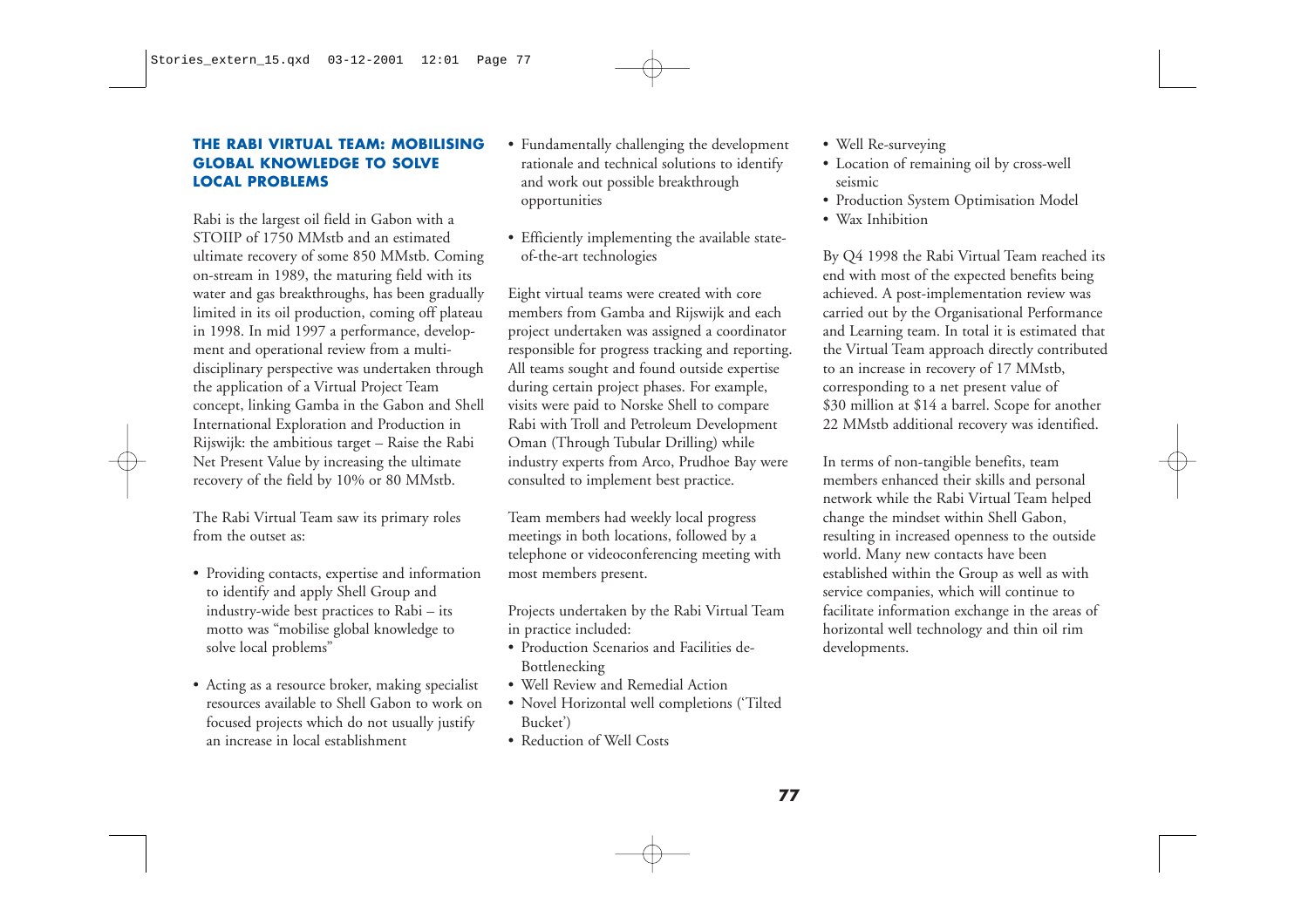#### **THE ATHEL GLOBAL VIRTUAL TEAM – PETROLEUM DEVELOPMENT OMAN/SHELL INTERNATIONAL EXPLORATION AND PRODUCTION KNOWLEDGE GLOBALISATION IN THE EP SECTOR**

Discovered in 1989, the intra-salt Athel silicilyte is a unique source and reservoir rock found in the South Oman Salt Basin, where slabs of Athel silicilyte are encased in salt at four to five kilometres depth. The play is characterised by light sour oil, hard over-pressures and a high-porosity, low-permeability microcrystalline quartz matrix rich in organic matter.

Production tests illustrated both the challenges and the opportunities to extract hydrocarbons from the unique reservoir. Seven years after the initial discovery 15 million cubic metres had been booked in Al Noor out of an expectation STOIIP of 210 million cubic metres while a second discovery in Al Shomou strengthened the play's significance in the exploration portfolio. While a development appeared attractive, Al Noor failed to rank in Petroleum Development Oman's development portfolio and it was felt that a technology breakthrough was needed to transform exploration expectation into production reality.

A 'difficult' field requires focus and a genuine desire to make it work. Treating such assets as a peripheral activity using conventional approaches may result in early screening out and missed opportunities.

Indeed early workshops failed to engage knowledge of the environment fully and it became apparent that a dedicated Athel team in Petroleum Development Oman was needed. Athel was moved from an exploration to a development unit and while that provided the necessary focus to mature a field development plan, it created the false impression that Athel was being addressed efficiently and about to be resolved.

In the early stages there were administrative complexities between the involved departments, creating unecessary tension and hampering technical integration and consistency. A kind of email-fuelled electronic warfare developed and a growing knowledge gap between Petroleum Development Oman and Shell International Exploration and Production, linked to their varying capacities to commit dedicated project time, also became apparent. It proved difficult for any one to maintain overview and ensure cohesion.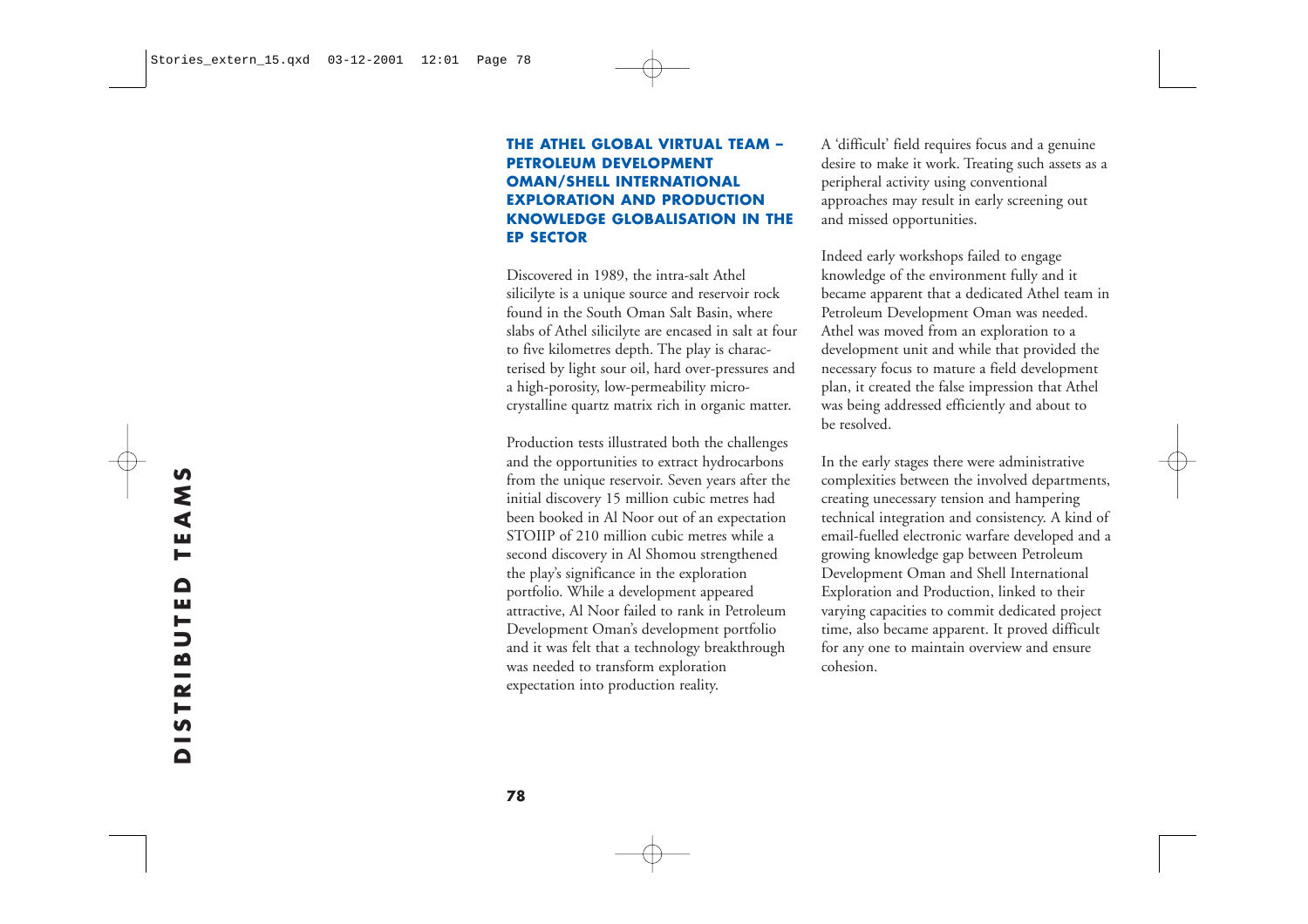This *de facto* emergence of a virtual team, with all its tensions and challenges, was given real impetus with a Q1 1998 workshop. We proceeded to build the technology plan around six technology clusters – Characterise the Rock, Find More Athel, Optimise Product Flow, Model the Reservoir, Enhance Oil Recovery, Reduce Well Cost per Barrel – with each jointly run by focal points in both Petroleum Development Oman and Shell International Exploration and Production. They were responsible for the planning, execution and implementation of projects in their area.

An Athel focal point also doubled up as Technology Co-ordinator and focused on the overall process. This re-organisation created a strong sense of ownership and responsibility with the entire Petroleum Development Oman team committed to 'making it work'.

The main technical and financial results to date are as follows:

- Coring advice: state-of-the-art procedures and new developments led to successful core recovery
- Customised equipment allows micropermeability measurement under stress and proves the limited permeability degradation during depletion
- Organic matter is characterised, with direct implications on reservoirs characterisation and exploration portfolio management
- <sup>A</sup> comprehensive microstructure sheds light on basic rock properties and provides the foundation for a reservoir model
- Improved definition on seismic opens up new lateral prediction possibilities in the intra-salt Athel slabs
- The biggest fracs in the Middle East placed in two Athel wells remove the last hurdles to reserves booking and to a commitment towards the Phase 1 Al Noor development
- Water- and gas-flooding studies led the way to growth opportunities
- The unit technical cost has decreased from \$10 stb to less than \$7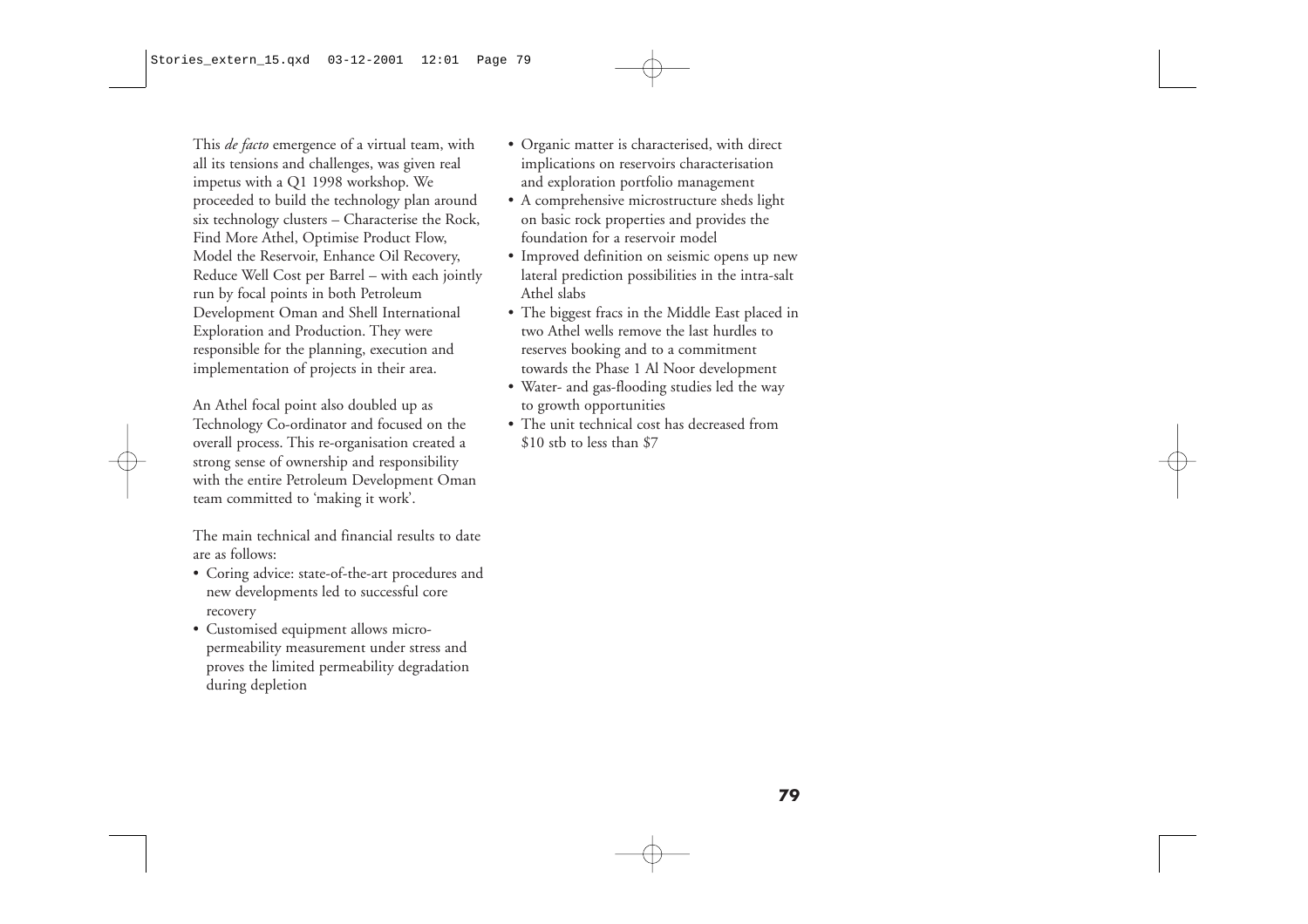#### **DISTRIBUTED TEAMING IN RESERVOIR ENGINEERING – IMPROVING CUSTOMER SERVICE WITH COLLABORATIVE SOFTWARE**

A number of operating unit reservoir engineers throughout the world used to send their large reservoir simulation data sets to Reservoir Engineering Support through a courier tape service, typically taking up to one week. Work on the data was completed and the data returned to the customer. Any further iterations of the process could easily result in a delay of up to three weeks.

By utilising on-screen data-sharing Microsoft NetMeeting applications such as Xvision (FrontEnd, MoReS, GFPT) a number of PC applications such as PANSystem, Word, Po werpoint and Excel can be viewed and manipulated by multiple users in various locations around the globe at the same time. Implementation of this new collaborative software environment took about one and a half days of meetings to determine the optimum environment and install it on our hardware.

The resulting saving in elapsed time – hours instead of weeks – has been key, especially if the simulation study is on the critical planning path. Any delay could impact on the project schedule and ultimately the production start-up.

Our learnings:

- Use the telephone 'hands-free' to reduce bandwidth use and allow clearer voice communications
- Make sure local Information Technology staff install the tool and check functionality
- Coach other team members on the tools' use and benefits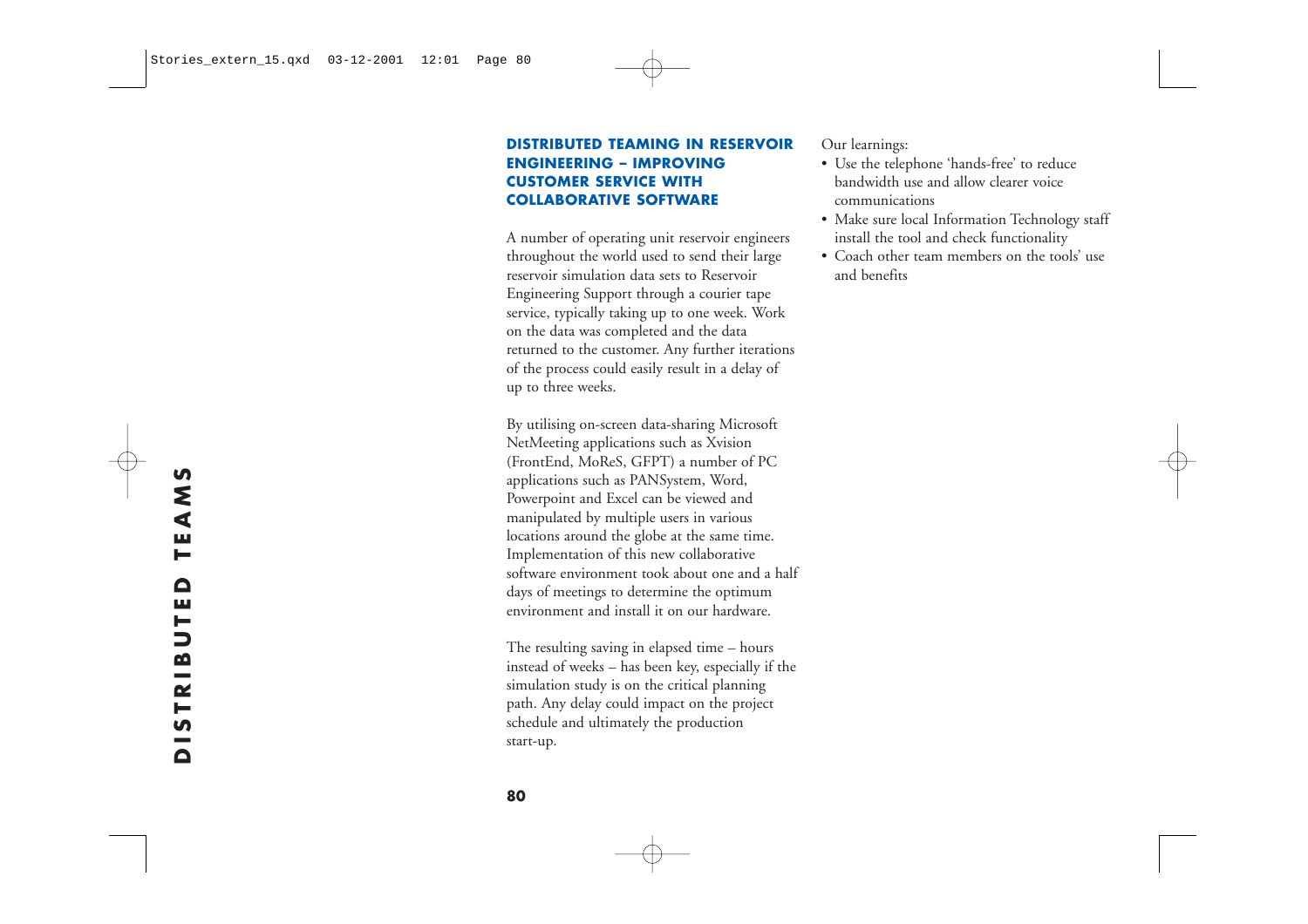#### **URDANETA WEST DISTRIBUTED TEAM – FROM ZERO TO 100 IN 90 DAYS**

After the initial appraisal phase of Urdaneta West which resulted in boosting production from 5,000 barrels per day to some 40,000, Shell Venezuela recognised it had to upgrade the potential to 60-70,000 barrels if it was to recover its investment. Shell International Exploration and Production was contacted to help enable a technical breakthrough in marginal field development, lacking the local resources to undertake a high technology study on its own. The problem of tough carbonate development and heavy crude lifting required innovative techniques which could only be gained by merging expertise across boundaries, regardless of geographical distance and time differences.

A distributed team was established between SIEP and Venezuela with a ninety day remit to 'breakthrough'. The Organisational Performance and Learning team was engaged to implement appropriate methodologies and communications tools. The process involved:

- Full implementation of the OPAL team's People, Process and Technology methodologies and workshops
- Team selection from Maracaibo, Caracas and Rijswijk with additional interfaces to Shell Canada, Petroleum Development Oman and Nederlandse Aardolie Maatschappij
- Capturing processes, roles and responsibilities in a 'team handbook'
- Alta Vista Forum, email and conferencing protocols and facilities establishment
- Microsoft NetMeeting and Virtual Network Computing implemented and training provided

The benefits for Shell Venezuela flowed through quickly, including:

- <sup>A</sup> breakthrough technical solution was found and an implementation plan developed in a highly compressed timeframe, the key elements being achieved in 30 days
- Knowledge was transferred rapidly with full remote data collaboration throughout
- Cost savings estimated to have covered direct OPAL costs two to four times over
- Shell Venezuela now has core new ways of working methodologies for the future

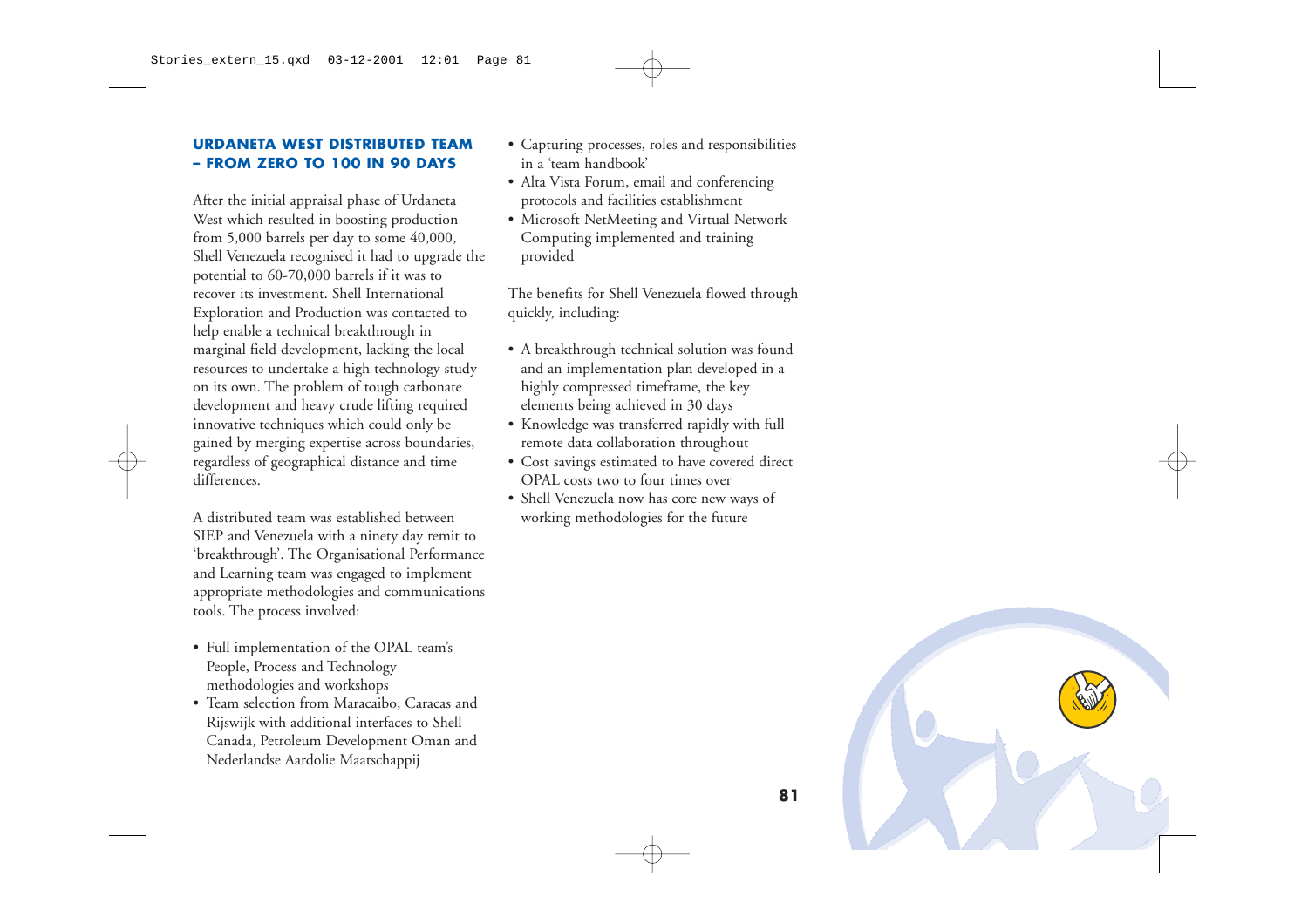# **STORIES FROM THE EDGE**

# **Acknowledgements**

The Shell International Exploration and Production Organisational Performance and Learning team based in Rijswijk, the Netherlands would also like to gratefully acknowledge the help of its Shell colleagues around the world in sharing their stories.

### **References**

- \* The New Collins Concise English Dictionary
- \* American Heritage Dictionary of the English Language (Third Edition)
- \* The Concise Oxford Dictionary

Published November 2001. All rights reserved.

#### © **Shell International Exploration and Production B.V.** Technology Exploration and Production

Volmerlaan 8, 2288 GD Rijswijk, The Netherlands

**Additional copies can be obtained via:** Telephone +31 (0)70 311 2627

#### **Supply**

Any supply of the technology is subject to agreement on a contract and compliance with all applicable export control regulations.

#### **Copyright SIEP B.V. and SIEP Inc., November 2001**

The copyright of this document is vested in Shell International Exploration and Production BV, The Hague, The Netherlands, and Shell International Exploration and Production Inc. Houston, Texas, USA. All rights reserved. Neither the whole or any part of this document may be reproduced, stored in any retrieval system or transmitted in any form or by any means (electronic, mechanical, reprographic, recording or otherwise) without the prior consent of the copyright owner. This document contains no detailed descriptions of technologies originating from the USA.

Stories from the Edge

Not subject to EAR - No disclosure of technology

EP 2001-5313 / P03168